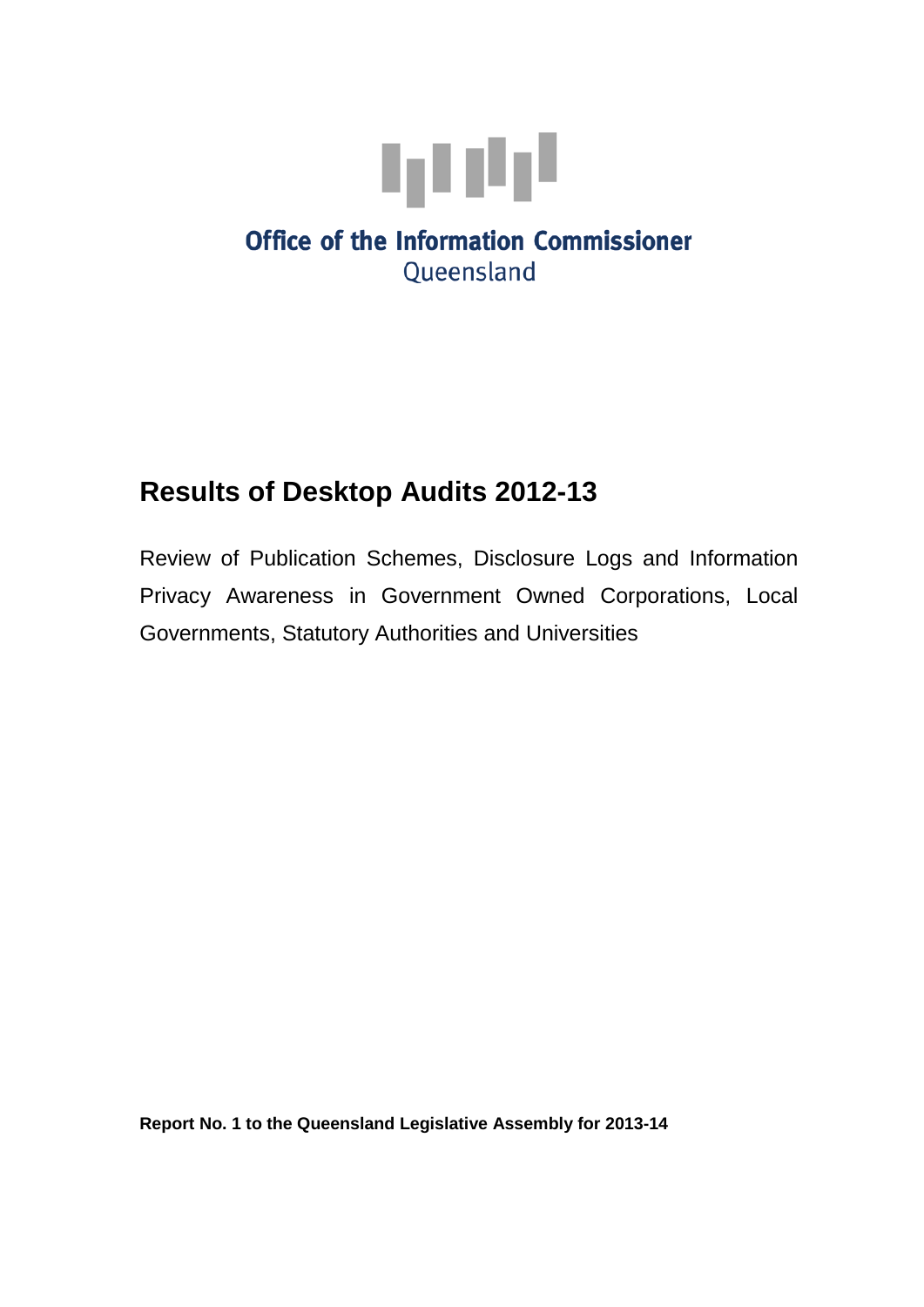

This report to the Queensland Legislative Assembly by the Office of the Information Commissioner is licensed under a Creative Commons – Attribution License. People reading or using this report may do so in accordance with the following conditions: Attribution (BY), requiring attribution to the original author.

© The State of Queensland. (Office of the Information Commissioner) 2013

Copies of this report are available on our website at www.oic.qld.gov.au and further copies are available on request to:

Office of the Information Commissioner Level 8, 160 Mary Street, Brisbane, Qld 4000 PO Box 10143, Adelaide Street, Brisbane, Qld 4000 Phone 07 3234 7373 Fax 07 3405 1122 Email administration@oic.qld.gov.au Web [www.oic.qld.gov.au](http://www.oic.qld.gov.au/)

ISBN: 978-0-646-90964-6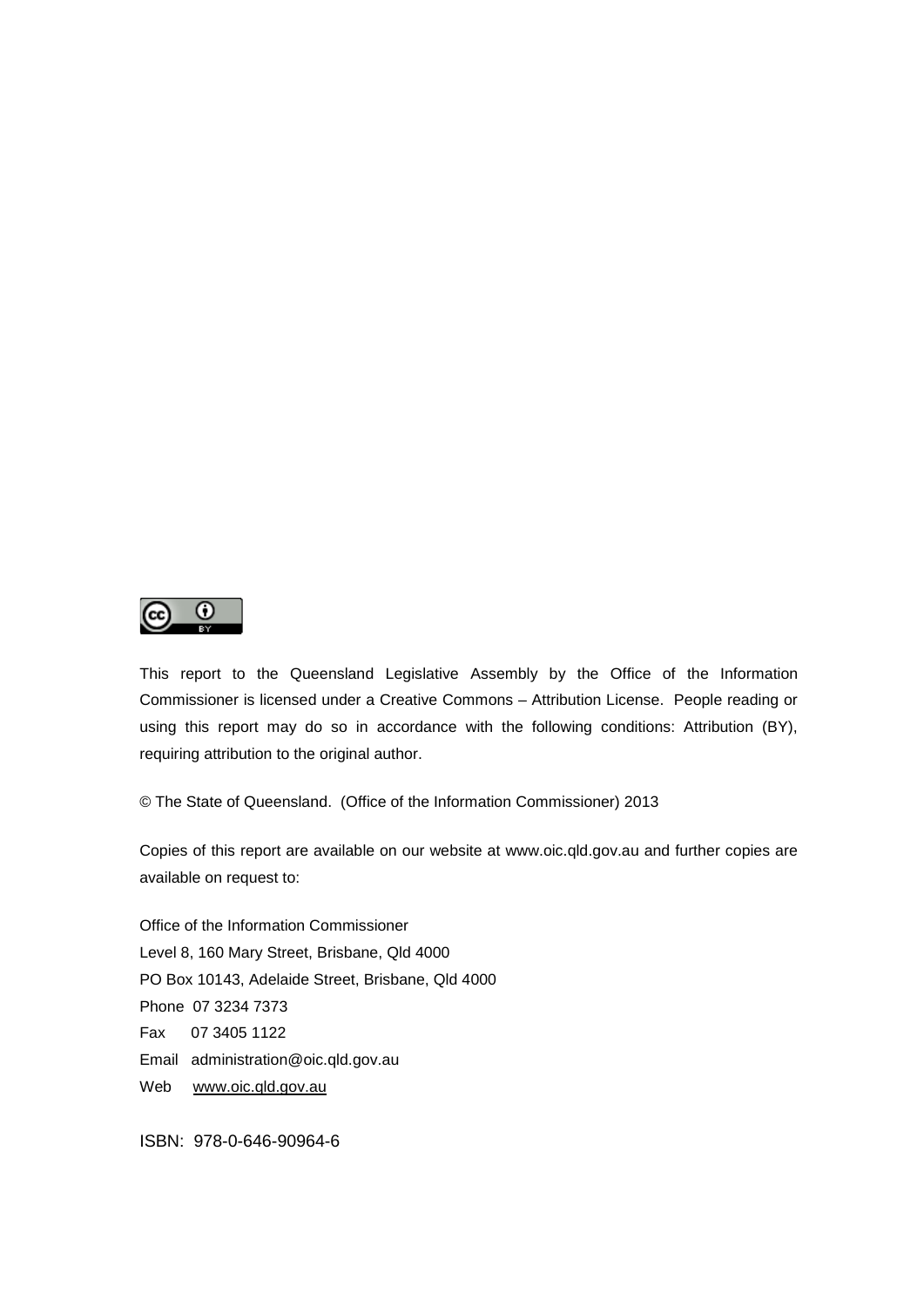September 2013

Mr Ian Berry MP **Chair** Legal Affairs and Community Safety Committee Parliament House George Street Brisbane QLD 4000

Dear Mr Berry

I am pleased to present *Results of Desktop Audits 2012-13: Review of Publication Schemes, Disclosure Logs and Information Privacy Awareness in Government Owned Corporations, Local Governments, Statutory Authorities and Universities*. This report is prepared under section 131 of the *Right to Information Act 2009* (Qld) and section 135 of the *Information Privacy Act 2009* (Qld).

The report reviews compliance with the *Right to Information Act 2009* (Qld), in particular requirements relating to publication schemes and disclosure logs. It also reviews compliance with the *Information Privacy Act 2009* (Qld) in relation to compliance with Information Privacy Principle 2 (Collection of personal information) and Information Privacy Principle 5 (Providing information about documents containing personal information). Agencies are required to adopt Information Privacy Principles under section 27 of the *Information Privacy Act 2009* (Qld).

In accordance with subsection 184(5) of the *Right to Information Act 2009* (Qld) and subsection 193(5) of the *Information Privacy Act 2009* (Qld)*,* I request that you arrange for the report to be tabled in the Legislative Assembly on the next sitting day.

Yours sincerely

besi Dodal

Clare Smith **Acting Information Commissioner**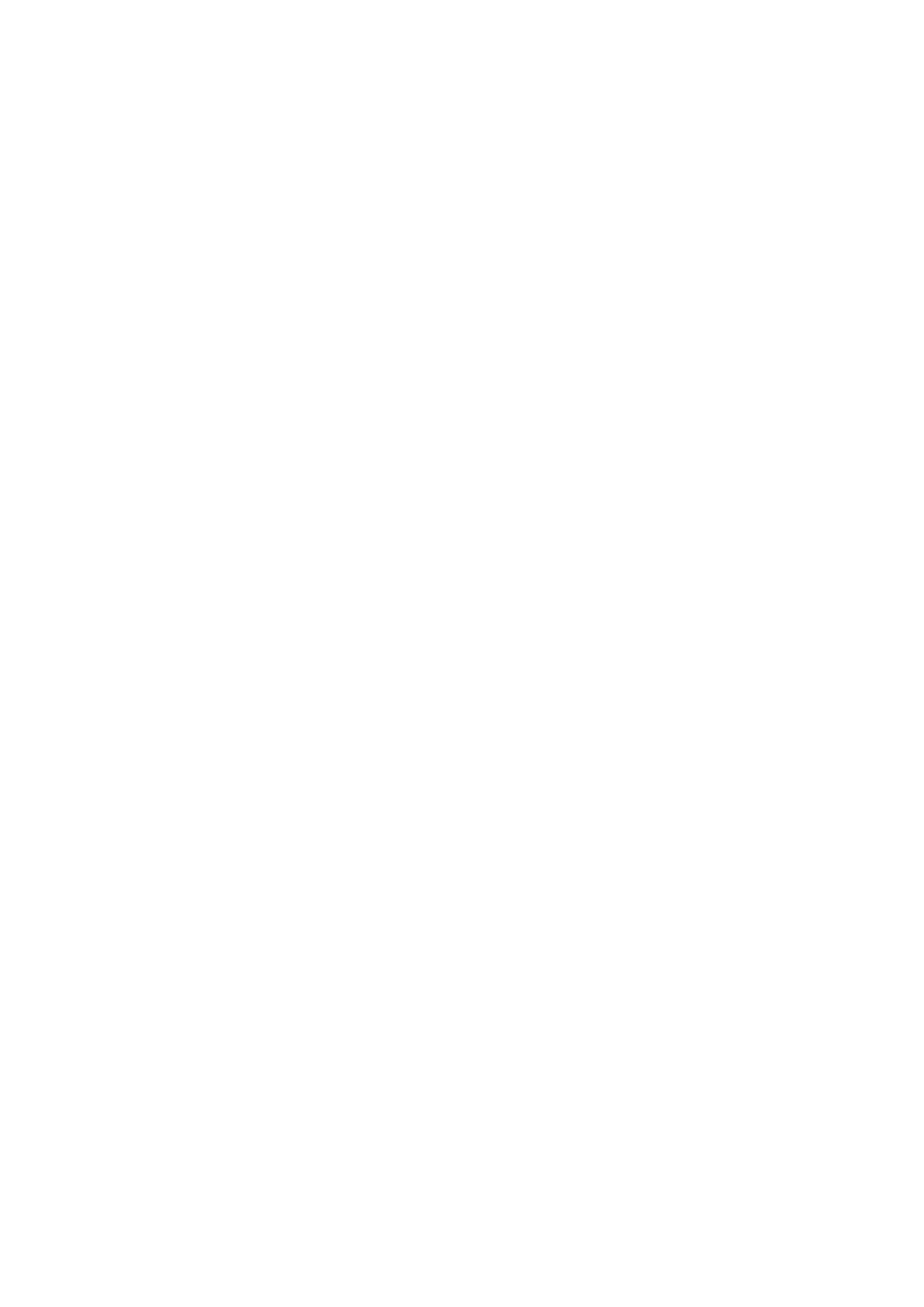# **Table of Contents**

| 1            |                                                              |     |
|--------------|--------------------------------------------------------------|-----|
| 1.1          | Background                                                   | 3   |
| 1.2          | Objectives                                                   | 3   |
| 1.3          | Scope                                                        | 4   |
| 1.4          | Methodology                                                  | 4   |
| 1.5          | Providing government information and services online         | 5   |
| 1.6          | <b>Future directions</b>                                     | 7   |
| $\mathbf{2}$ |                                                              | . 9 |
| 2.1          | Background                                                   | 9   |
| 2.2          | Availability and accessibility of RTI webpages               | 10  |
| 2.3          | Information about administrative access schemes              | 11  |
| 2.4          | Information about formal application processes               | 13  |
| 3            |                                                              | 14  |
| 3.1          | Background                                                   | 14  |
| 3.2          | Availability and accessibility of online publication schemes | 15  |
| 3.3          | Structure and content of publication schemes                 | 16  |
| 3.4          | Providing information in alternative formats                 | 18  |
| 3.5          | Information about terms and conditions, including charges    | 18  |
| 3.6          | Providing feedback about the publication scheme              | 18  |
| 4            |                                                              | 20  |
| 4.1          | Background                                                   | 20  |
| 4.2          | Availability and accessibility of disclosure logs            | 22  |
| 4.3          | Populating disclosure logs                                   | 22  |
| 4.4          | Explanatory text and alternative methods of access           | 24  |
| 4.5          | Personal information of applicants                           | 24  |
| 5            |                                                              | 25  |
| 5.1          | Background                                                   | 25  |
| 5.2          | Profile of privacy information on agency websites            | 27  |
| 5.3          | IPP2 - collection via online forms and email                 | 29  |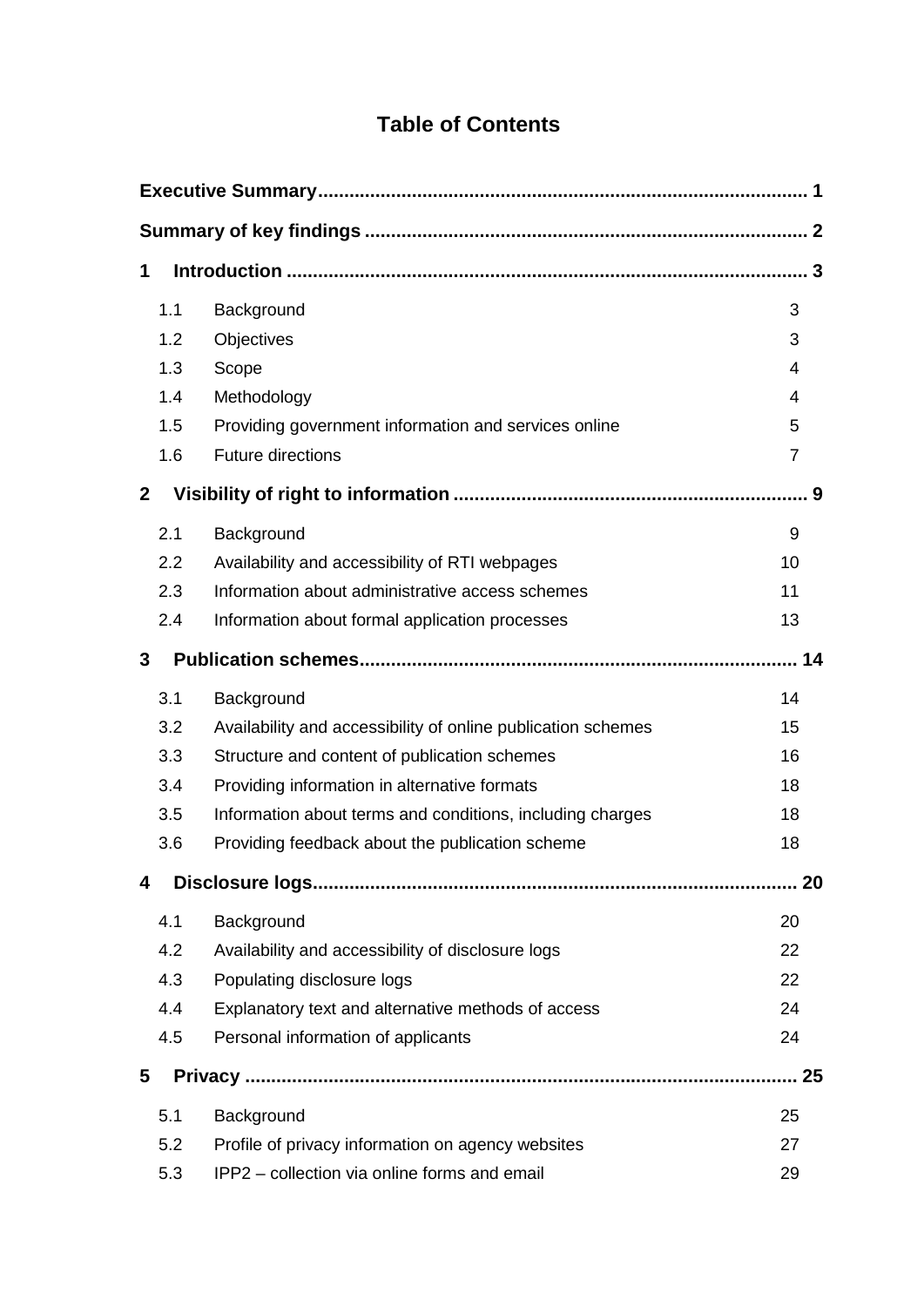| IPP5 – personal information holdings and privacy plans<br>5.4 |  | 31 |
|---------------------------------------------------------------|--|----|
| Information about privacy complaints<br>5.5                   |  | 33 |
| 6 -                                                           |  |    |
|                                                               |  |    |
|                                                               |  |    |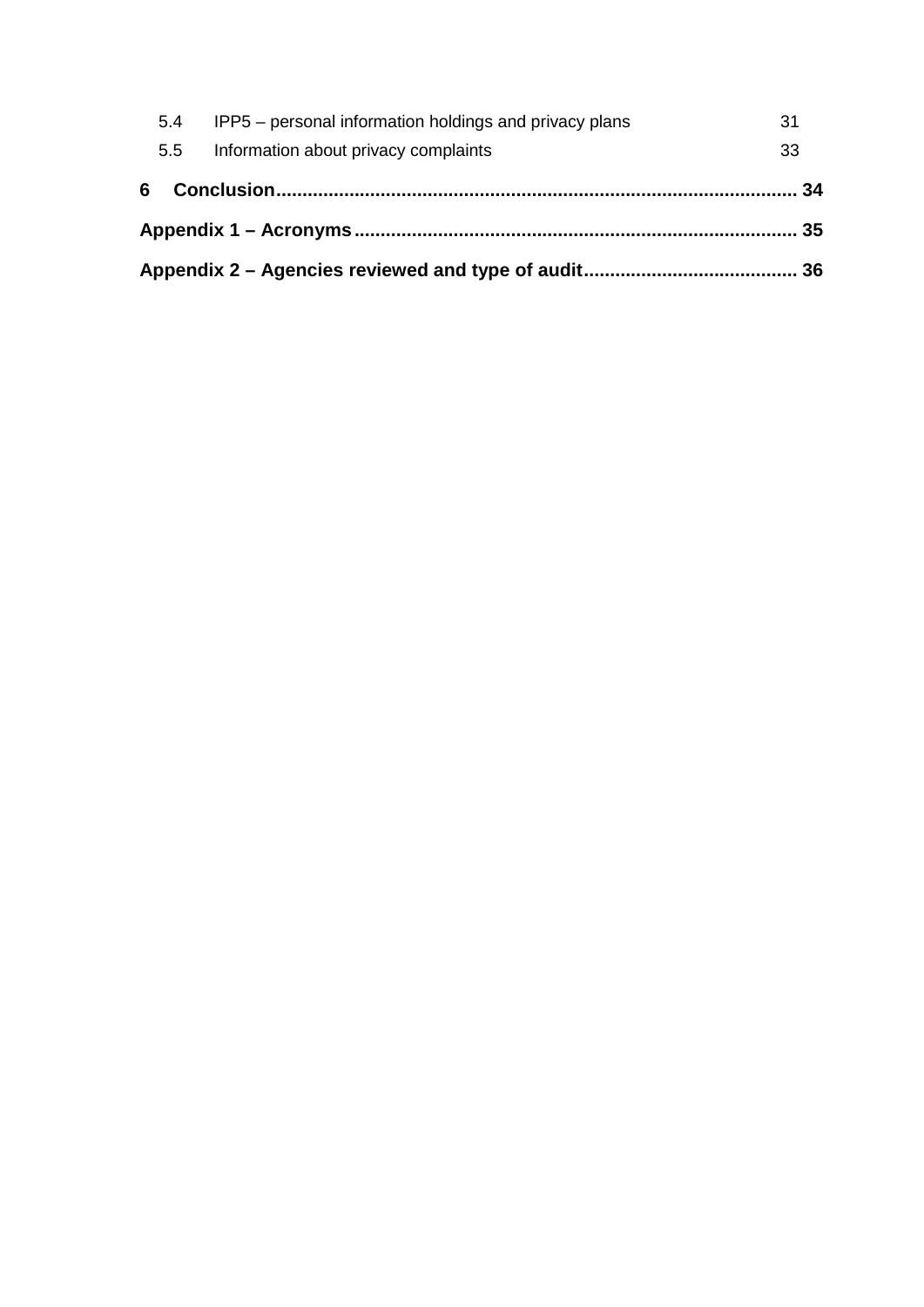# <span id="page-6-0"></span>**Executive Summary**

The Queensland community increasingly wants and expects government to provide information and services via the internet. The *Right to Information Act 2009 (Qld)* (RTI Act) and the *Information Privacy Act 2009 (Qld)* (IP Act) require government agencies to provide and manage information in specific ways, including using the internet to do so. The Office of the Information Commissioner (OIC) audits government agency websites to assess agency compliance with both specific legislative requirements and general legislative requirements to push information into the public domain and protect personal information. In 2012-13, OIC conducted audits to examine agency websites from the perspective of a member of the public looking at information available online. Reviews were conducted of 95 local government, university, statutory authority and Government owned corporation websites.

The 2012-13 audits found that reviewed agencies have continued to improve legislative compliance for online publication schemes and disclosure logs. In particular, more local governments publish a publication scheme and disclosure log since the previous report in 2012. The visibility and accessibility of publication schemes and disclosure logs has improved across all sectors. For example, the majority of agencies now provide a direct link to the RTI webpage from their internet home page. Almost all reviewed agencies mentioned privacy on their website either in the form of a privacy statement in the footer of the webpage or via the adoption of a privacy plan.

Although progress has been made, there is still room for improvement across all the government sectors reviewed. Agencies can make their publication schemes and disclosure logs more effective by including more information. For example, publication schemes often required more information relating to procurement, planning and performance data and registers. Agency websites could also be better used to promote administrative access to information, so that formal applications are made only as a last resort. More work is needed to incorporate into websites the privacy principles concerning collection, use and the disclosure of personal information holdings.

<span id="page-6-1"></span>Overall, progress continues to be made by agencies in meeting their obligations under the RTI and IP Acts, but further progress is required to achieve compliant and mature practices. OIC encourages agencies to adopt a proactive disclosure approach and publish information in accordance with the broader objectives of the RTI Act and IP Act.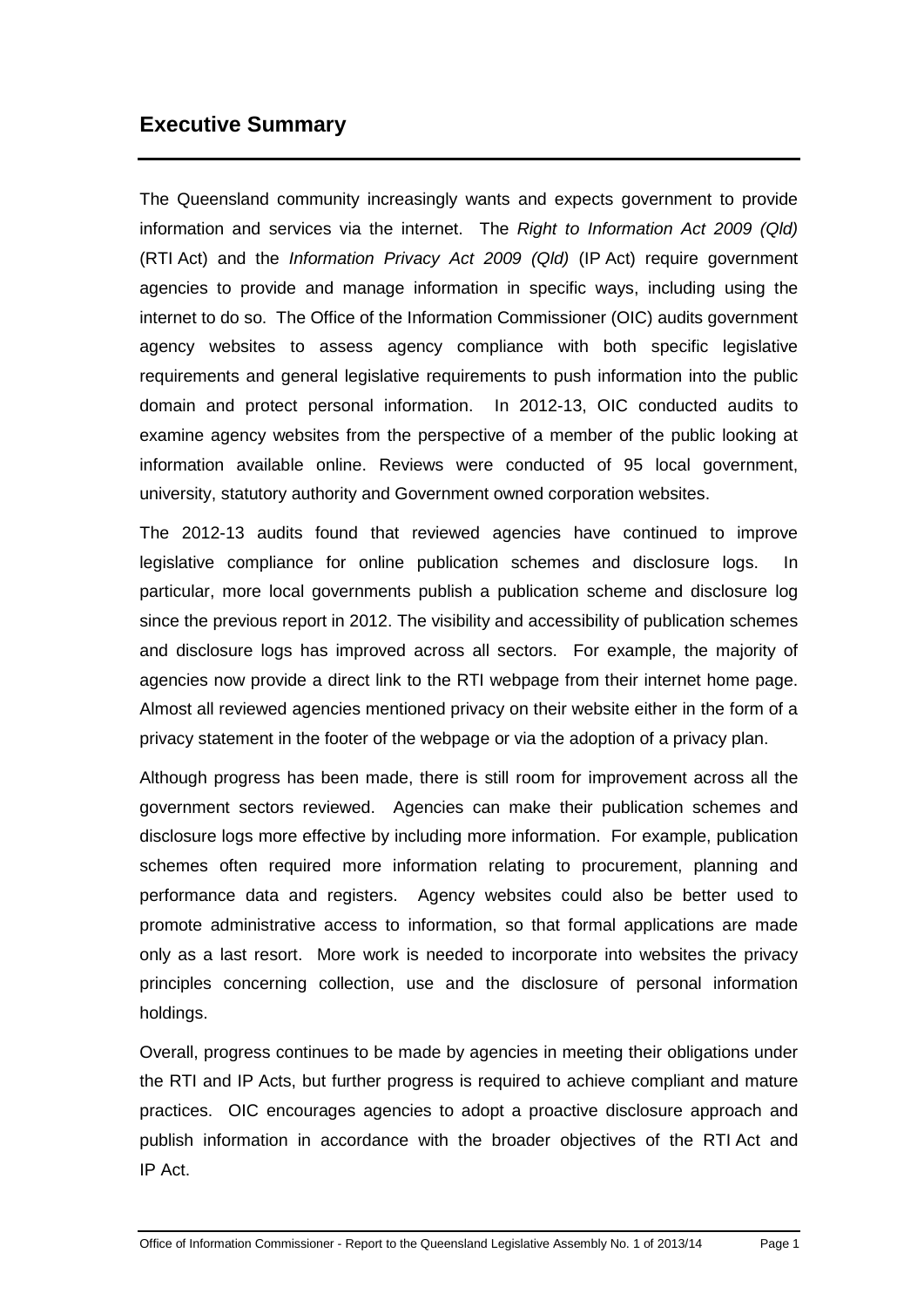# <span id="page-7-0"></span>**Summary of key findings**

#### *Right to Information on agency websites*

- 74% of the reviewed websites had a Right to Information (RTI) webpage.
- Of the agencies maintaining an RTI webpage, 85% were easily accessible.
- Agency websites could be better used to promote administrative access to information, so that formal applications are made only as a last resort.

#### *Publication schemes*

- 69% of agencies had a publication scheme, and these were generally easy to locate and populated with significant and appropriate content.
- Significant information could be added to publication scheme classes relating to priorities, decisions, lists and finances (particularly procurement).
- Only 27% of agencies maintaining a publication scheme enabled a complaint to be made when information in the publication scheme was not available.

#### *Disclosure logs*

- 65% of the agency websites reviewed made mention of a disclosure log with the majority (88%) being easily accessible.
- The local government sector tended to publish more information released under RTI, however most agencies reviewed could improve in this area, as many disclosure logs were empty or contained very few documents.

#### *Privacy principles*

- Almost all websites (82%) had one or more of the following:
	- o a privacy statement (61%), usually in the footer of the agency's webpage
	- o a privacy plan or policy (46%); or
	- o other privacy content such as listing of personal information holdings (34%), access to personal information arrangements (64%) and privacy complaint management (42%).
- Information Privacy Principle 2 (IPP2) compliance for emails was achieved in most instances by a link to a global privacy statement, but only where the global statement specifically dealt with the collection of personal information through email and internet usage.
- 46% of agency websites reviewed had a privacy plan or policy, but not all plans were compliant with Information Privacy Principle 5 (IPP5) in that they did not list the agency's personal information holdings.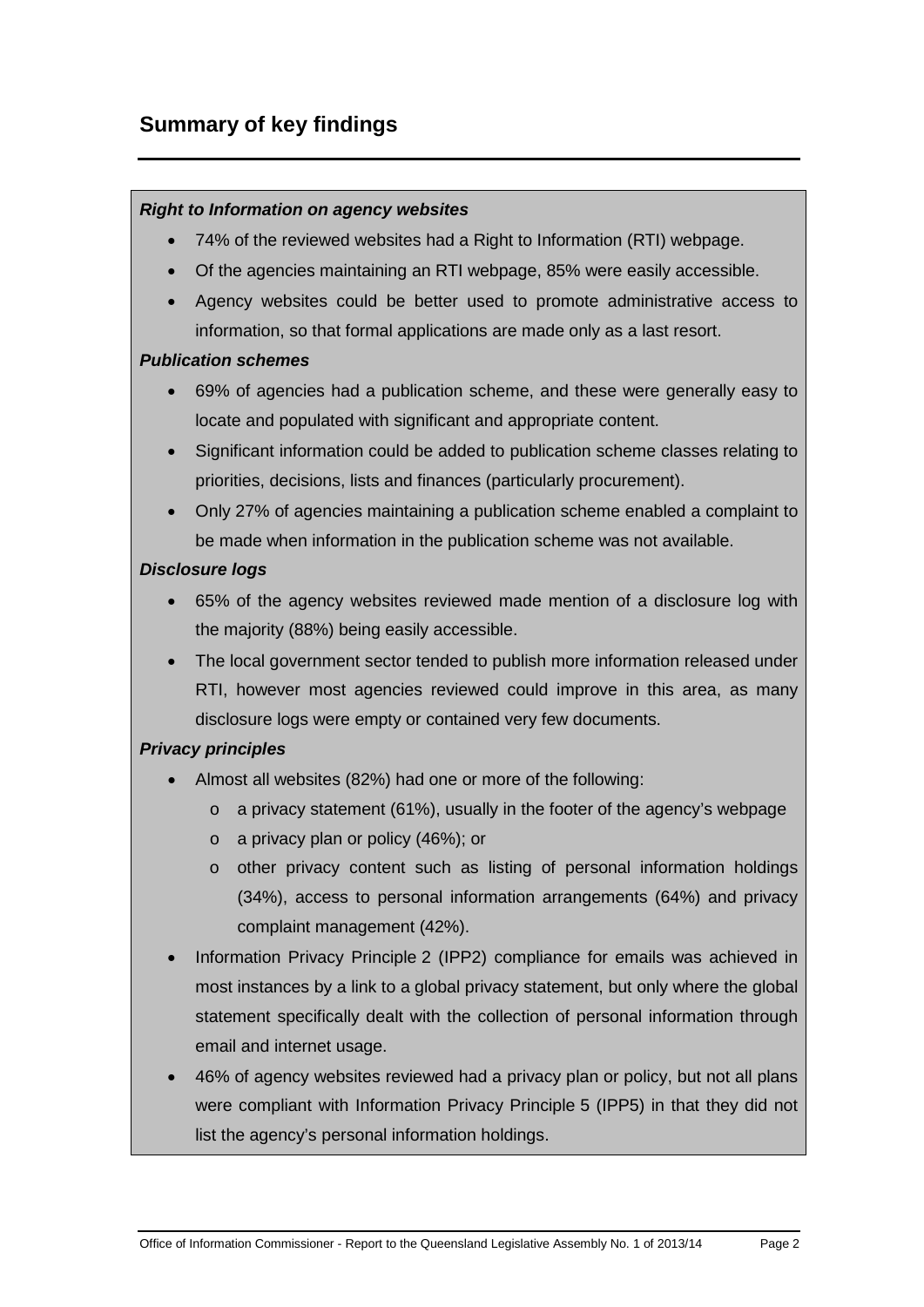# <span id="page-8-0"></span>**1 Introduction**

#### <span id="page-8-1"></span>**1.1 Background**

The functions of the Information Commissioner include reviewing and reporting on agencies' performance in relation to the operation of the *Right to Information Act 2009*  (Qld) (RTI Act) [1](#page-6-1) and the *Information Privacy Act 2009* (Qld) (IP Act). The Office of the Information Commissioner (OIC) monitors agency performance by conducting reviews including compliance audits. OIC also develops self-assessment tools to help agencies assess their own progress.

This report is about the outcome of reviews of 72 local government, 7 university, 4 statutory authority and 12 Government owned corporation (GOC) websites undertaken during the period 1 July 2012 to 30 June 2013 on publication schemes, disclosure logs and Information Privacy Principles (IPPs 2 and 5).

#### <span id="page-8-2"></span>**1.2 Objectives**

The OIC looked at publicly available information on agency websites, and considered:

- the accessibility of right to information, publication schemes and disclosure log webpages which are part of the RTI framework
- the amount of information made routinely available by each agency via these webpages
- processes for the collection of personal information, in compliance with IPP2; and
- the extent of the provision of information about personal information holdings in compliance with IPP5.

Other compliance issues requiring behind-the-scenes examination of agency practices, such as application handling and decision making practices are not covered by these audits and are therefore not discussed in this Report.<sup>[2](#page-8-3)</sup>

<span id="page-8-4"></span><u>.</u>

 $\frac{1}{2}$  Appendix 1 lists acronyms used in this report.

<span id="page-8-3"></span>These issues are covered by a combination of other review, audit and survey methodologies, including onsite visits to agencies by OIC.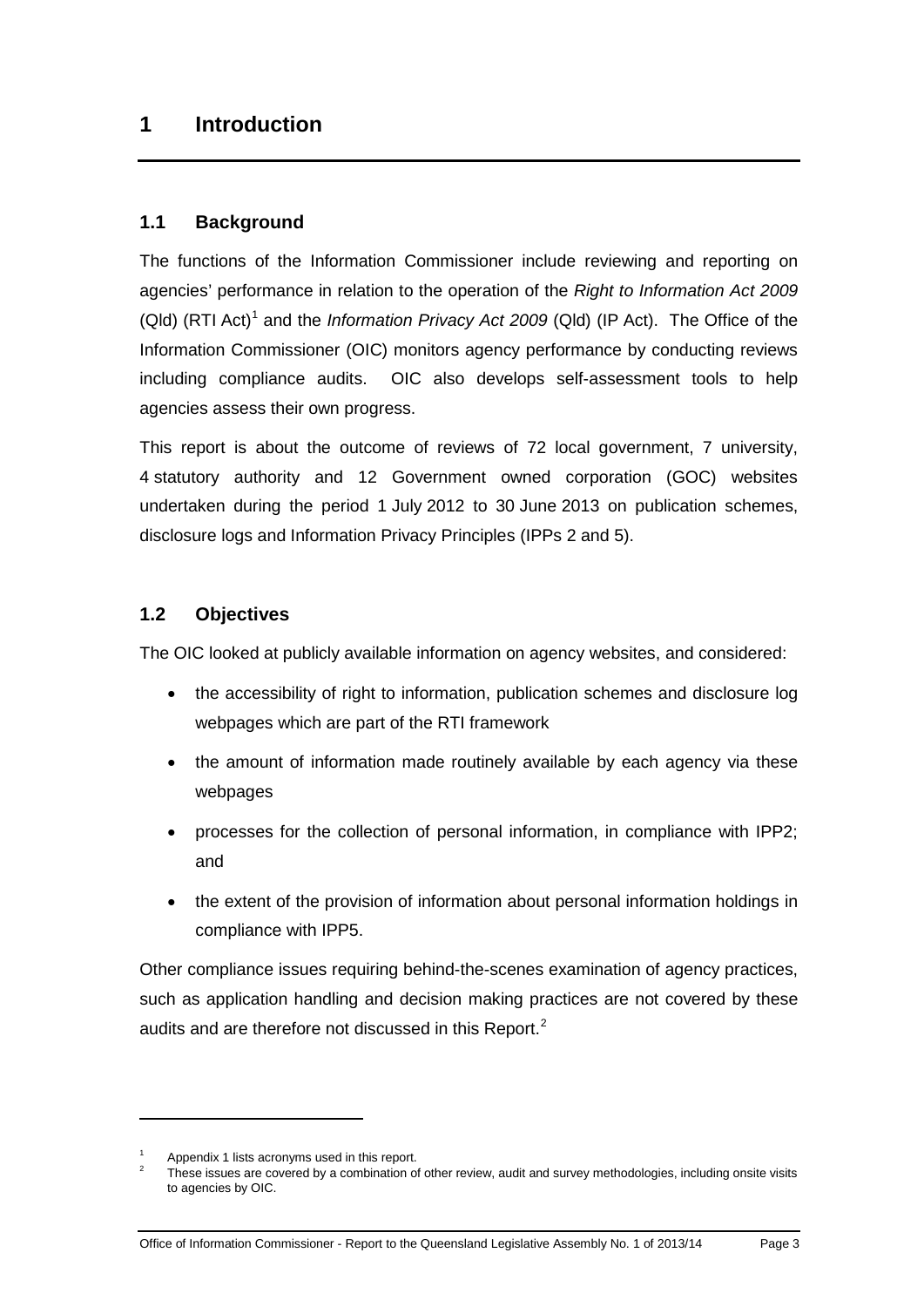#### <span id="page-9-0"></span>**1.3 Scope**

The scope of this review covered 72 local governments, 7 universities, 4 statutory authorities and 12 GOCs. Because the desktop audit methodology involves looking only at information publicly available over the internet, an agency could only be included if the agency had a website. Of the 96 agencies within the scope of the review, one local government authority did not have a reviewable website. Accordingly, the number of reviewable agencies reduced from 96 to 95.

Departments have been excluded from the scope of this review. During 2012-13, proposed reviews of departments were postponed to allow those agencies time to implement legislative amendments to disclosure log requirements for departments, which came into effect on 22 February 201[3](#page-8-4). $3$  Government owned corporations have been included in this review but with a narrower focus. The IP Act does not apply to GOCs, so the audits relating to IPP2 and IPP5 do not relate to such entities. The application of the RTI Act is also limited for some GOCs to the extent to which they have community service obligations, three of which did not for the period of the review. However, all GOCs are required to comply with the *Release of Information Arrangements, [4](#page-9-2)* which specifically requires all GOCs to have a publication scheme, and reinforces the applicability of provisions for disclosure logs.

#### <span id="page-9-1"></span>**1.4 Methodology**

<span id="page-9-3"></span>-

The review examined the parts of an agency's website that are visible to a member of the public. The audits focused on the agency's RTI webpages, publication scheme, disclosure log, privacy statements and plans, and points of contact where individuals are asked to provide personal information.

Two types of audits were performed based upon an assessment of the impact of non-compliance for each agency.

The first type of audit was the individual desktop audit which addressed legislative requirements at a high level of detail for individual agencies assessed as higher risk. Risk factors considered included the volume and sensitivity of personal information held and requested from the department.

<span id="page-9-2"></span><sup>3</sup> See *Right to Information and Integrity (Openness and Transparency) Amendment Act 2012*.

<sup>4</sup> Office of Government Owned Corporations, *Government Owned Corporations: Release of Information Arrangements Version 3.0*, released January 2010, Document Reference: 150029. Policies issued by OGOC and adopted by GOCs in their *Statement of Corporate Intent* form part of the agreement between the GOC's board of directors and the GOC's shareholding Ministers as to the operation of each GOC. (In accordance with section 7 and Chapter 3, Part 8 of the *Government Owned Corporations Act 1993*.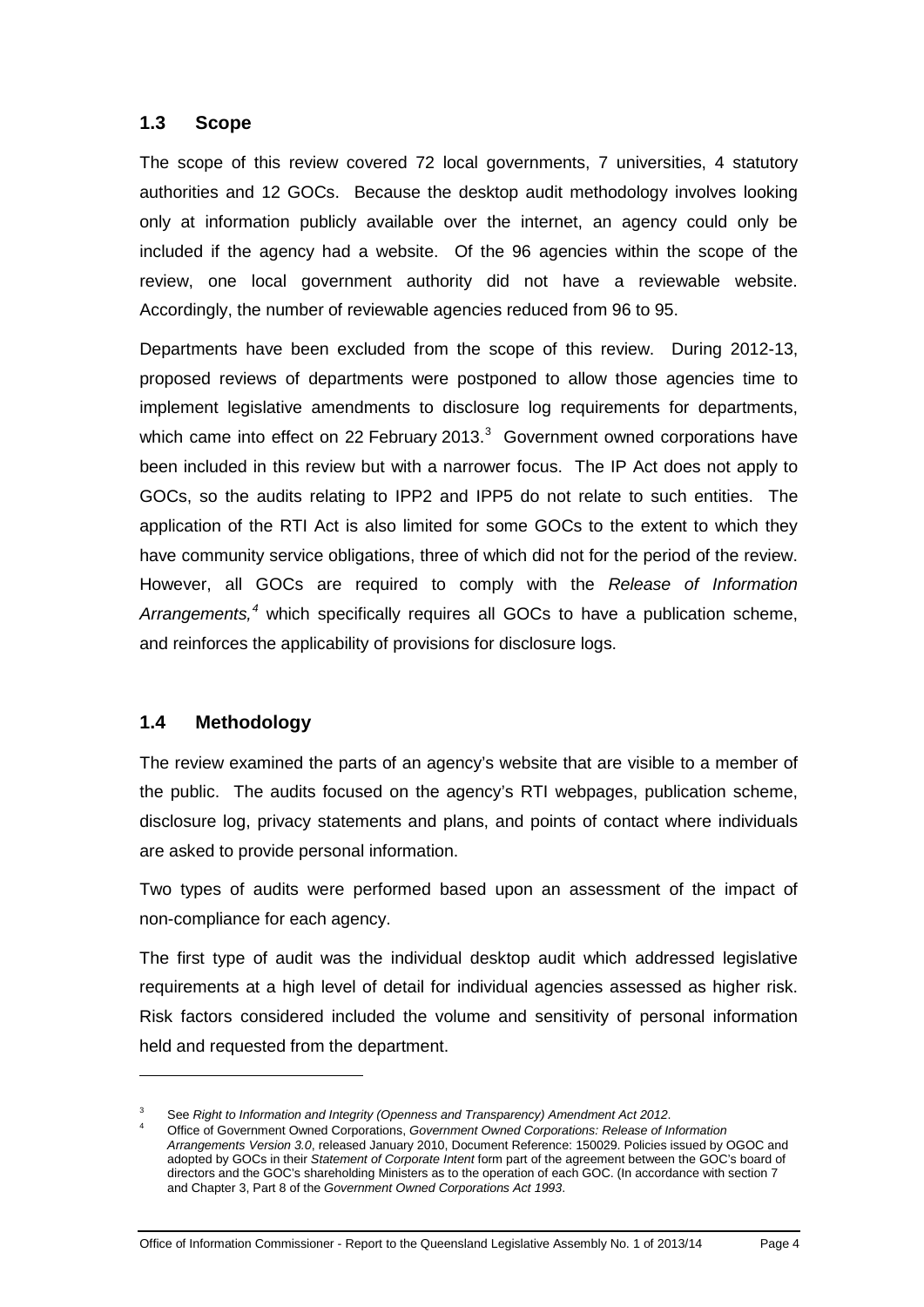The individual desktop audits addressed all legislative requirements governing publication schemes, disclosure logs and agency obligations under IPP2 and IPP5. A desktop report was issued to the agency at the completion of the audit and they were invited to respond to the findings. Agencies audited using this methodology included 13 local governments, 4 statutory authorities and 2 universities.

Where a group of agencies within a sector were assessed as lower risk they were assessed by way of a general audit (aggregate scan) approach. This involved a scan of all agency websites within a sector focusing only on key legislative requirements. While the general audit addressed similar aspects to the more detailed desktop audit, it used simplified methods to facilitate reporting of aggregated rather than individual results. A general audit was completed in 2012-13 for the websites of 59 local governments (excludes the 13 councils audited individually and 1 council which did not have a website), 12 GOCs and 5 universities (excludes the 2 universities audited individually).

The results of audits conducted by OIC are discussed in Sections  $2 - 5$  of this report. Details of agencies included in the OIC's audit program including the type of audit conducted for each agency is contained in Appendix 2.

#### <span id="page-10-0"></span>**1.5 Providing government information and services online**

Desktop audits are conducted from the perspective of a member of the public accessing agency websites. OIC considers the web interface with government to be one of several key points of focus for legislative compliance. Australian use of the internet is growing rapidly.

At the end of June 2012, there were more than 12 million active internet users in Australia and data downloads were [5](#page-9-3)0% higher than the previous year.<sup>5</sup>

Australian and Queensland governments have recognised the importance of providing government information and services online in the context of increasing use and expectations by the community. $6$  A survey showed that Queenslanders expect

Office of Information Commissioner - Report to the Queensland Legislative Assembly No. 1 of 2013/14 Page 5

<span id="page-10-2"></span><span id="page-10-1"></span><sup>&</sup>lt;sup>5</sup> The Australian Government, Department of Broadband, Communications and the Digital Economy, the National Broadband Network, viewed at<http://www.nbn.gov.au/news-and-media/broadband-trends/> on 6 August 2013.

<sup>6</sup> See for example, *Advancing Australia as a Digital Economy: Update to the National Digital Economy Strategy*, Viewed at [http://www.nbn.gov.au/files/2011/06/Advancing-Australia-as-a-Digital-Economy-BOOK-WEB.pdf](http://www.nbn.gov.au/files/2011/06/Advancing-Australia-as-a-Digital-Economy-BOOK-WEB.pdf%20on%208 August 2013) on<br>8 August 2013; Queensland Government ICT Strategy 2013-17, Viewed at 8 [August](http://www.nbn.gov.au/files/2011/06/Advancing-Australia-as-a-Digital-Economy-BOOK-WEB.pdf%20on%208 August 2013) 2013; *Queensland Government ICT Strategy 2013-17*, Viewed at http://www.qld.gov.au/dsitia/initiatives/ict-strategy/; AGIMO*, Interacting with Government: Australians' use and satisfaction with e-government services* (2011). Viewed at [http://www.finance.gov.au/publications/interacting-with](http://www.finance.gov.au/publications/interacting-with-government-2011)[government-2011](http://www.finance.gov.au/publications/interacting-with-government-2011) on 23 May 2012.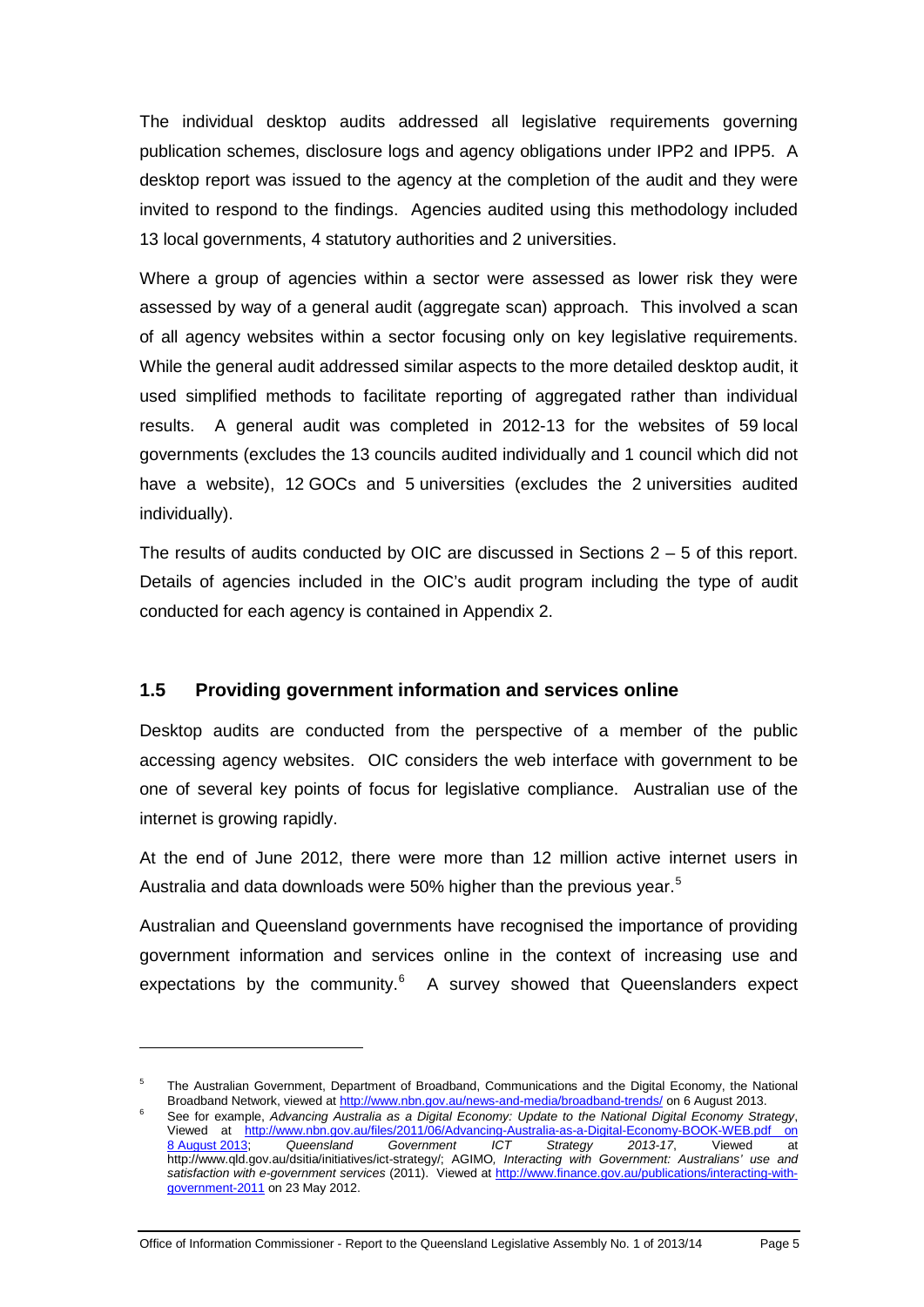authoritative and reliable information, security in their online interactions and for government to respect their privacy.<sup>[7](#page-10-2)</sup>

Such reports and surveys of technology adoption and citizens' expectations, highlight the need for agencies to ensure that their websites are easy to use and are well-populated with authoritative content and are constructed to protect individuals' privacy.

The integral connection between open government and the use of technology has also been recognised, $8$  including that promoting open data will enable Australia to build a leading digital economy.<sup>[9](#page-11-1)</sup> In 2012-13 the Queensland Government made significant commitments to open data. Over 300 datasets and open data strategies for all departments have been published on data.qld.gov.au. Critical datasets (such as crime statistics), which are information that is required to be published under the publication scheme requirements, are increasingly becoming available to the community. Similar open data policies have also recently been adopted by the local government sector.<sup>[10](#page-11-2)</sup>

Government also recognises the importance of protecting individual privacy in online dealings and the opportunities that technology offer for managing data so as to protect privacy. In March 2013, the Australian Government Information Management Office (AGIMO) released an Issues Paper on the use and analysis of big data<sup>[11](#page-11-3)</sup> so that 'agencies will be able to use big data to develop better policies and deliver better services without compromising the privacy rights of the public<sup>''</sup> The adoption of new technologies, particularly cloud computing, within a carefully considered set of guidelines, is identified in this Issues Paper as the strategy for using big data effectively and addressing privacy issues up front.

Agencies which are compliant with the RTI and IP Act requirements will have the benefit of being more likely to meet the expectations of citizens regarding online information and service delivery. The majority of agencies reviewed had content about both RTI and privacy.

<sup>7</sup> See Public Service Commission, *Discussion Paper: Innovations in ICT for Improving Service Delivery: e-Government* (2010). http://www.psc.qld.gov.au/library/document/catalogue/organisational-management/ict-and-<br>sd-paper-for-feb-board-4-feb.doc viewed on 23 May 2012.

<span id="page-11-1"></span><span id="page-11-0"></span>Viewed at<http://agict.gov.au/blog/2010/07/16/declaration-open-government> on 6 August 2013.

<sup>9</sup> *Advancing Australia as a Digital Economy: Update to the National Digital Economy Strategy*, page 9, viewed at <http://www.nbn.gov.au/files/2011/06/Advancing-Australia-as-a-Digital-Economy-BOOK-WEB.pdf> on 8 August 2013.

<span id="page-11-2"></span><sup>&</sup>lt;sup>10</sup> During the Open Government Policy Forum on 13 August 2013, the Local Government Association of Queensland advised that the "LGAQ Policy Executive recently endorsed the government's open data policy". Transcript viewed at [http://www.qld.gov.au/about/rights-accountability/open-transparent/review/assets/transcript-13-aug-2013-open-](http://www.qld.gov.au/about/rights-accountability/open-transparent/review/assets/transcript-13-aug-2013-open-government-forum.pdf)

<span id="page-11-5"></span>government-forum.pdf.<br>Data sets so large that they are unwieldy using ordinary data management tools.

<span id="page-11-4"></span><span id="page-11-3"></span><sup>12</sup> Viewed at<http://agimo.gov.au/files/2013/03/Big-Data-Strategy-Issues-Paper1.pdf> on 6 August 2013.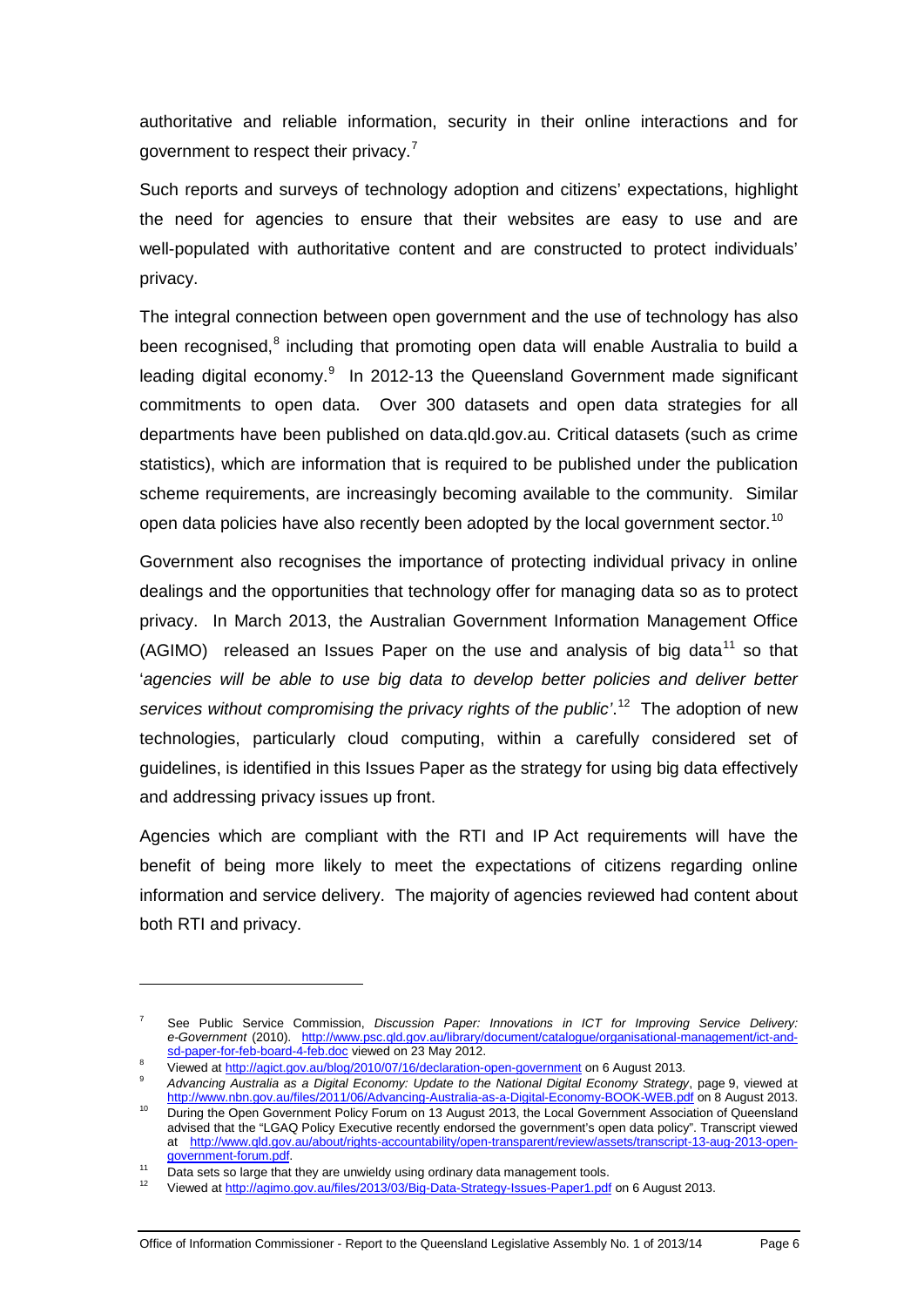OIC is conscious of potential barriers associated with delivering government information and services online. It appears that agency size, location and technical barriers such as connectivity and data transfer speeds can affect the ability of agencies to deliver RTI and privacy information online.

Queensland census statistics from 2006 showed that internet access was notably lower for households outside of major cities, and in particular, for those located in more remote parts of Queensland.<sup>[13](#page-11-5)</sup> However the rollout of the National Broadband Network (NBN) should provide greater assistance to regional, rural and remote agencies and users in Queensland to provide and access more government information and services online. Even in the most remote parts of Australia, a combination of fixed wireless and the NBN satellite technology should ensure relatively fast and reliable internet is available across the country.<sup>14</sup> In this context, OIC considers all government agencies could and should prioritise the provision of information rich websites.

#### <span id="page-12-0"></span>**1.6 Future directions**

OIC has reviewed agency websites to assess the extent to which they have achieved compliance with specific requirements of the RTI Act and IP Act. The audit findings underpin reports to the Legislative Assembly on findings across the government sector.

As agency compliance matures, OIC would expect push model approaches and continuous improvement to be built into existing agency-wide workflows and activities (for example, for internal audit or web publishing).

The emphasis on technical compliance should diminish over time relative to substantive compliance, as agencies start to realise the broader benefits that have come from building their capacity and capability in this area.

These benefits include:

- greater opportunities to develop innovative products and services that make use of the information and data assets held by government
- communities that are better informed and more able to participate in the democratic process; and

<sup>13</sup> Viewed at Office of Economic and Statistical Research, Queensland Treasury*, Internet Access in Queensland* (2008) <http://www.oesr.qld.gov.au/products/bulletins/internet-access-qld-c06/internet-access-qld-c06.pdf> on 19 July 2012.

<span id="page-12-2"></span><span id="page-12-1"></span><sup>14</sup> Viewed at<http://www.nbn.gov.au/about-the-nbn/what-is-the-nbn/nbn-technologies/> on 6 August 2013.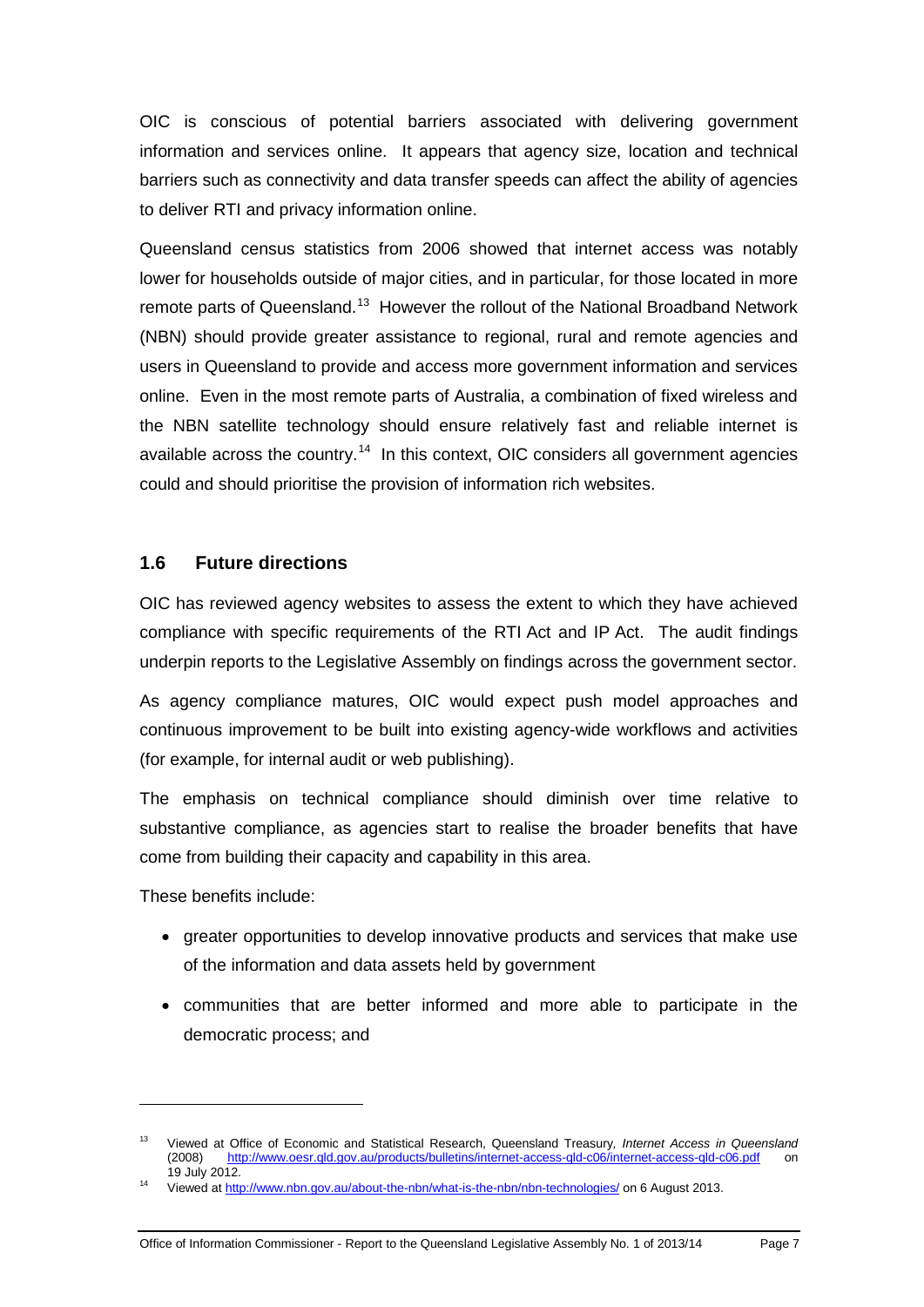• enhanced collaboration between government agencies, and between government and other sectors.

OIC will continue to support agencies by:

- encouraging and monitoring RTI and IP Act activities and engagement at senior levels (for example, at Audit and Risk Committees)
- producing audit tools that cover the requirements of the legislation and related Ministerial Guidelines, and updating these in response to stakeholder feedback and changes in the legislation and guidelines
- providing information resources and advice; and
- delivering training that meets the needs of the agency staff engaged in self-audit processes.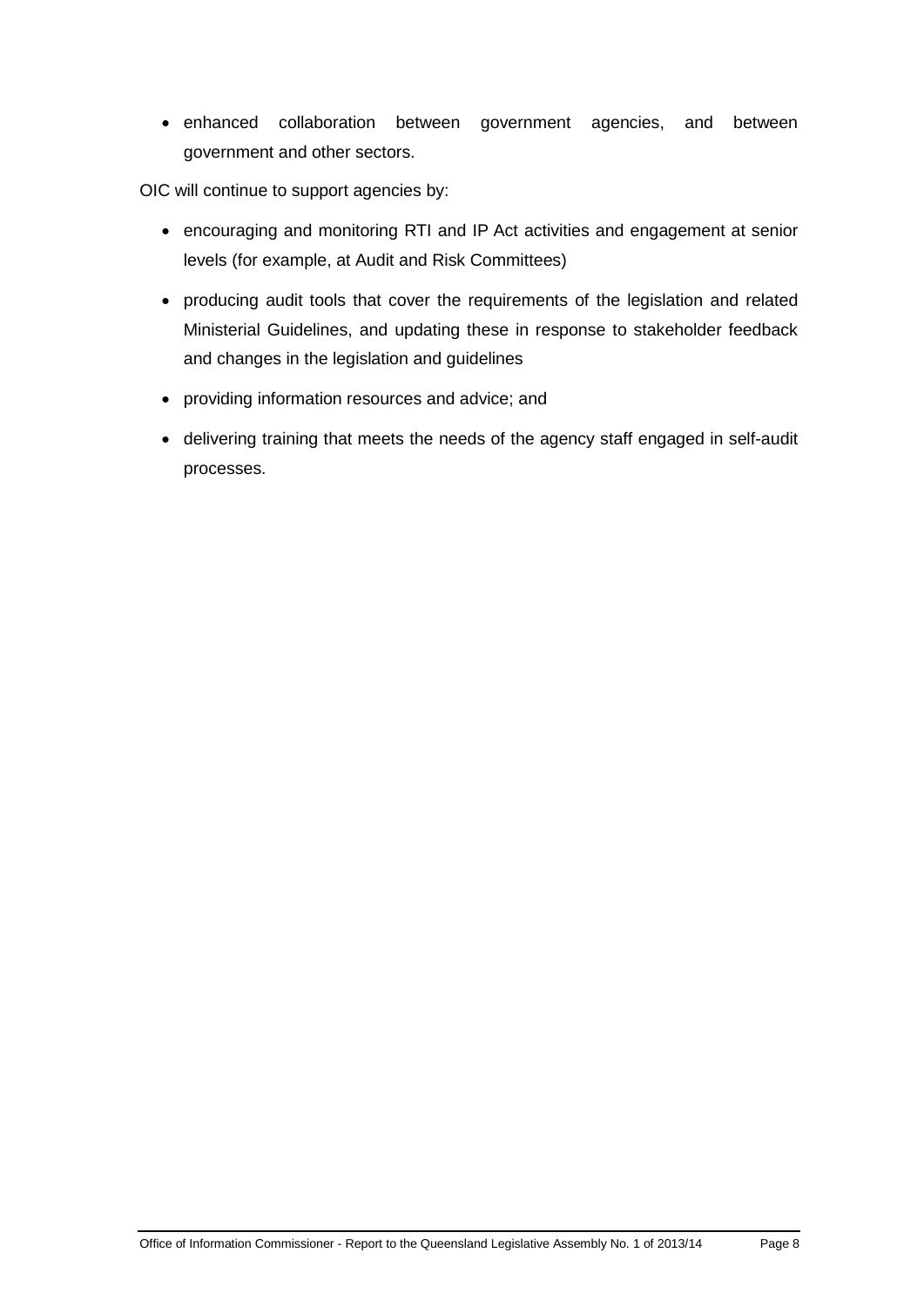#### <span id="page-14-0"></span>**Quick facts**

- 76% of reviewed agency websites had some content relating to Right to Information. Agencies without RTI webpages were more likely to be smaller regional local governments.
- 85% of RTI webpages reviewed were easily accessible, often through a direct link from the home page.
- The majority of agencies need to include or improve online information about administrative access schemes to increase agency staff and community awareness and use; and facilitate easier access to information.
- 46% of RTI webpages reviewed had incomplete and/or incorrect information about making a formal application (including details about application processes, costs, timeframes and review rights).

## <span id="page-14-1"></span>**2.1 Background**

The government aims to maximise public access to government information by administratively releasing requested information wherever possible and publishing all significant, appropriate information. This approach to information management is important to achieving important social, environmental and economic goals and increasing innovation and participatory government. Access to information through proactive publication of information or administrative schemes reduces red tape for the community, industry and agencies. It also reduces the need to use the formal legislative access process, intended as a last resort under the RTI Act.

Improved visibility on agency websites of administrative access schemes facilitates awareness and use of such schemes.

Where it is necessary to use the formal legislative process, it is important that there is clear, accurate and complete information for applicants on the agency website about the process and how to apply. With this in mind, the OIC assessed the visibility of RTI on agency webpages.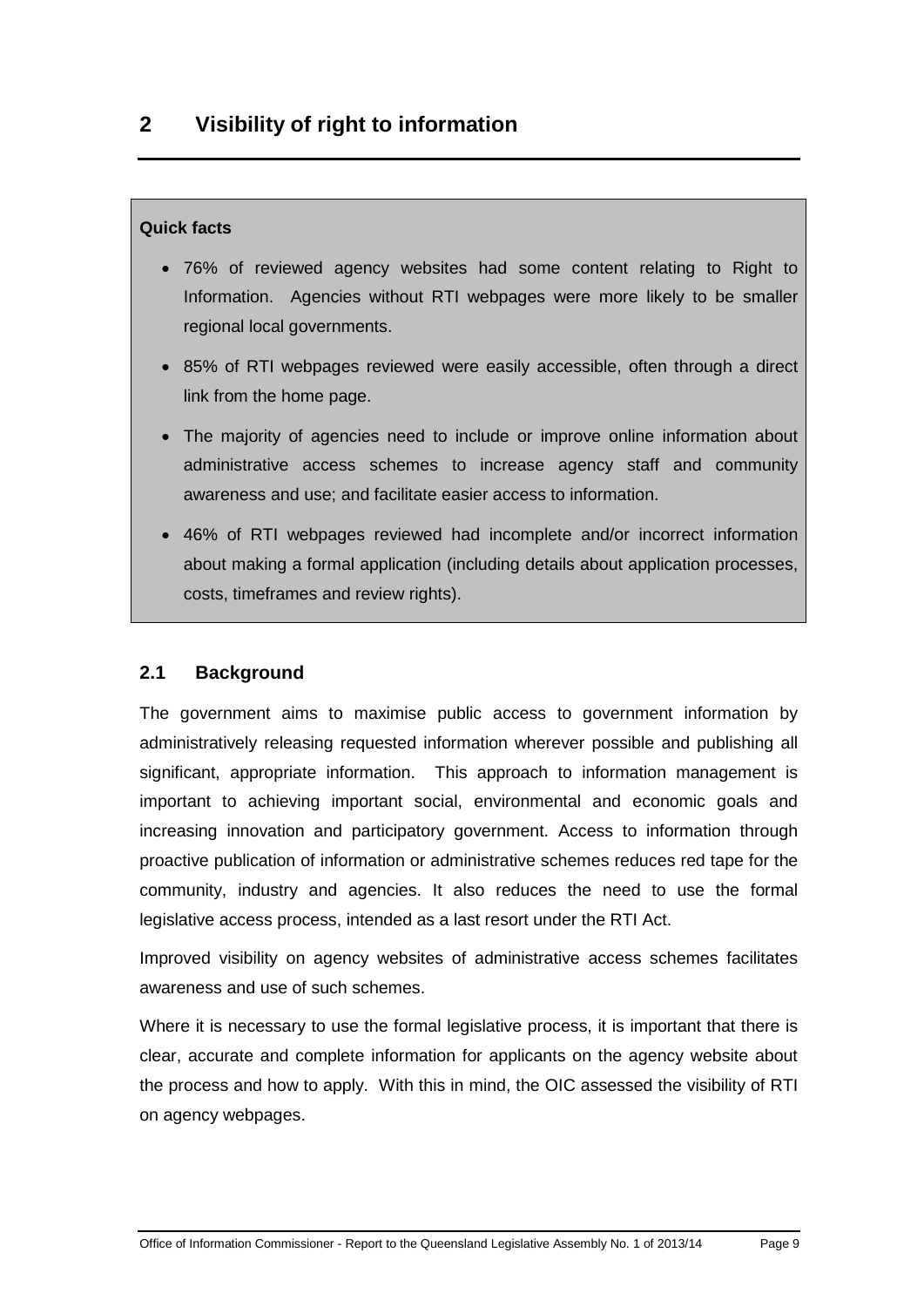## <span id="page-15-0"></span>**2.2 Availability and accessibility of RTI webpages**

The following section discusses how well agencies promote public awareness about how information can be accessed administratively or under the legislative processes.

Of 95 agency websites reviewed, 72 (76%) had RTI related web content. In most cases this consisted of one or more RTI webpages (that is, an RTI webpage, publication scheme or disclosure log).

There were differences between sectors, as depicted in Table 1. All of the reviewed statutory authorities, universities and GOCs maintained RTI related webpages, but this decreased to 68% for local governments.

|                               | <b>Reviewable</b><br>agency<br>websites | <b>Sites with</b><br><b>RTI related</b><br>content | % with RTI<br>related<br>content |
|-------------------------------|-----------------------------------------|----------------------------------------------------|----------------------------------|
| Government owned corporations | 12                                      | 12                                                 | 100%                             |
| Local governments             | 72                                      | 49                                                 | 68%                              |
| <b>Statutory authorities</b>  | $\overline{4}$                          | $\overline{4}$                                     | 100%                             |
| <b>Universities</b>           | 7                                       | 7                                                  | 100%                             |
| <b>Overall</b>                | 95                                      | 72                                                 | 76%                              |

*Table 1: Availability of RTI pages on agency websites*

OIC encourages agencies that have not yet developed RTI related webpages to consider this as a way of informing the community about how they can gain access to government held information either administratively or under legislative processes.

The majority (81% overall) of agencies with RTI related content on their webpages provided easy access to these pages, often via a direct link from the agency's home page.

The four statutory authorities that were audited in depth all had easily accessible RTI information. The review of agency websites within the local government, GOC and university sectors indicated some opportunities for improvement. As depicted in Table 2 below, a search engine was required to find RTI webpages for agencies in each of these sectors.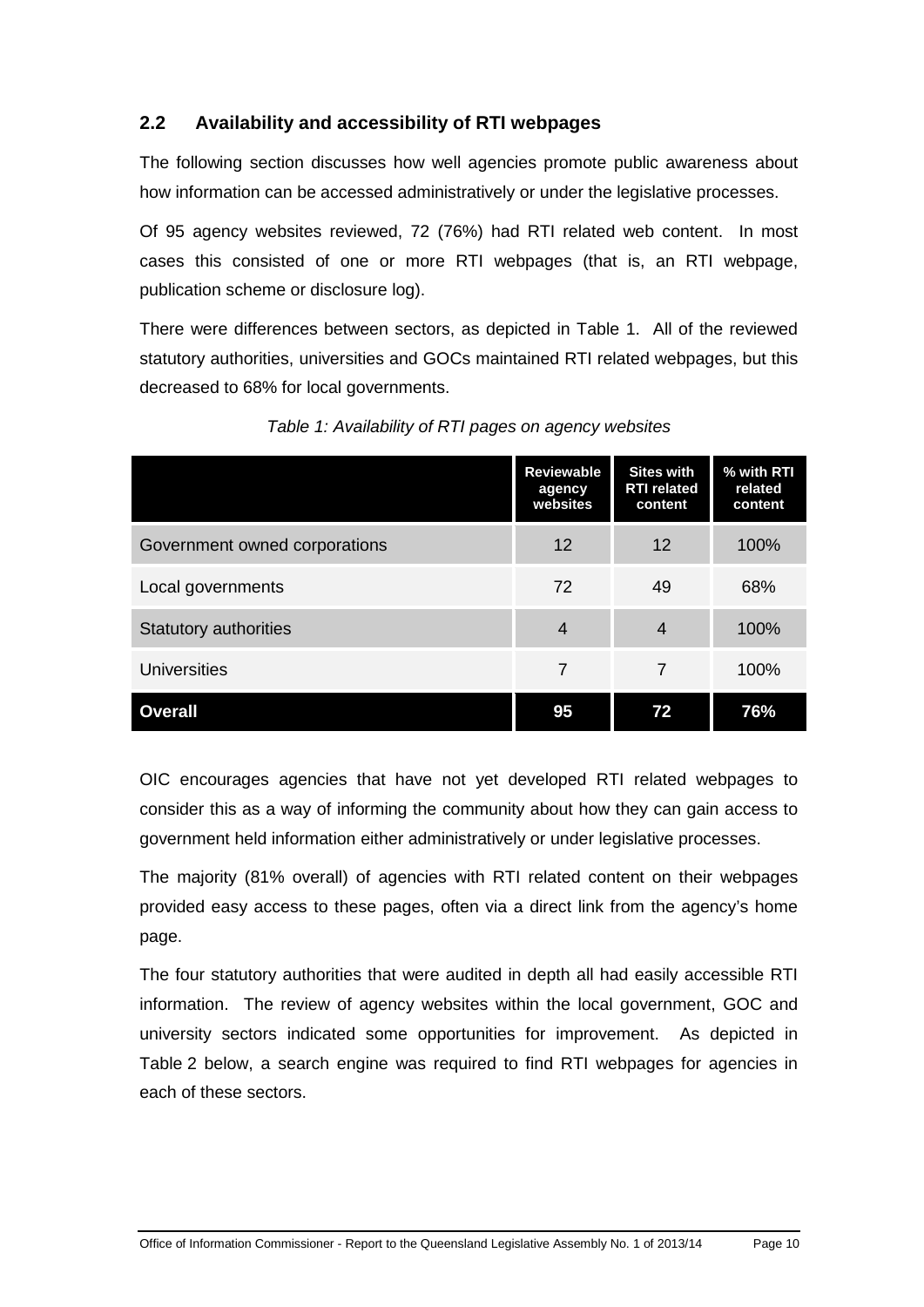|                               | <b>Sites with</b><br><b>RTI</b> related<br>content | <b>Sites with</b><br><b>RTI pages</b><br>that were<br>easy to find | % of RTI<br>pages that<br>were easy<br>to find |
|-------------------------------|----------------------------------------------------|--------------------------------------------------------------------|------------------------------------------------|
| Government owned corporations | 12                                                 | 8                                                                  | 67%                                            |
| Local governments             | 49                                                 | 41                                                                 | 84%                                            |
| <b>Statutory authorities</b>  | $\overline{4}$                                     | $\overline{4}$                                                     | 100%                                           |
| <b>Universities</b>           | 7                                                  | 5                                                                  | 71%                                            |
| <b>Overall</b>                | 72                                                 | 58                                                                 | 81%                                            |

#### *Table 2: Accessibility of RTI pages on agency websites*

The local government sector has shown a steady improvement in the number of agencies with easily accessible RTI webpages. In 2012, OIC reported that 36 (73%) local government agencies had easily accessible RTI webpages. As depicted in Table 2 above, this has increased to 41 in 2013 (up 11 percentage points from the previous report).

Agencies with RTI webpages that were easy to locate and access often had an identifiable link to RTI either in the footer to the agency's webpage or from within the website's main menu.

OIC encourages all agencies to make information promoting access arrangements to government held information more visible to the general community, which would also be consistent with open data policies for Queensland Government and local government.

## <span id="page-16-0"></span>**2.3 Information about administrative access schemes**

Administrative access describes an arrangement to provide information to people using a quicker and less formal process than application under the RTI or IP Acts. A key element of administrative access schemes is that the information is non-sensitive in the hands of the person it is provided to.<sup>[15](#page-12-2)</sup>

<span id="page-16-1"></span> $15$  OIC Guideline – Administrative Release of Information.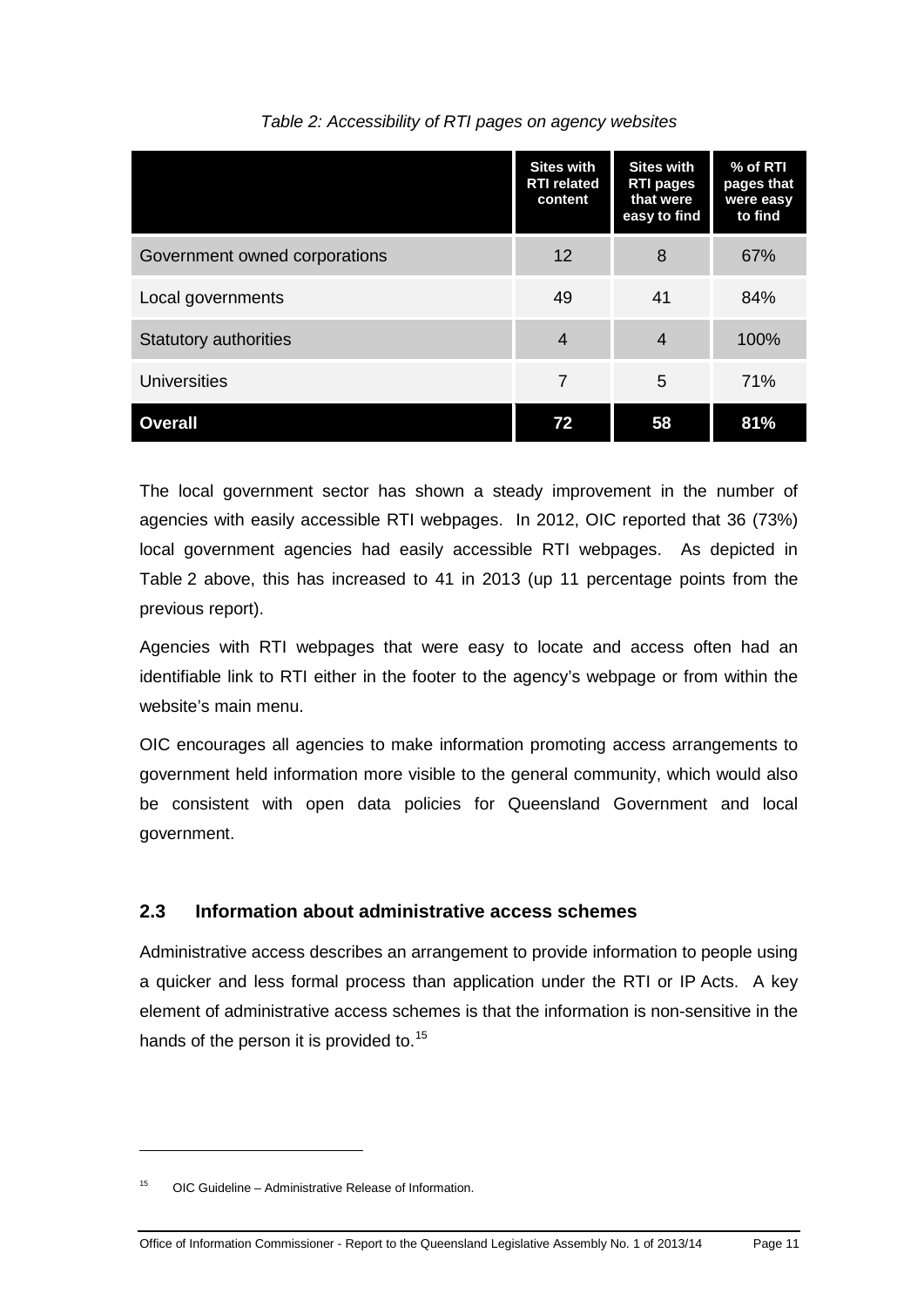In 2010, OIC reported to the Legislative Assembly on agency progress in implementing right to information reforms.<sup>[16](#page-16-1)</sup> One of the key findings of that report was that agencies reported weaker performance in making arrangements for information to be accessed administratively outside of RTI processes.

This review found agencies still focused less on administrative access schemes. Administrative access schemes were not presented on agency websites as consistently as publication schemes and disclosure logs (see Figure 1).



**Inclusions on RTI Pages** 

#### *Figure 1: Inclusion of elements of RTI information on agency websites*

The majority of agencies reviewed could make improvements in this area. Of the 72 agencies reviewed with RTI related web content, 28 (41%) provided information about the option of obtaining information via administrative access arrangements outside of the RTI and IP legislative process.

This issue was particularly noticeable for university websites, with only two universities (the University of Queensland and the Queensland University of Technology) including information about administrative access schemes on their RTI pages. Although this is a slight improvement from 2012, many of the universities have administrative access schemes in place – for example, services for employers and other educational institutions to validate degrees that have been conferred. The opportunity for agencies is to promote these arrangements more visibly on their websites.

<span id="page-17-0"></span><sup>16</sup> *Agency Progress in Right to Information Reforms: Results of the self assessed electronic audit completed by Queensland public sector agencies -* Report No. 3 of 2010/11 to the Queensland Legislative Assembly.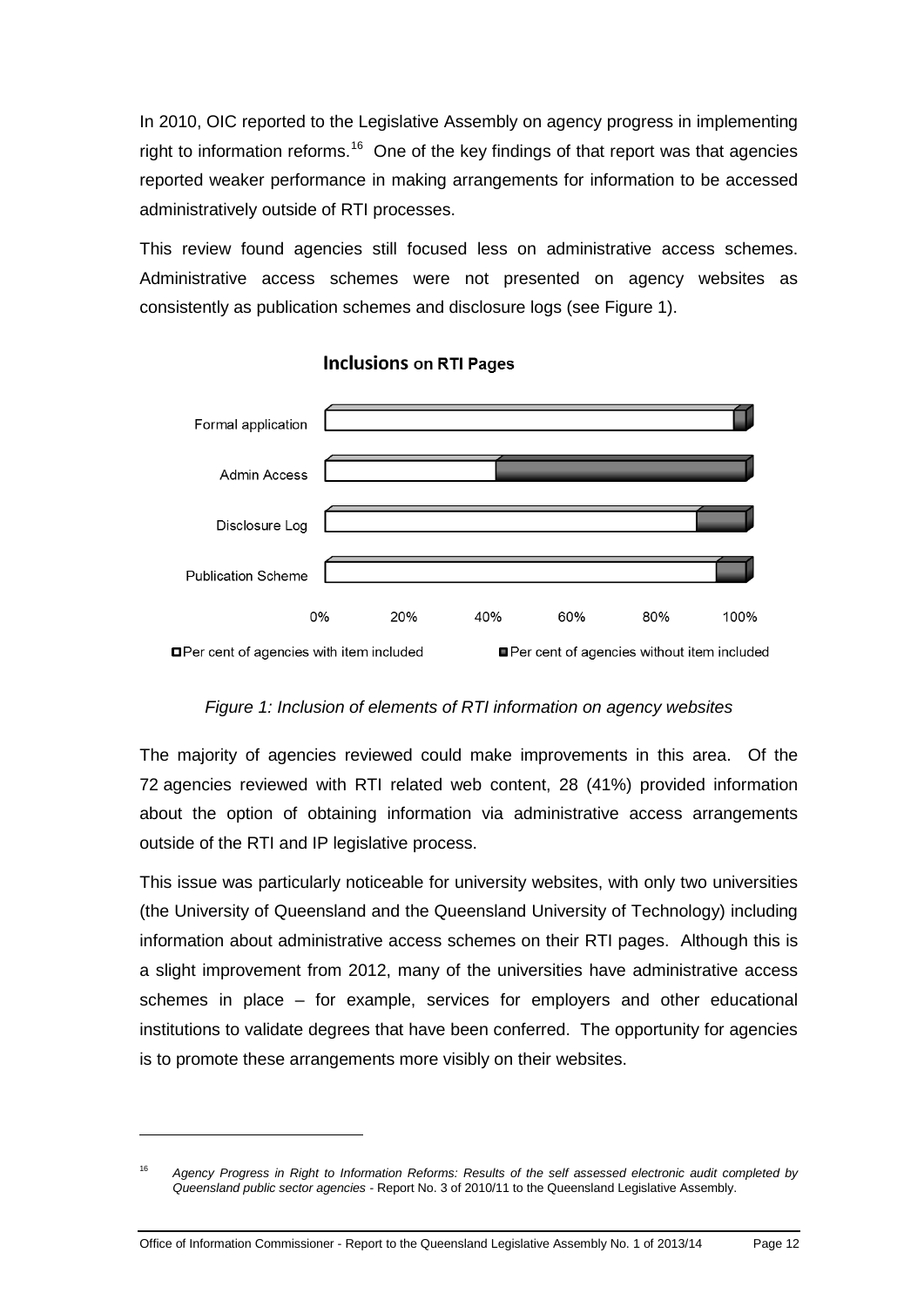The majority of agencies providing advice on releasing information administratively, required the individual to contact the agency to see if the information could be released outside of legislative processes. Given the increasing level of engagement through, and relative efficiency of, online services, agencies should endeavour to provide detailed information of what can be released administratively without the need for direct contact.

In general, agencies are encouraged to seize opportunities to use their websites to promote information available administratively outside of legislative processes, as a way of improving service to the community, cutting costs and reducing red tape for releasing information.

#### <span id="page-18-0"></span>**2.4 Information about formal application processes**

There was variation in agency communication about making applications through formal legislative processes.

Of the 69 RTI webpages that could have contained information about making a formal application,<sup>[17](#page-17-0)</sup> 67 agencies (97%) contained some information about application processes. However, even where such information was provided, it was inaccurate or incomplete for 46% of those agencies.

Some of the qualitative issues identified were:

-

- limited information about submitting an application and processing times
- incorrect or missing information about application costs; and
- missing information about options for internal and external review.

Agencies need to ensure that information provided about the application process, cost, timeframes, review rights and review period is accurate and up to date.

<span id="page-18-1"></span><sup>&</sup>lt;sup>17</sup> 3 agencies were not required to have information about making an RTI application and 24 websites did not have RTI content relating to making an application.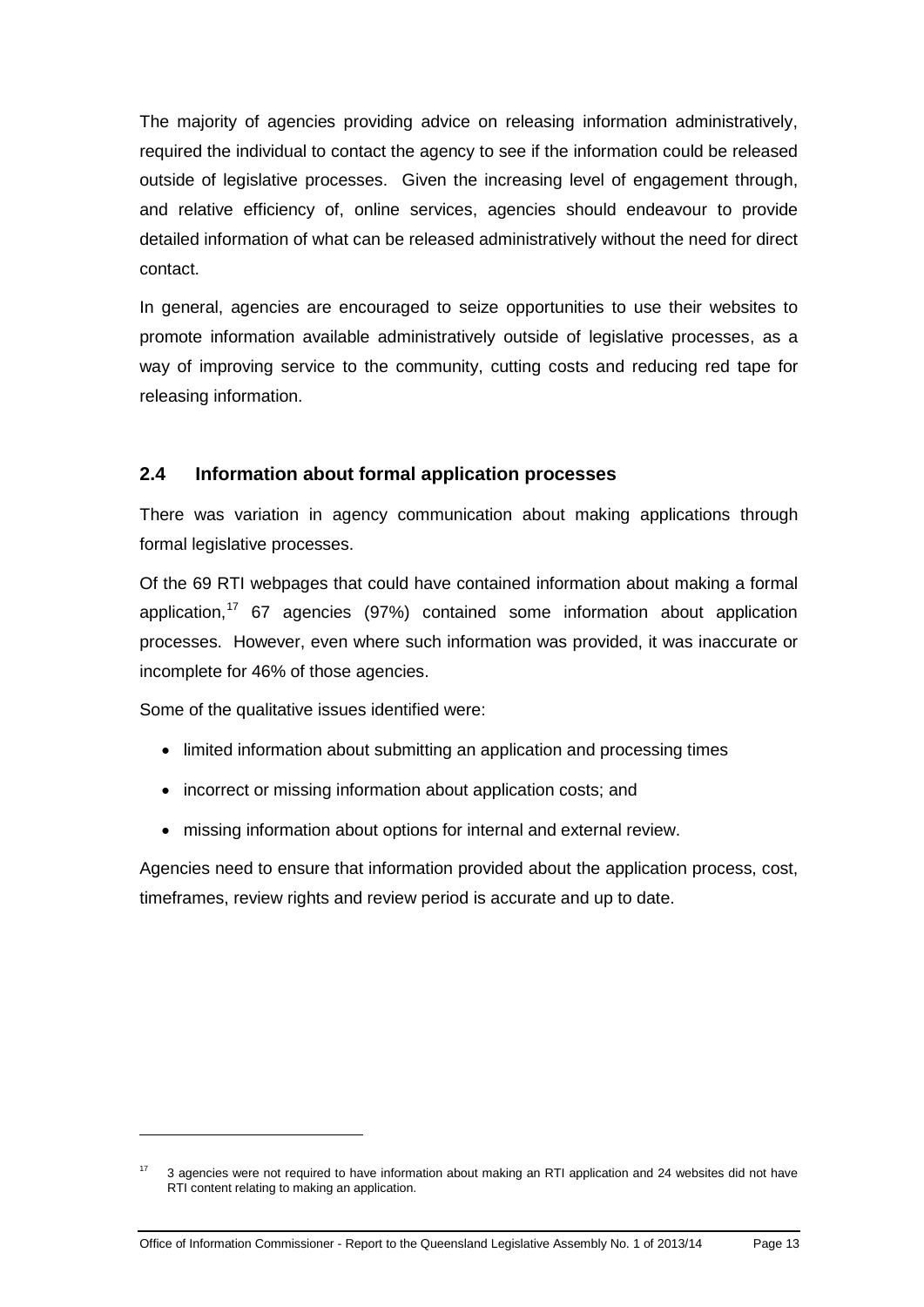#### <span id="page-19-0"></span>**Quick facts**

- 69% of the reviewed agency websites included a publication scheme.
- All agencies reviewed in the GOC, university and statutory authority sectors maintained a publication scheme. Only 60% of local governments reviewed maintained a publication scheme.
- The majority of agencies (91%) structured publication schemes under the seven information classes required by the Ministerial Guidelines. [18](#page-18-1)
- Classes dealing with policies, services and general information about the agency were generally well-populated; classes dealing with priorities, decisions, lists, and finances (particularly contracts, tenders and procurement activities) require improvement.
- Many sites did not provide details about accessing documents in alternative formats and/or did not contain sufficiently clear information about terms and conditions, including charges.
- While general feedback and complaints processes were commonly provided, less than 28% of agencies maintaining a publication scheme, explicitly advised individuals that they could provide feedback if information in the publication scheme was not available.

#### <span id="page-19-1"></span>**3.1 Background**

-

Section 21 of the RTI Act requires that all agencies, other than excluded entities, must have a publication scheme. The publication scheme is required to set out the classes of information that the agency has available and the terms on which it will make that information available. Section 21(3) of the RTI Act requires an agency to ensure that its publication scheme complies with guidelines as published by the Minister (Ministerial Guidelines).

<span id="page-19-2"></span><sup>18</sup> OIC also assessed compliance with the *Ministerial Guidelines – Operation of Publication Schemes and Disclosure Logs* (Ministerial Guidelines). Viewed at<http://www.rti.qld.gov.au/right-to-information-act/publication-schemes> on 6 September 2012.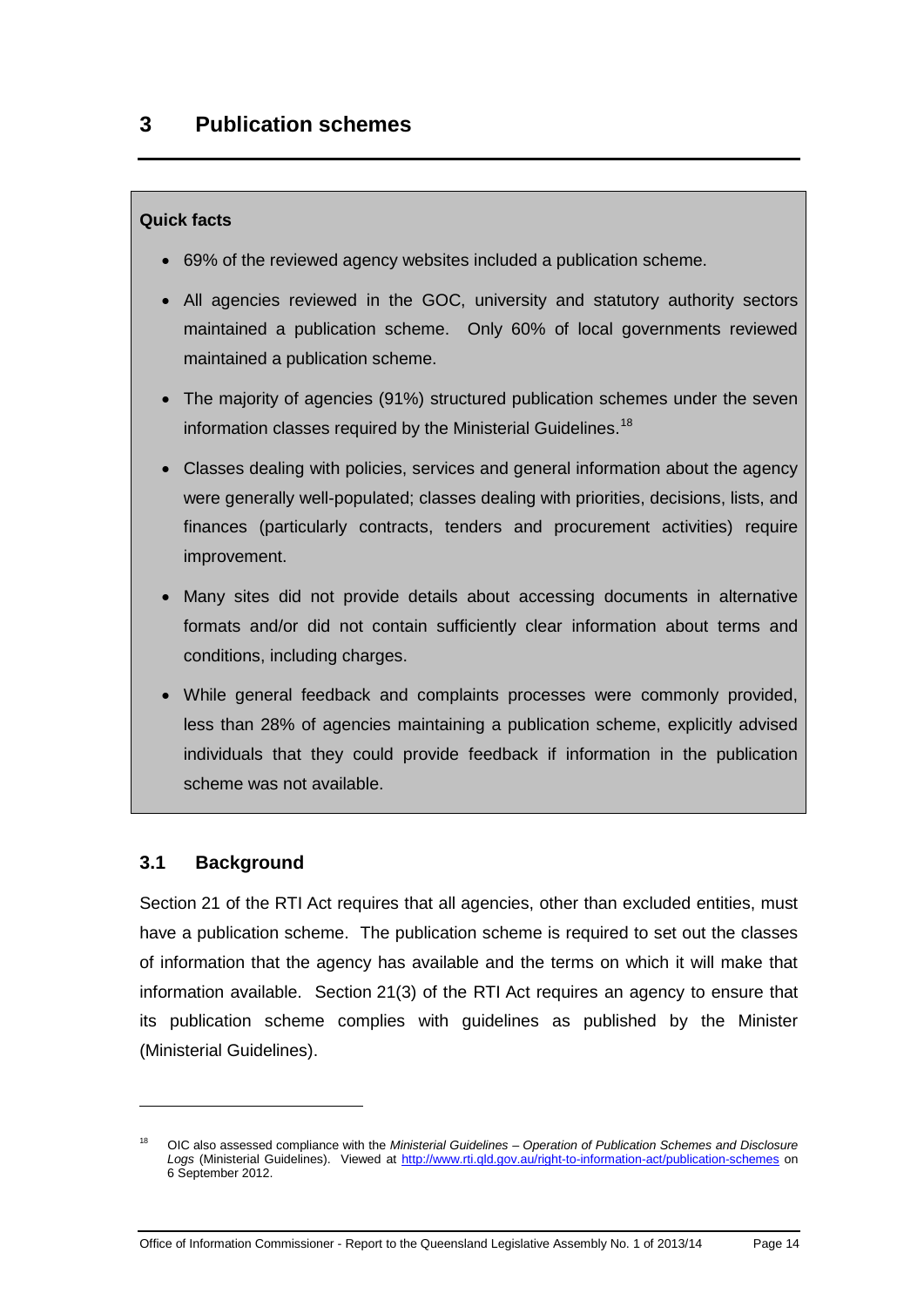Under the Ministerial Guidelines, the agency is encouraged to publish as much information as possible. The Ministerial Guidelines specify seven classes of information in which information must be published. [19](#page-19-2) In considering what to include in their publication schemes, agencies should assess documents against three key criteria: the information included must be significant; appropriate for release; and accurate.

Information should be published routinely and where possible, access to it should incur no charge. Publication schemes should be regularly reviewed to ensure information in the publication scheme is current and up to date. Publication schemes should be easy to use and information rich to encourage the wider community to use publication schemes as a key resource tool.

According to the Ministerial Guidelines, information in the publication scheme should be easily accessible through the agency's website. Preferably, links to documents published in the publication scheme webpage will access the document in full. If that is not possible<sup>[20](#page-20-1)</sup> or if alternative access is required, the mechanism for obtaining a copy of the document should be clearly set out and requests should be actioned in a timely manner.

In addition, the Ministerial Guidelines require agencies to set out how to provide feedback when information included in the publication scheme is not available.

#### <span id="page-20-0"></span>**3.2 Availability and accessibility of online publication schemes**

Under the RTI Act, an agency other than an excluded entity must publish a publication scheme.<sup>[21](#page-20-2)</sup>

Of the 95 websites that were reviewed, 66 agencies (69% of all agency webpages) had an online publication scheme. This was comprised of the four statutory authorities reviewed in depth, 43 local governments (60% of 72 reviewable local governments), 12 GOCs (100% of GOCs) and seven universities (100% of universities). There was an 8% increase in the number of local government online publication schemes since the previous scan.<sup>[22](#page-20-3)</sup>

Most publication schemes were easy to locate on agency sites, and were within 2-3 clicks from the agency home page. Only 11% of online publication schemes

<span id="page-20-3"></span><span id="page-20-2"></span>

<span id="page-20-1"></span><sup>&</sup>lt;sup>19</sup> About Us, Our Services, Our Finances, Our Priorities, Our Decisions, Our Policies, Our Lists.<br>
<sup>20</sup> For example, if the document is too large.<br>
<sup>21</sup> Section 21(1) of the RTI Act.<br>
<sup>22</sup> Up from 40 local government onl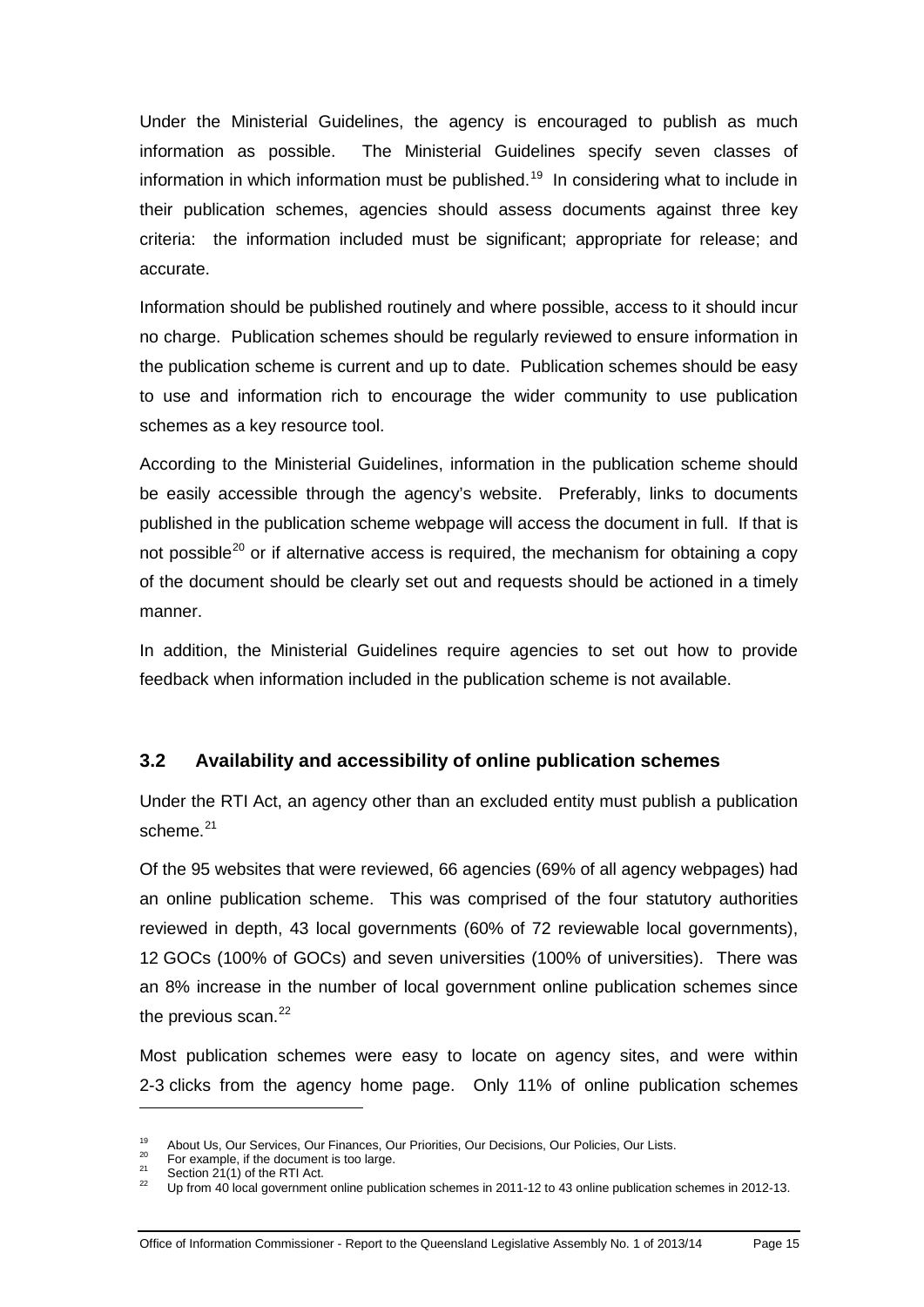reviewed were considered difficult to locate, for example, the publication schemes could only be located by using the agency's website search facility.

#### <span id="page-21-0"></span>**3.3 Structure and content of publication schemes**

Ministerial Guidelines made pursuant to the RTI Act require any information that an agency makes routinely available through its publication scheme, to be published under seven information classes. The majority of agencies (60 out of 66 agencies with online publication schemes - 91%) published information under the seven classes outlined in the Ministerial Guidelines.

Ministerial Guidelines require publication schemes to include information that is significant and appropriate.

There was a variance in the extent to which each class of information was populated with significant documents. Classes were assessed as - 'compliant', if significant information required by the Ministerial Guidelines was published; 'in progress', if some information required was missing; and 'non-compliant', if the class did not exist or did not contain any of the information required.

Publication schemes were generally better populated in information classes covering general information. For example, the 'About us' and 'Our services' information classes were populated with information consistent with the requirements of the Ministerial Guidelines.

The Rockhampton Regional Council offered examples of good practice in other classes such as 'Our finances' and 'Our lists'. Under 'Our finances', the local government included documents such as the current council budget, schedule of fees and charges, current tenders required by council (which also provided access to contracts awarded over \$200,000 and guides for contractors and suppliers wishing to do business with council) and revenue statements. The council also published a full list of publicly available registers in the 'Our lists' class. OIC considers these to be good examples of the push model that could be applied generally by other agencies seeking to improve the level of information made available through their publication scheme.

The university sector provided an exemplary approach in the class 'Our policies' with all seven universities compliant in this class; this was achieved in most cases by linking from the publication scheme to up to date, well-structured policy banks with search facilities.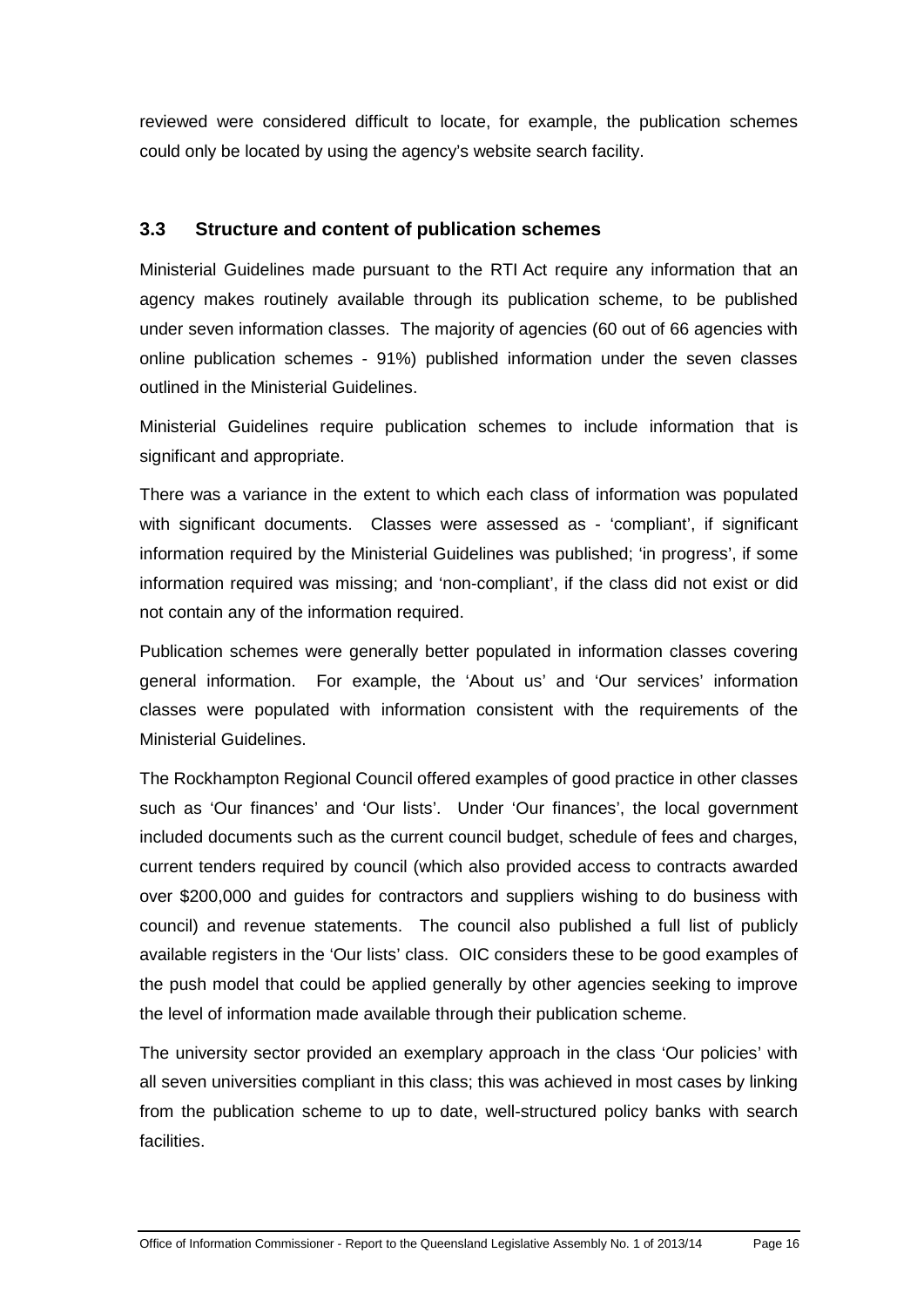More information could be published in information classes dealing with planning and performance ('Our priorities'), governance and decision making ('Our decisions'), registers ('Our lists'), and in particular providing information about contracts, tenders and procurement activities ('Our finances'). This was particularly evident in the results of the 19 agencies reviewed in depth by way of an individual audit.

For those agencies, only 25% of publication schemes were found to be compliant in relation to publication of information held in lists or registers required by law or in relation to an agency's function ('Our lists') and information relating to policy proposals, decisions and consultations ('Our decisions'). Less than 40% of publication schemes published sufficient information about procurement and contracts awarded ('Our finances') or planning and performance data ('Our priorities') (see Figure 2).



## **Publication Scheme Compliance**

## *Figure 2: Population of publication scheme classes for individually audited websites*

OIC encourages all agencies to regularly review the extent to which the classes in their publication scheme are populated with significant documents as required by the Ministerial Guidelines.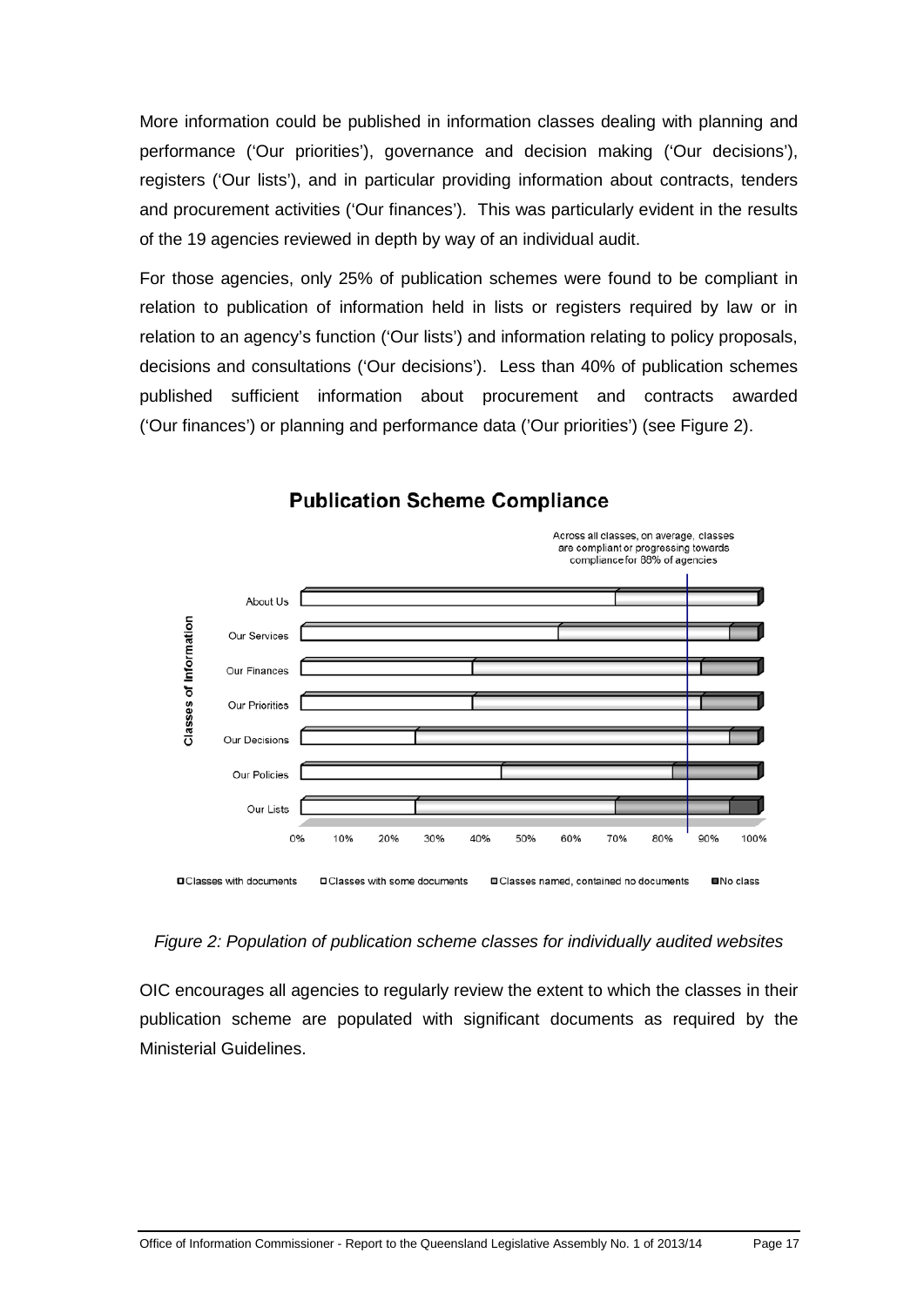## <span id="page-23-0"></span>**3.4 Providing information in alternative formats**

Under the Ministerial Guidelines, in the interest of equitable access to information for all members of the community, an agency should provide access to documents in alternative formats upon request (for example, a print copy could be provided if electronic documents could not be viewed by an individual).

OIC reviewed 33 agencies for this feature, including those agencies subject to an individual audit and the universities and GOCs reviewed as part of a general audit. OIC found that only 9 out of 33 agencies reviewed (27%), were compliant in providing information about accessing documents in an alternative format.

OIC recommends that agencies ensure documents can be accessed in alternative formats if requested to meet differing needs of members of the community in accessing government held information.

#### <span id="page-23-1"></span>**3.5 Information about terms and conditions, including charges**

Section 21(1)(b) of the RTI Act stipulates that publication schemes must include the terms on which information will be made available, including any applicable charges.

OIC reviewed the same 33 agencies for this requirement. Of the agencies reviewed, 90% of local government publication schemes provided information about terms of access and charges. Less than half (43%) of university publication schemes offered information about terms of access and charges. Only one GOC provided information about terms of access and charges. None of the statutory authority publication schemes reviewed provided information of this kind.

OIC has recommended that agencies review their publication schemes to ensure they set out any terms and charges for the provision of information, as required by the legislation.

## <span id="page-23-2"></span>**3.6 Providing feedback about the publication scheme**

Under the Ministerial Guidelines, agencies must implement a procedure which sets out how to make a complaint when information included in the publication scheme is not available.

The OIC found that 92% of agencies reviewed (100% statutory authorities, 100% universities, 92% local governments and 83% GOCs) contained information about a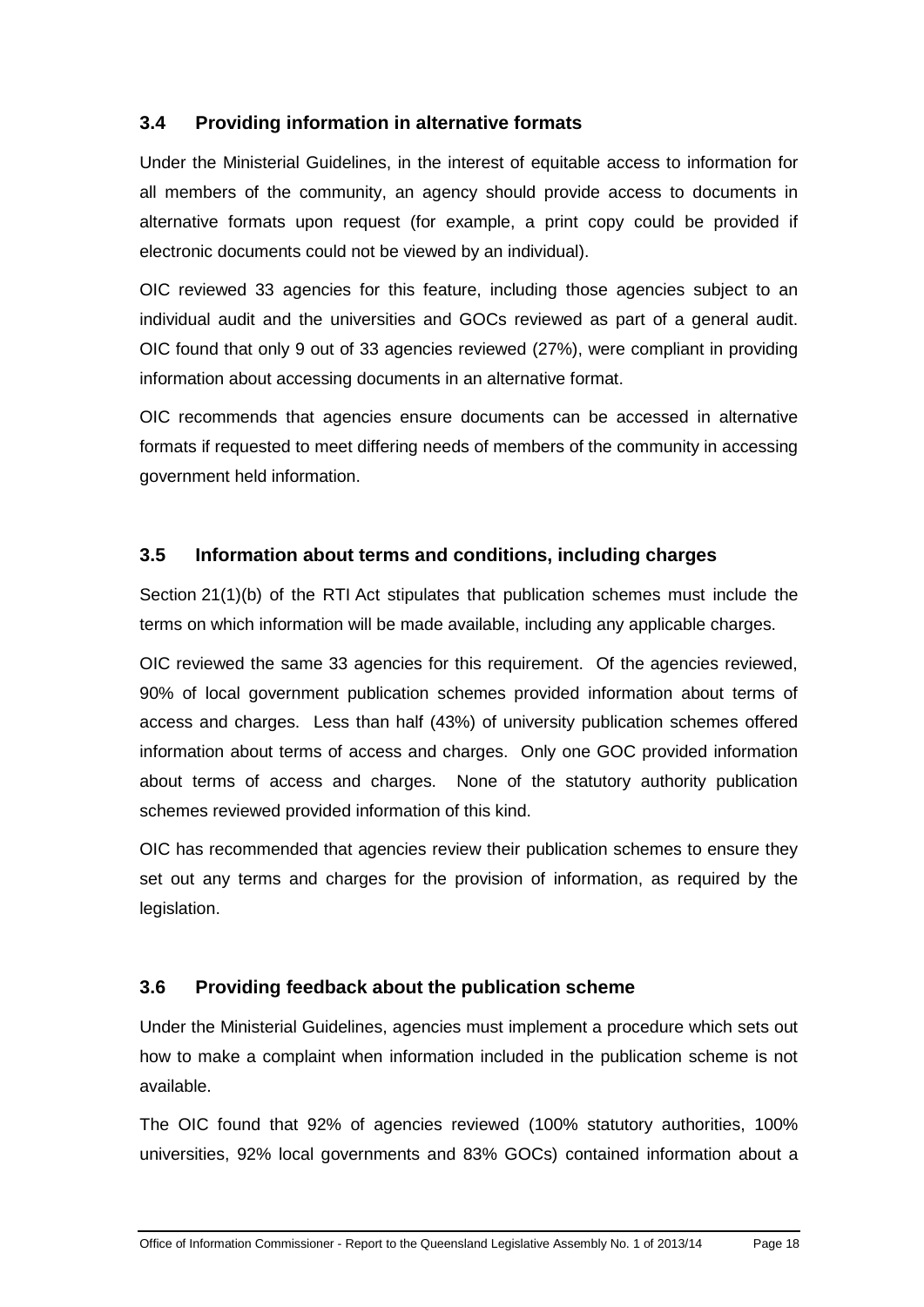general complaints policy and procedure, but few agencies had a specific feedback process dealing with the accessibility of information in the publication scheme.

The exception to this was the university sector – 57% of these (up from 28% in 2012) had a complaints process specific to the publication scheme. In contrast 50% of the statutory authorities, 17% of GOCs and 23% of local governments had feedback provisions specific to the publication scheme.

OIC recommends that agencies review publication schemes to ensure they describe how to provide feedback if information in the publication scheme is unavailable, as required by the Ministerial Guidelines.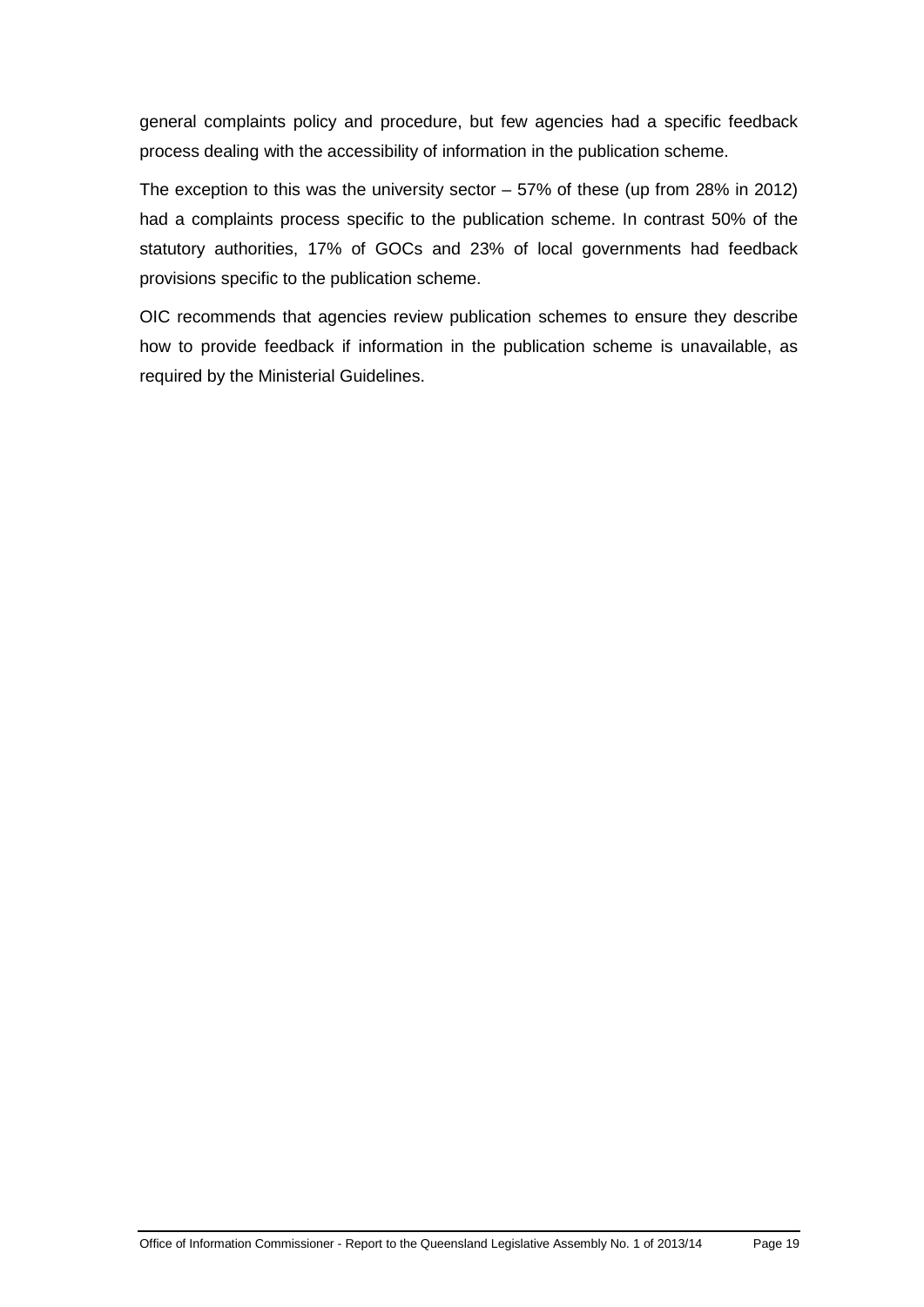#### <span id="page-25-0"></span>**Quick Facts**

- 65% of the agency websites reviewed made mention of a disclosure log.
- Some disclosure logs were hard to find, requiring use of the website search facility or a lengthy process of looking methodically through each of the menu items. For example, 29% of university websites required use of the search facility to locate their disclosure log.
- Agencies could better populate disclosure logs with information released under the RTI Act. Many disclosure logs were empty or contained very few documents.
- None of the statutory authorities, GOCs and universities published more than 40% of material released under the RTI Act in the disclosure logs. The local government sector performed more strongly, with the majority of audited councils having well-populated disclosure logs (8 out of 11 councils reviewed in detail).
- Compliance was high with requirements about how documents were to be published in the disclosure log. For example, agencies complied with requirements to provide direct download of the documents and/or alternative access methods, provide accompanying text, and not publish the personal information of applicants.

## <span id="page-25-1"></span>**4.1 Background**

<span id="page-25-2"></span>-

A disclosure  $log^{23}$  $log^{23}$  $log^{23}$  is part of an agency's website containing a list of documents that an agency has already released under the RTI Act. Disclosure logs are an important strategy for proactive disclosure of information. The rationale for disclosure logs is that if one person has expressed an interest in documents containing information other than their own personal information, then these same documents might be of interest to the wider public. Disclosure log content can also be used by agencies to identify information that could be included in publication schemes.

<sup>23</sup> Provisions for a disclosure log are contained within sections 78, 78A and 78B of the RTI Act.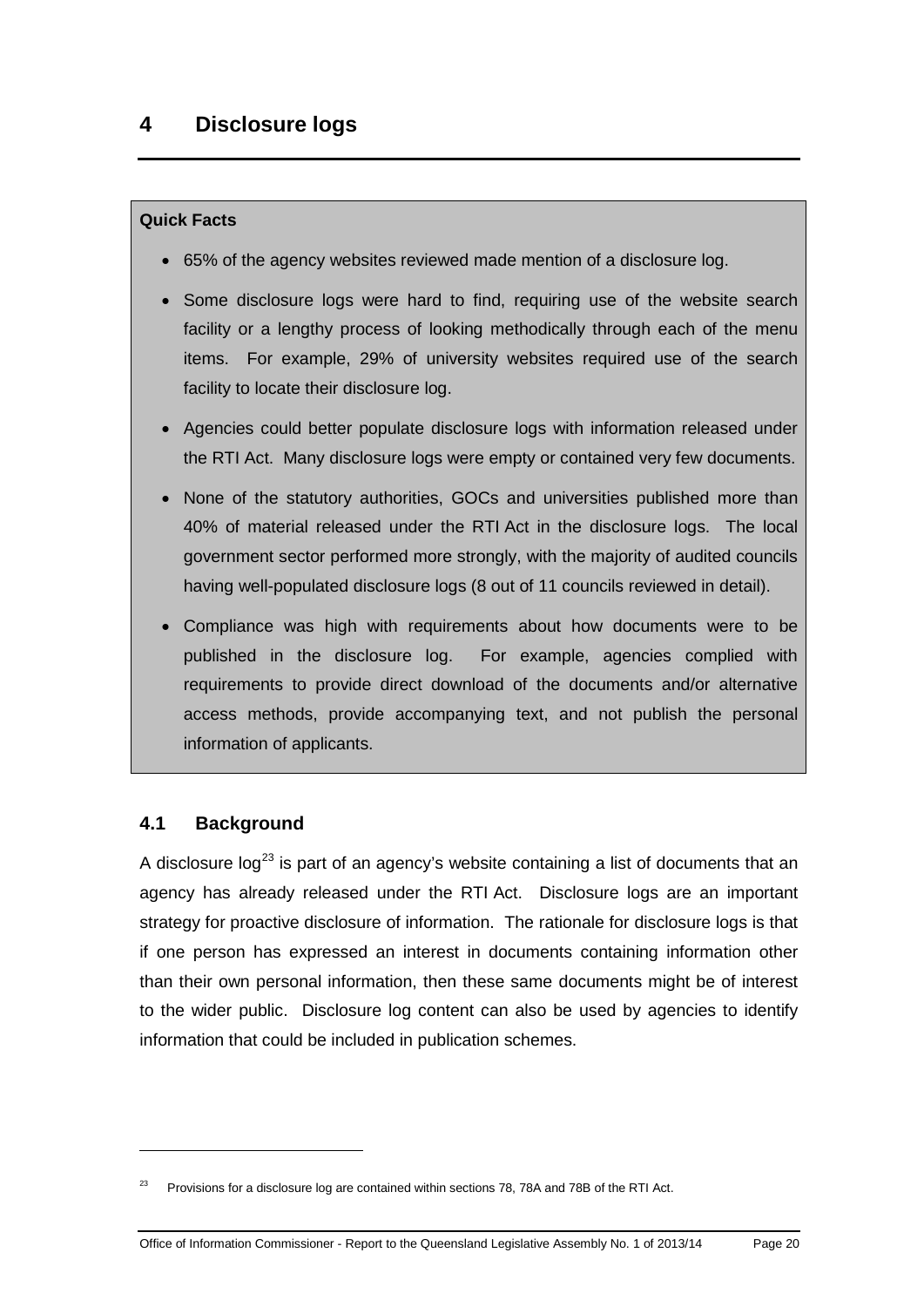If an agency maintains a disclosure log, the RTI Act and Ministerial Guidelines set out requirements for its operation.<sup>[24](#page-25-2)</sup> Where a document is not directly accessible through the disclosure log, the disclosure log must contain information describing the document and method of accessing it. Agencies must not include a copy of a document in a disclosure log if it contains the personal information of the applicant to which access was originally granted. Specific types of information are also prescribed that must not be included in a disclosure log, for example, if its publication is prevented by law.

During 2012-13 legislative amendments to the RTI Act changed requirements for disclosure logs, particularly for departments and Ministers.<sup>[25](#page-26-0)</sup> For all agencies, the changes modified the type of information that must be deleted before documents are published on a disclosure log. These requirements are now in the RTI Act; previously they were set out in the Ministerial Guidelines.

For departments and Ministers, the changes were more significant, including that publishing documents on a disclosure log is now mandatory. Information about applications must also be published on disclosure logs, some of which, when the application is received. Due to the significance of the changes for departments, following delays resulting from machinery of government and consequently implications for departmental websites, desktop audits of departments were postponed to 2013-14. This will give departments time to implement the new requirements on their websites. OIC will report on departmental compliance with the new requirements in the next desktop audit report to the Legislative Assembly in early 2014-15.

While the new mandatory requirement to publish to a disclosure log is applicable to departments and Ministers only, the amendments strengthen the push model of right to information for releasing information to the general public. The effect of this change may be significant given departments handle the majority of all formal access applications.

<sup>&</sup>lt;sup>24</sup> Section 78B(1) of the RTI Act imposes legislative requirements on agencies to comply with any guidelines about disclosure logs published by the Minister, OIC also assessed compliance with the *Ministerial Guidelines – Operation of Publication Schemes and Disclosure Logs* (**Ministerial Guidelines**). Viewed at <http://www.rti.qld.gov.au/right-to-information-act/publication-schemes> on 6 September 2012.

<span id="page-26-1"></span><span id="page-26-0"></span><sup>&</sup>lt;sup>25</sup> See *Right to Information and Integrity (Openness and Transparency) Amendment Act 2012. The amendments* took effect on 22 February 2013.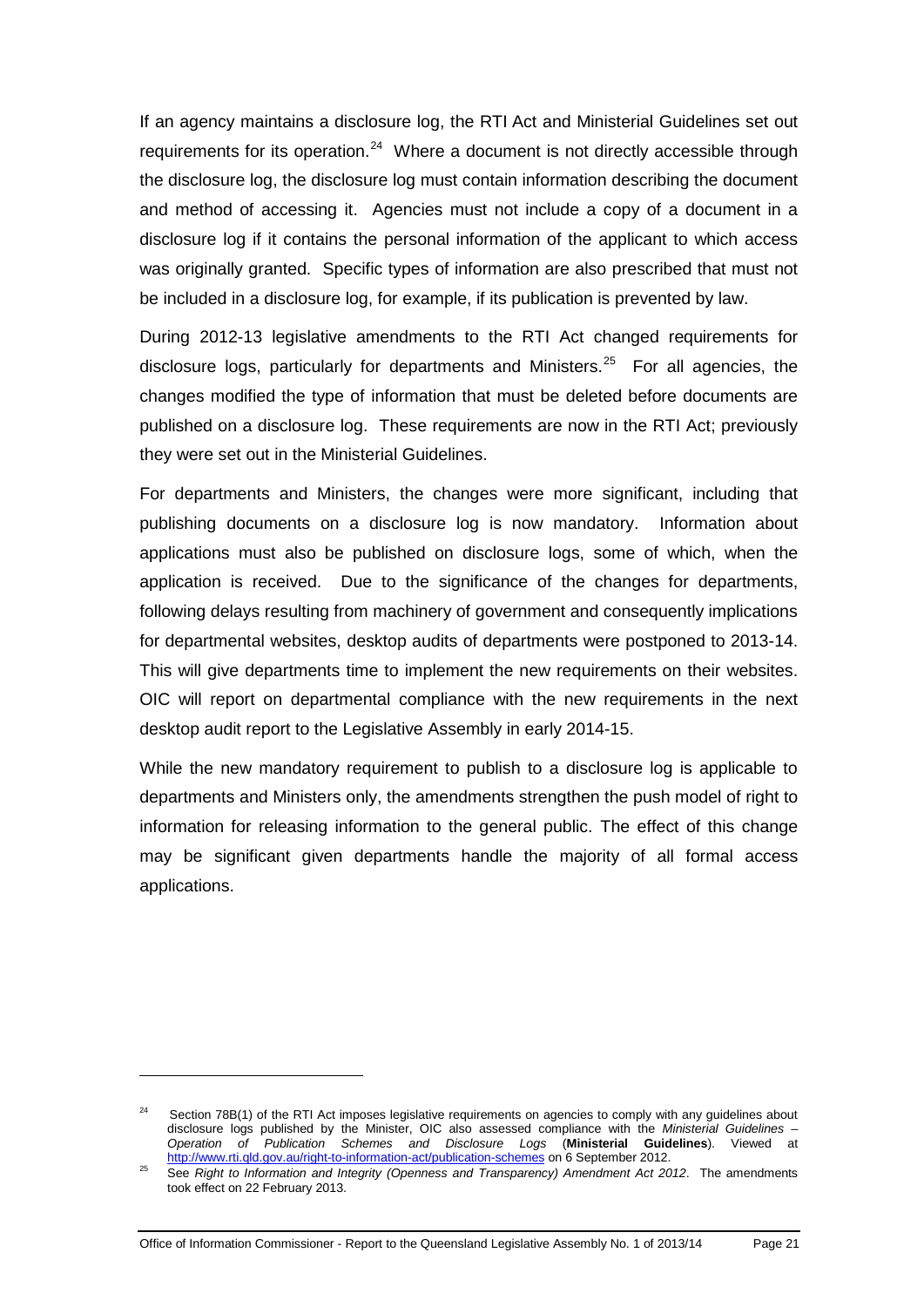## <span id="page-27-0"></span>**4.2 Availability and accessibility of disclosure logs**

OIC found that 60 (65%) of the 92 agency websites reviewed had a disclosure log on their website. Of the agencies maintaining a disclosure log, 88% were considered easy to locate.

All statutory authorities and universities reviewed had a disclosure log. All statutory authority disclosure logs were very easy to locate from the agency home page. University disclosure logs were hard to find for two of seven agencies, requiring the use of the website's search engine to locate. Those universities need to improve the visibility of their disclosure logs.

Of the nine GOCs subject to the RTI Act, eight (89%) maintained a disclosure log. All disclosure logs maintained by the GOCs were very easy to locate from the agency home page

41 local governments had disclosure log content (57% of the 72 local governments with a website) as at June 2013. This has increased from 40 as reported in June 2012 and represents a significant increase from the 28 reported in the first full year of the RTI Act's operation. This represents an area where further improvement to the public's access to government held information can be achieved.

OIC noted that of the 41 local governments with disclosure log content, 36 (88%) were easily located on the agencies' websites. Five could only be discovered through the use of a search query.

OIC encourages agencies without a disclosure log to consider adopting this channel for publishing information, and for agencies with a disclosure log to ensure the disclosure log features prominently on the agency's website so that it can be easily found.

# <span id="page-27-1"></span>**4.3 Populating disclosure logs**

The individual audits performed on a selection of agencies across the university, local government and statutory authority sectors assessed the level of publication of information released through the formal legislative process under the RTI Act via the disclosure log. The content of disclosure logs was not assessed in detail as part of the general audits.

Depending upon the agency and sector, the proportion of material published in disclosure logs varied.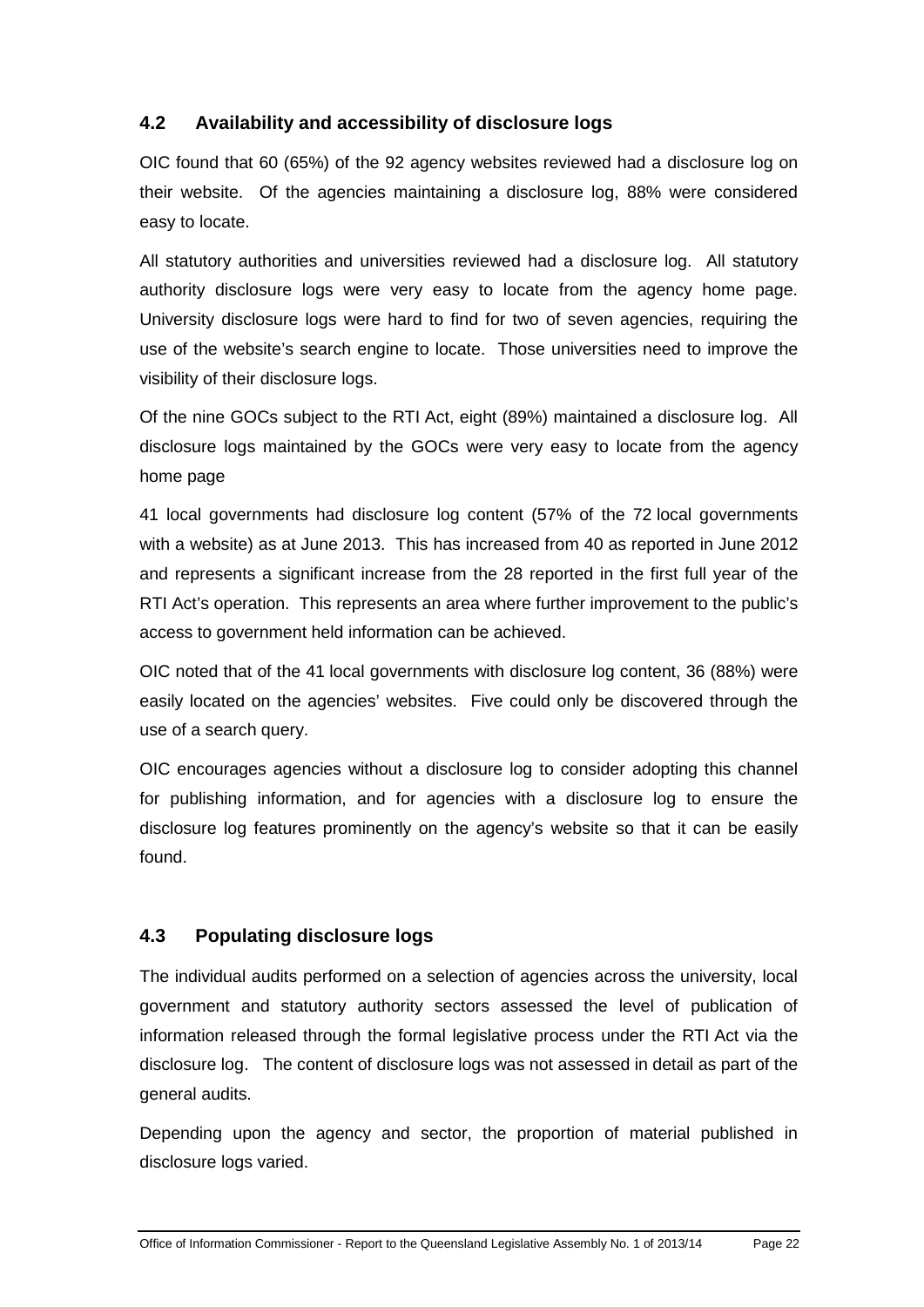The local government sector performed best, publishing approximately 36% of the 45,155 pages released by relevant agencies under RTI in the relevant year examined, [26](#page-26-1) compared to 10% of pages published by the statutory authorities, universities and GOCs. Two local governments (Cassowary Coast Regional Council and Toowoomba Regional Council) in particular had an excellent record of publication, with one publishing 100% of pages released under the RTI Act and the other publishing 93% of pages released under the RTI Act.

Local governments varied in terms of how much information released under the RTI Act they published in their disclosure logs. Eight local governments published an average of 53% of relevant RTI applications to the disclosure log. Three local governments did not publish any material at all to the disclosure log.

Overall, the local government sector published 117 (46%) of the 254 RTI applications finalised<sup>[27](#page-28-0)</sup> in disclosure logs (compared to 29% published by statutory authorities, universities and GOCs).

Desktop audits do not assess the decisions made by agencies to publish or not publish documents in the disclosure log. However, the outcome of individual audits sent to agencies commented on low publication rates to the disclosure log and encouraged agencies to review decision-making processes for publication to the disclosure log.

A common response from agencies to OIC comments in the individual audits about low publication rates, is that agencies routinely consider a larger number of applications for publication in their disclosure log, and decide that the applications are unsuitable for publication (often because the applications involve the personal information of third parties).

OIC also has noted the frequency with which agencies will only release information listed in a disclosure log in response to a request for the information. Although this practice is compliant with the legislation and Ministerial Guidelines, OIC considers that direct links to documents would be consistent with the proactive disclosure approach, and reduce red tape for the community and administrative costs.

OIC acknowledges that in some instances it is not practical to publish the documents directly in the disclosure log due to file size constraints for publishing electronically. However, wherever practicable, agencies should endeavour to provide information on,

Office of Information Commissioner - Report to the Queensland Legislative Assembly No. 1 of 2013/14 Page 23

<span id="page-28-1"></span> $^{26}$  The number of pages released for agencies examined is taken from the Right to Information Act 2009 and Information Privacy Act 2009 Annual Reports for the relevant year available at www.rti.qld.gov.au.

<span id="page-28-0"></span><sup>&</sup>lt;sup>27</sup> The number of applications finalised for agencies examined is taken from the Right to Information Act 2009 and Information Privacy Act 2009 Annual Reports for the relevant year available at www.rti.qld.gov.au.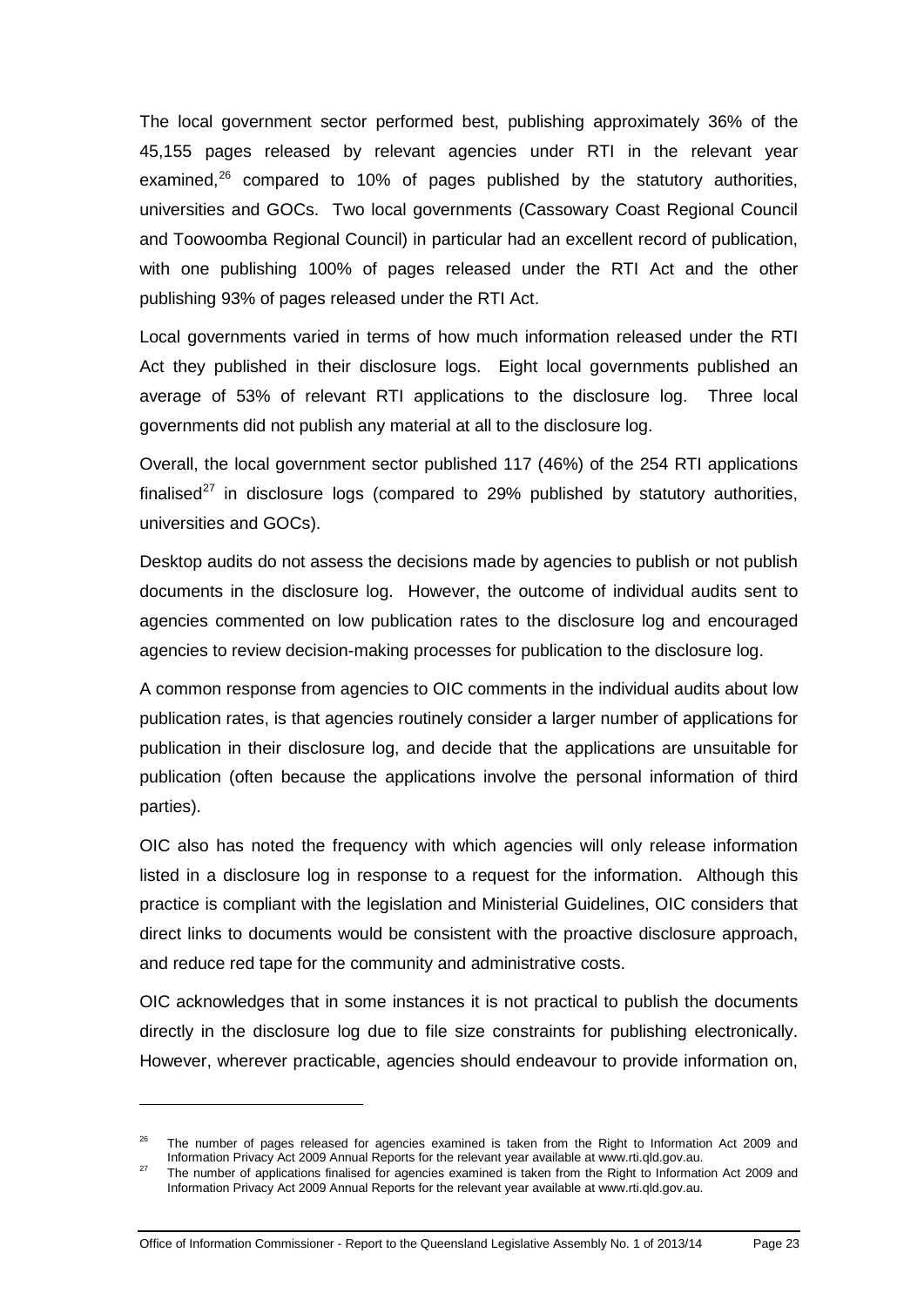or linked from, the website to offset the time and cost impost in providing requested information.

#### <span id="page-29-0"></span>**4.4 Explanatory text and alternative methods of access**

Under the Ministerial Guidelines, documents in a disclosure log should be accompanied by text that provides a summary of the document. Where documents are not available for download directly through the disclosure log, an alternative access method should be outlined.

Overall, there was a high level of compliance with these requirements; most agencies that published documents to the disclosure log provided text that would enable users to make decisions about accessing the documents. No agencies were identified that did not provide some means of access to the documents, either by direct download of the documents and/or an alternative access method such as contacting the agency for hard copies.

OIC noted with concern that text on the disclosure log of two local government authorities suggested that only applications of 'wider public interest' would be included. This introduced a qualification that is not part of the RTI Act or the Ministerial Guidelines. Right to Information implies that agencies are not exclusively in a position to know what might be of significance to broader community. The agency responded to feedback from OIC about this issue, indicating that this limitation was not intended and would be remedied.

## <span id="page-29-1"></span>**4.5 Personal information of applicants**

Only documents that do not contain the personal information of the applicant may be published to a disclosure log. There was no evidence that personal information of applicants was being released inadvertently by agencies through disclosure logs. These findings are consistent with results in previous years.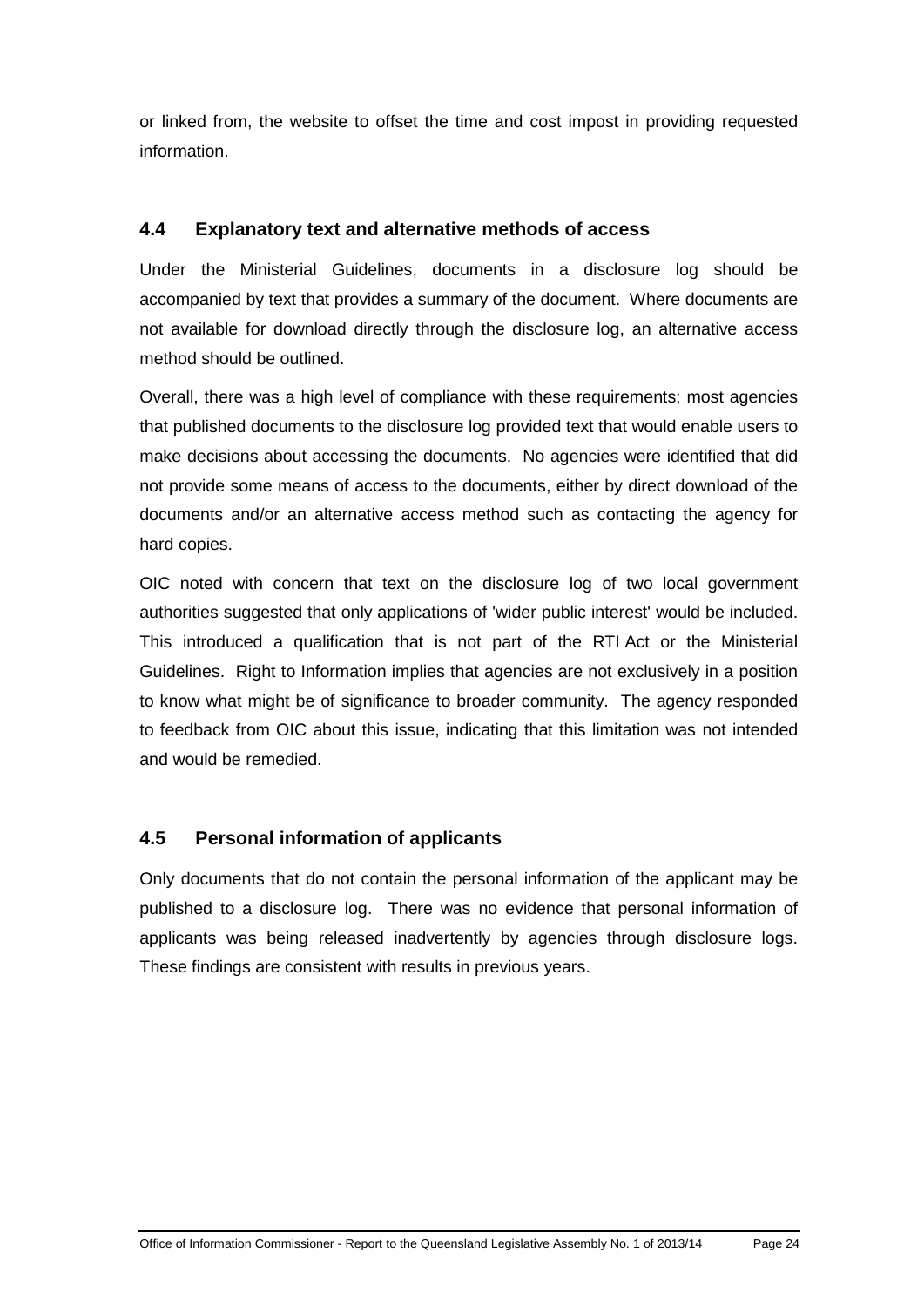#### <span id="page-30-0"></span>**Quick Facts**

- Almost all websites reviewed (82%) had one or more of the following:
	- o a privacy link in the webpage footer
	- o a privacy statement
	- o a privacy plan or policy; or
	- o other information on personal information holdings and practices.
- 41% of agencies' forms collecting personal information contained a privacy notice in accordance with Information Privacy Principle 2 (IPP2).
- Notifications about the use of personal information collected for email contact were approached less consistently by agencies. A common practice was to link to global privacy statements, but the global privacy statements did not always cover the collection of personal information through email and internet.
- Only 34% of reviewed agency websites provided information about their personal information holdings (type of personal information held and how it is used) in accordance with Information Privacy Principle 5 (IPP5).
- 46% of the agency websites reviewed had a privacy plan or policy, which can assist an agency with IPP5 compliance. The quality of privacy plans/policies varied. Some plans did not identify personal information holdings or referred to out dated legislation or standards.
- Agencies could improve privacy plans/policies or privacy webpages by including in them information about making privacy complaints.

## <span id="page-30-1"></span>**5.1 Background**

Surveys of consumer attitudes about internet services consistently find that the internet's potential to compromise privacy is a significant concern. Responsible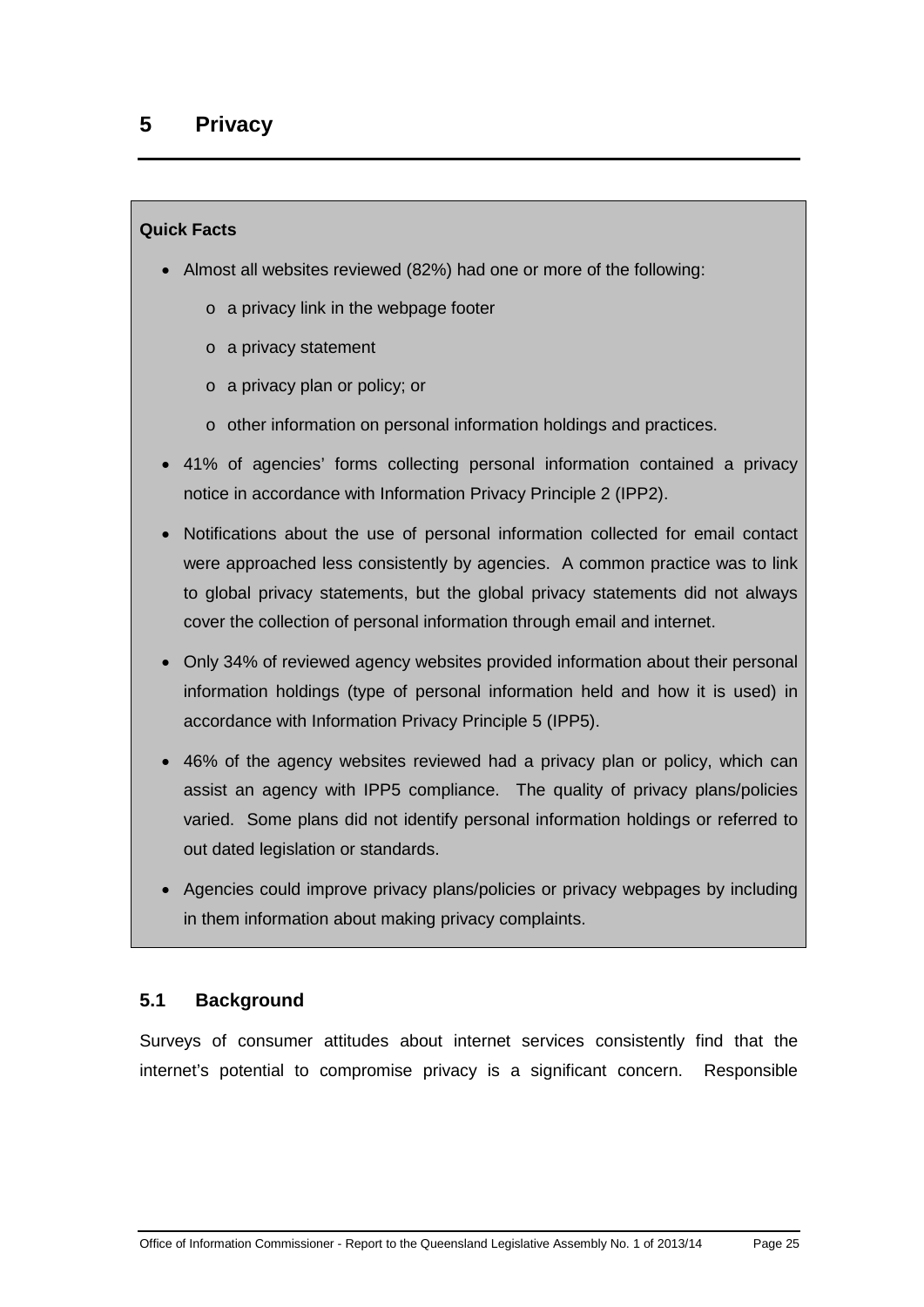management and control of personal information are integral to consumer confidence in e-commerce and the use of the internet for business or government generally.<sup>[28](#page-28-1)</sup>

In Queensland, the IP Act provides safeguards for the responsible collection and handling of personal information in the public sector environment.

Information Privacy Principle 2 (IPP2) applies to an agency's collection of personal information from the individual concerned. When an agency collects personal information from an individual, for example, by giving the individual the capacity to contact the agency by e-mail or to complete a form, IPP2 requires the agency to take all reasonable steps to ensure that the individual is generally aware of the purpose of the collection, any law that might authorise or require the collection, and to whom the information would usually be disclosed. This commonly occurs through the inclusion of an information paragraph on the webpage or form, termed by OIC as a 'collection notice'.[29](#page-31-0)

Collection notices inform individuals where their personal information will end up and in doing so can also reassure individuals about the bona fides of the agency's collection practices. If forms can be downloaded and completed in hard copy, best practice is that the collection notice is on the form itself. If that is not possible, it is reasonable if the collection notice is readily accessible from the webpage that contains a link to the form.

Agencies often provide email addresses through which individuals can communicate with the agency. Agencies collect names, email addresses and other personal information contained within the body of emails, and therefore need to provide collection notices. Best practice is to include the collection notice on the page containing the email contact link. As an alternative, agencies can opt to provide a generic link to a privacy statement that covers email contact.

Information Privacy Principle 5 (IPP5) requires agencies to provide details about the types of personal information they hold, the use that is made of that information, and how an individual can access their personal information. Unlike under the previous privacy regime - Information Standard 42 (IS42) - the privacy principles do not obligate

Office of Information Commissioner - Report to the Queensland Legislative Assembly No. 1 of 2013/14 Page 26

<sup>28</sup> See *What Two Decades of Surveys Tell Us About Privacy and HIT Today*, Dr. Alan F. Westin Professor of Public Law and Government Emeritus, Columbia University, Of Counsel and Senior Policy Advisor ARNALL GOLDEN GREGORY, At the Health Privacy Summit, Washington, D.C. June 13, 2011, <u>http://patientprivacyrights.org/wp-</u> [content/uploads/2011/06/AFW-SUMMIT-6-13-11.pdf](http://patientprivacyrights.org/wp-content/uploads/2011/06/AFW-SUMMIT-6-13-11.pdf) viewed on 7 August 2013 and *Privacy Indexes: A Survey of Westin's Studies*, Ponnurangam Kumaraguru, Lorrie Faith Cranor, 2005 <http://reports-archive.adm.cs.cmu.edu/anon/isri2005/CMU-ISRI-05-138.pdf> viewed 7 August 2013.

<span id="page-31-1"></span><span id="page-31-0"></span><sup>&</sup>lt;sup>29</sup> The term 'collection notice' is not used in the IP Act. OIC uses the term 'collection notice' to denote information provided to an individual by a government agency that complies with IPP2.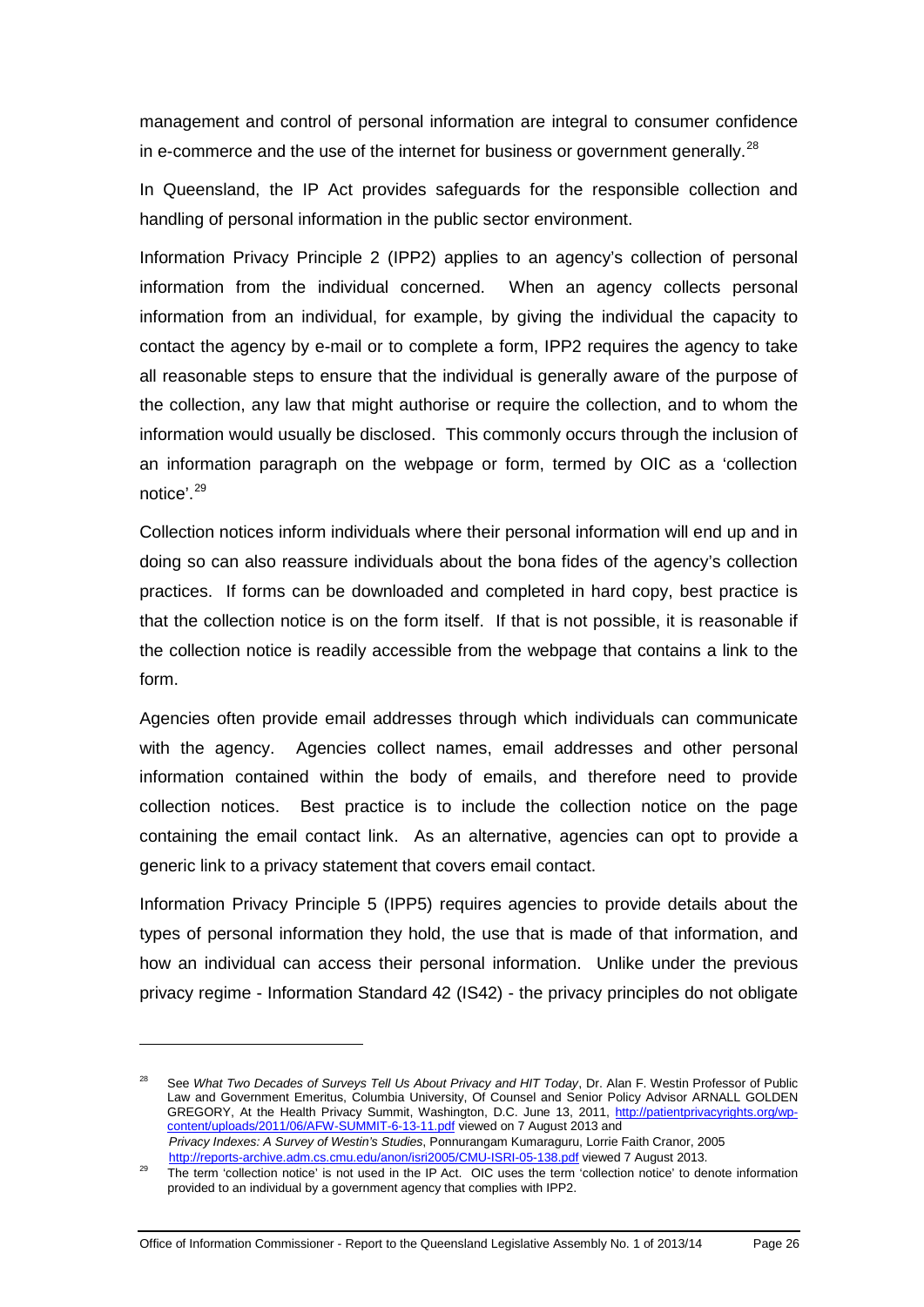government agencies to have a 'privacy plan'. However, a privacy plan is a practical means for an agency to meet its IPP5 obligations.

Under section 19 and schedule 2, part 1 of the IP Act, GOCs or a subsidiary of the GOC are entities to which the IPPs do not apply. Therefore, the GOC sector's adoption of privacy measures has not been considered and is not discussed in the following sections of this report.

## <span id="page-32-0"></span>**5.2 Profile of privacy information on agency websites**

The profile of information privacy in general on the websites reviewed by OIC was high, with most agencies having one or more of the following: a privacy statement; a privacy plan/policy; or other information on privacy (see Figure 3).



Profile of information privacy on agency websites

*Figure 3: Privacy content, including privacy statements and privacy plans*

The university sector performed strongest in terms of providing information about agency privacy practices. All seven universities maintained a privacy plan/policy detailing the universities personal information handling practices. In addition, the universities also performed strongly in terms of providing a privacy statement and information on how to make a privacy complaint when an individual becomes aware of a suspected privacy breach of their personal information.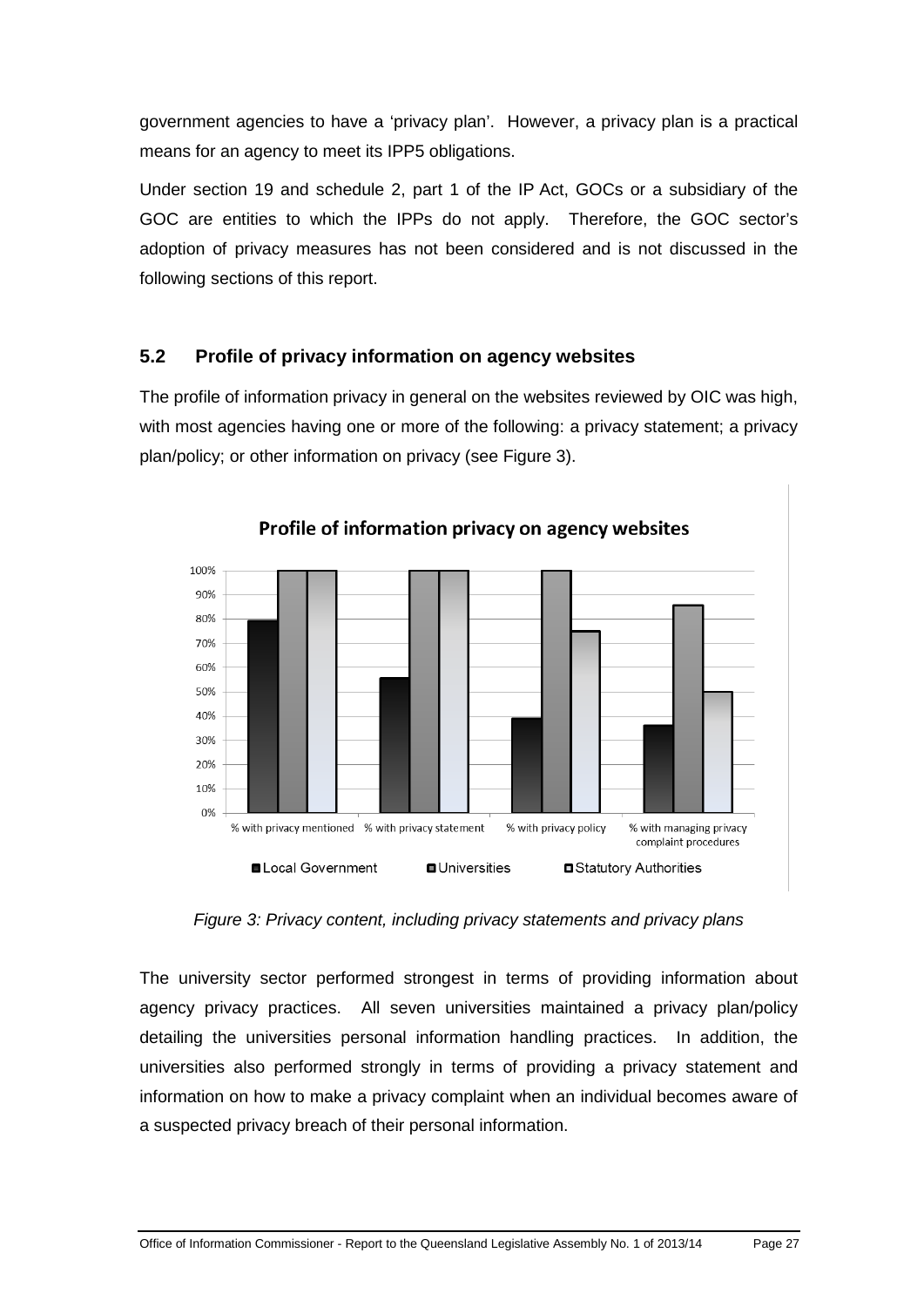Local government websites showed improvement in the area of privacy. The number of local government authorities publishing a privacy plan/policy increased from 10 local governments in 2012 to 28 local governments in 2013. The number of privacy statements published directly on local government websites also increased from 36 to 40 during that same period. Overall, the number of local government websites with privacy content has increased each year since 2011 (see Figure 4).



*Figure 4: Privacy features on local government websites 2011-2013*

There was a small decrease in the number of local government websites mentioning privacy between 2012 and 2013, a retrograde step. OIC examined the specific local government websites that mentioned privacy in 2012 and not in 2013 in an attempt to identify why privacy was no longer mentioned. It appears that the websites may have been updated, and possibly either privacy has been overlooked in the website update or links to privacy statements have not been reinstated.

In general, there were noticeable quality issues across agency websites in all sectors, such as:

- having privacy information located under non-specific headings such as 'Disclaimer' or 'Terms and Conditions' in the footer of the webpage; and
- privacy pages that merely informed the individual to contact the agency if they wanted to find out more about the agency's privacy practices.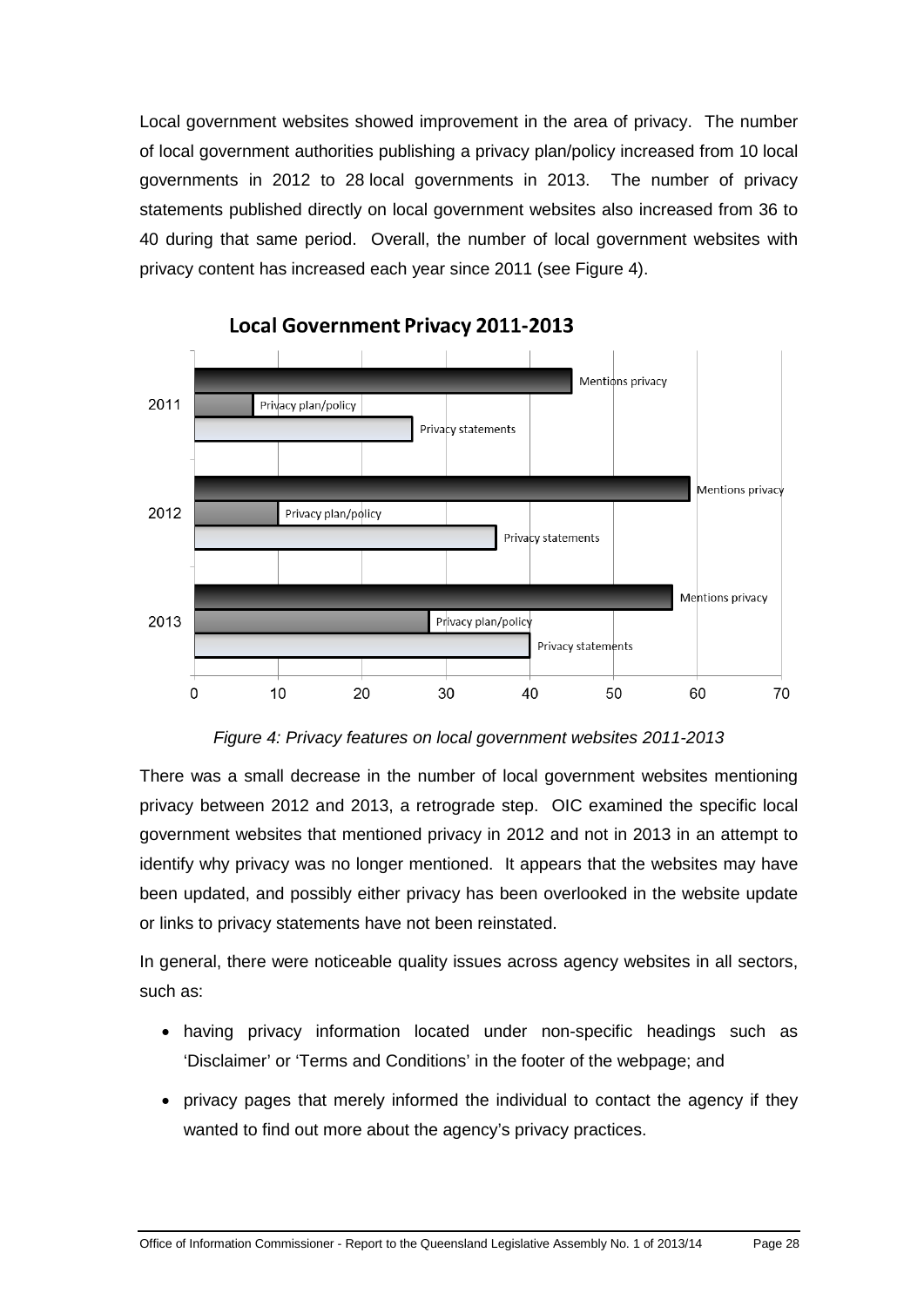Research in the United States of America over the five years from 2006 to 2010 has identified ten factors that consistently increase community trust in the privacy commitment of government, including limited collection of personal data, a secure website, access to personal information and the existence of privacy policies.<sup>[30](#page-31-1)</sup> Visible and clear attention to privacy considerations on agency websites builds community trust in government and addresses community expectations of being able to transact online with government agencies, by provision of a public commitment that their personal information is protected.

#### <span id="page-34-0"></span>**5.3 IPP2 – collection via online forms and email**

The collection of personal information is a fundamental area of privacy regulation. Whenever an agency obtains personal information from an individual either through an email to an agency contact email address or by completion of an online form, IPP2 requires that the agency takes all reasonable steps to advise the individual of the purpose of the collection, any law authorising or requiring the collection and if it is the agency's practice to disclose the information to any party. An effective, convenient and straightforward method of meeting the requirements of IPP2 is for an agency to provide a short notice at the point of information collection, informing the individual on these points. OIC refers to this type of notice as a 'collection notice'. Collection notices promote transparency by informing individuals about an agency's personal information handling practices and build confidence in the bona fides of the agency's dealings with the individual.<sup>[31](#page-34-1)</sup>

In assessing agency adoption of IPP2 the OIC examined agency websites to ascertain whether or not a collection notice is provided with online forms and the links to email addresses.

#### Online forms

-

Reviews were conducted in 2012-13 of online forms on agency websites for compliance with IPP2. Many agencies (41%) included high quality collection notices on their forms and/or provided a link to a global privacy statement that covered collection via the web forms.

Office of Information Commissioner - Report to the Queensland Legislative Assembly No. 1 of 2013/14 Page 29

<sup>30</sup> From *2010 Privacy Trust Study of the United States Government*, 30 June 2010, page 3, viewed at <https://www.cdt.org/privacy/guide/surveyinfo.php> on 8 August 2013.

<span id="page-34-1"></span><sup>&</sup>lt;sup>31</sup> Information Privacy Principle 2 – deals with the collection of information and how it shapes the way agencies can use the personal information collected.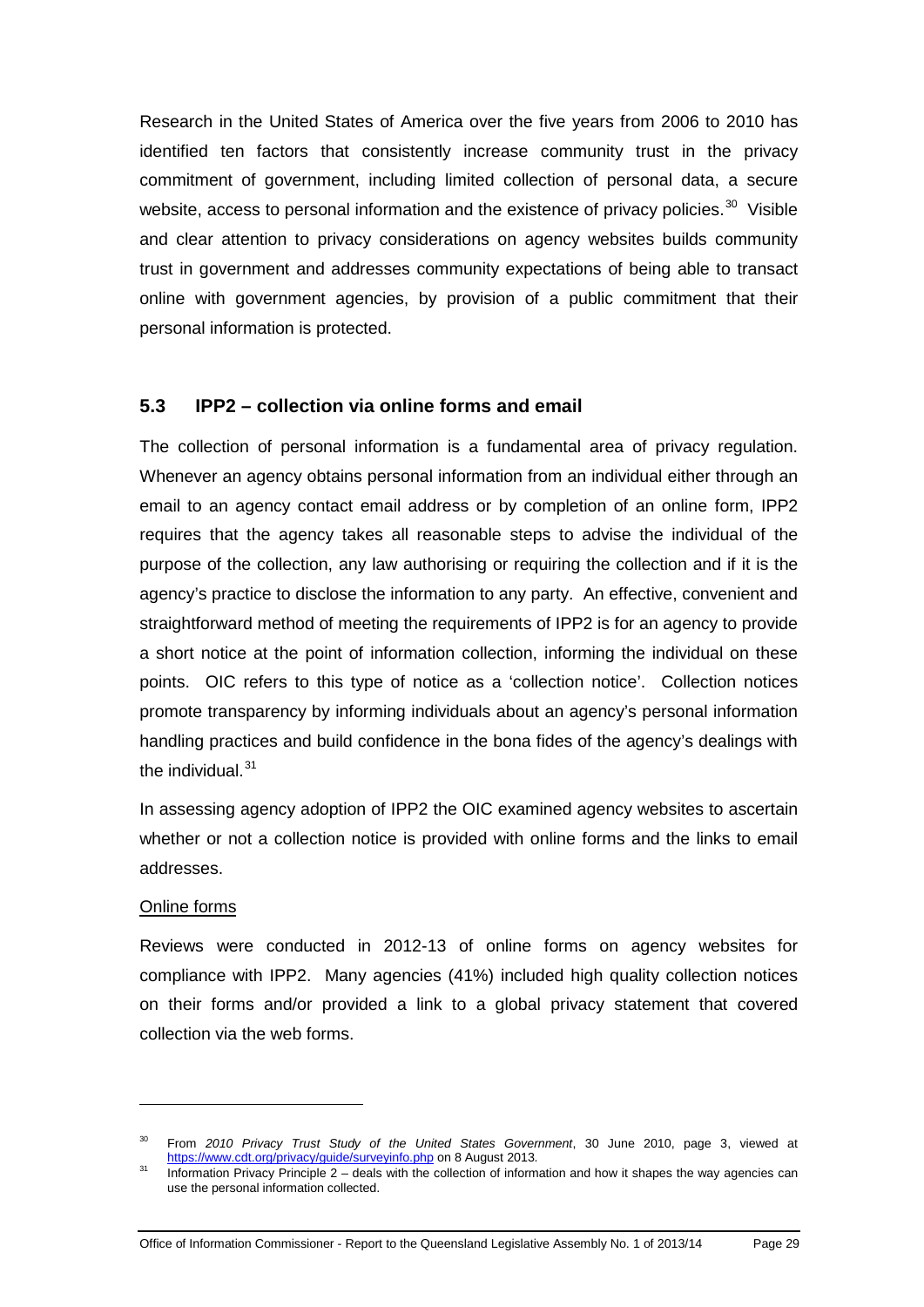A high level of compliance with IPP2 was evident on statutory authority websites reviewed. One agency (Legal Aid Queensland) had collection notices that satisfied the requirements of IPP2 on all forms reviewed. Two other statutory authorities audited individually, had collection notices for the majority of the forms included in the review sample. Overall, this is a pleasing result and is indicative of these agencies commitment to meeting the public's expectation that their privacy is being respected.

Three universities achieved compliance across most of the forms sampled. The other four universities provided a privacy collection notice on some of the forms sampled. Improvement is needed for these agencies to meet their obligations under IPP2.

Local government forms varied in quality, but OIC noted an overall improvement since the previous aggregate scan and many examples of good practice. The review found that 20 (28%) of 72 local governments reviewed had compliant collection notices on all forms sampled, and a further 8 local governments had collection notices for the majority of their forms reviewed. Given the size and resources at the disposal of some of these smaller local government authorities, OIC considers this to be a positive outcome but acknowledges more work is needed to ensure the local government privacy practices are consistent with the requirements of IPP2.

#### Email contact addresses

-

It is a common practice in government for agencies to provide email contact addresses through which the community can transact with the agency. When individuals send emails to the agency using the email link provided, agencies can collect personal information such as the person's name, email address $32$  and other personal information which may be contained within the body of the email. Agencies are required to comply with IPP2 in their management of email contact addresses.

Of the 83 agencies reviewed for privacy, 34 (41%) had a collection notice that was IPP2 compliant, covering collection of personal information through email links. In all cases, except for one statutory authority, the collection notice was not attached specifically to the email link, but was reached via the global privacy footer. In the exception, a specific collection notice was provided on a 'complaints and compliments' webpage with an email link.

The use of global privacy notices can satisfy the requirements of IPP2, but can also be non-compliant if insufficient attention is paid in the global privacy notice to all the

<span id="page-35-0"></span> $32$  If an email address can be linked back to an identifiable person, the address will constitute personal information. Many email addresses use the individual's name – jane.smith@serviceprovider.com.au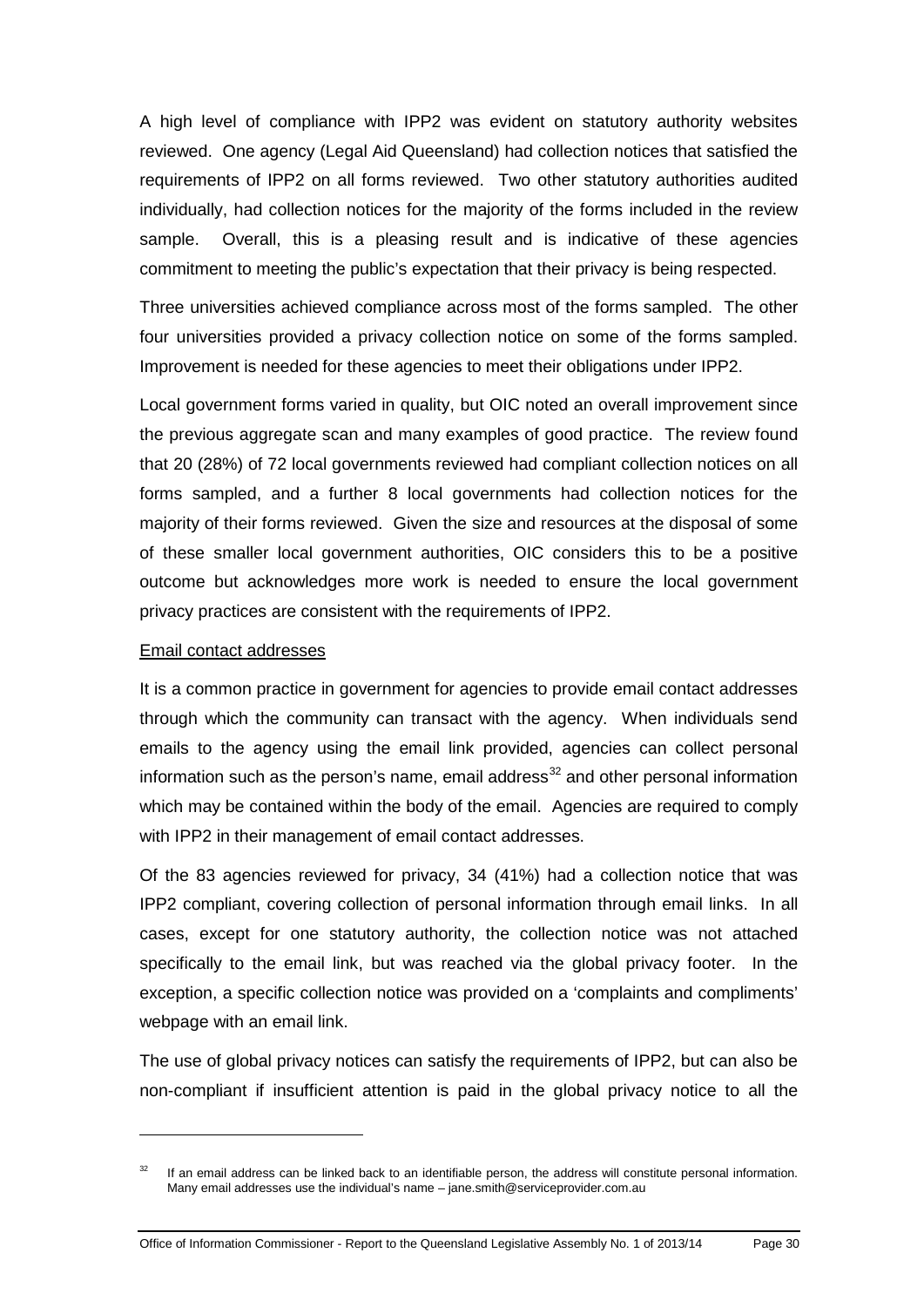modes of collection of personal information, for example, through use of email links. Also global privacy notices may not necessarily inform people about individual or specific disclosures to third parties.

University privacy statements were variable in quality. Although all seven sites linked to a global privacy statement, three of these statements (43%) did not cover electronic collection of personal information through email contact with the agency.

Two areas for improvement were identified with agency use of the global privacy statement for compliance with IPP2:

- where a link to a global privacy statement is used in preference to individual collection notices, agencies must ensure the global statement addresses the collection of personal information through email; and
- links to global privacy statements should be clearly sign-posted. OIC found examples of privacy statements contained in webpages that did not clearly indicate the privacy content held within them (for example, a global footer entry titled 'Terms of Use' or 'Disclaimer' that linked to the privacy statement). In these instances, it would be difficult for a member of the public to find the information required.

For an agency to be compliant with IPP2 they must take reasonable steps to ensure the individual is made generally aware of their collection, use and disclosure practices. Agencies should consider the visibility, accuracy and completeness of their privacy information to ensure they meet their obligations under the IP Act.

## <span id="page-36-0"></span>**5.4 IPP5 – personal information holdings and privacy plans**

Under IPP5, agencies have an obligation to ensure that an individual can find out the type of personal information the agency holds and the main purpose for which it is used. IPP5 also obligates the agency to ensure that the individual can find out what he or she should do to obtain access to a document containing their personal information.

Under the previous privacy regime of IS42, agencies were required to have a privacy plan, a component of which dealt with personal information holdings. The IP Act does not require an agency to have a privacy plan, but having a current privacy plan is a practical way by which an agency can satisfy its obligations under IPP5.

Only 26 (31%) of the 83 agencies reviewed demonstrated compliance with IPP5 by publishing a list of personal information holdings.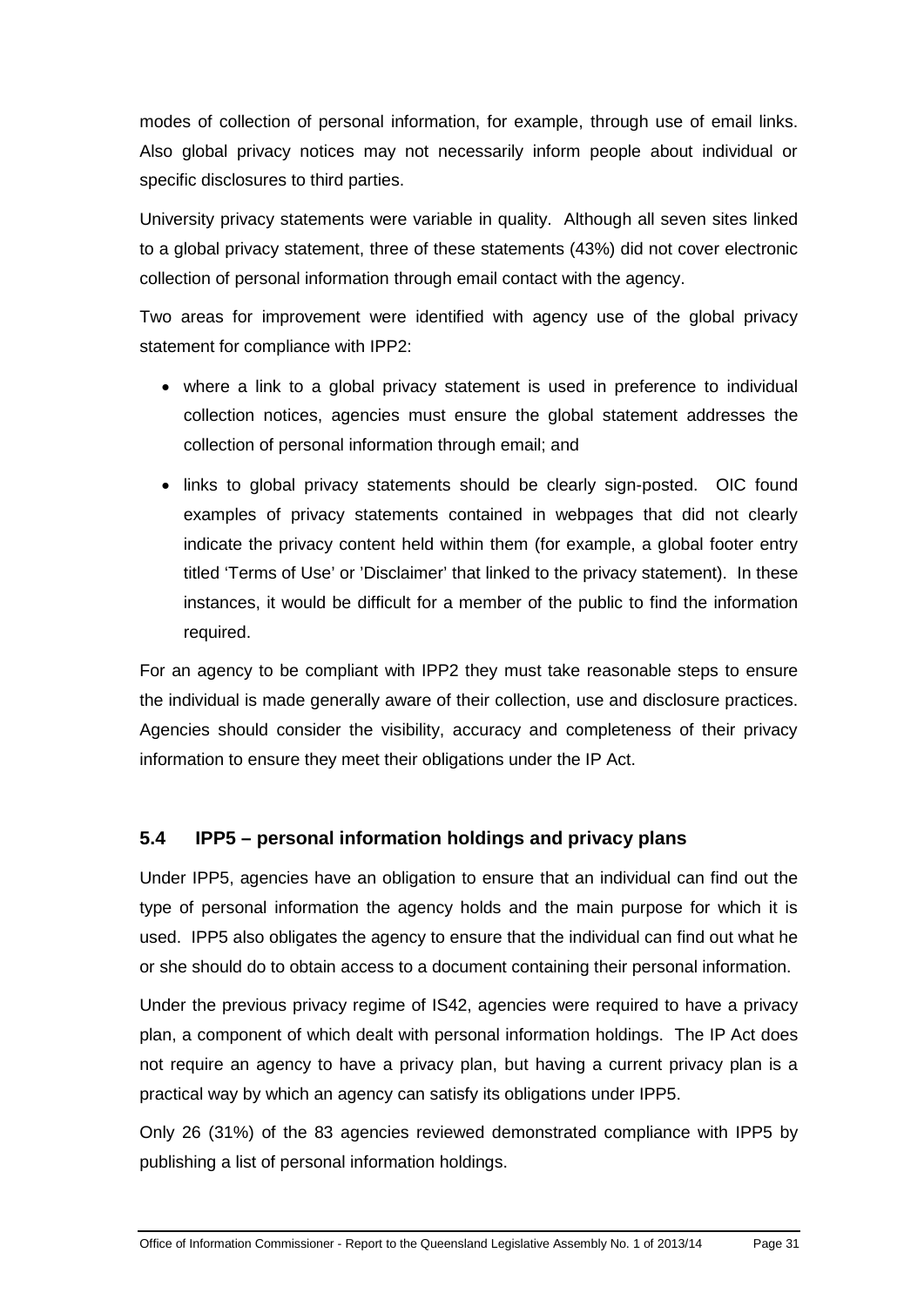Just under half (46% of agencies) had published a privacy plan. The review found that privacy plans (sometimes called policies or guidelines) had been published by 28 local governments (39% of local governments), 3 statutory authorities (75% of statutory authorities reviewed), and all 7 universities (100% of universities). The number of local governments publishing a privacy plan document on their website has increased from 10 local governments in 2012 to 28 local governments in 2013. Two-thirds of the agencies that published a privacy plan also published a list of personal information holdings.

Agencies that did not have an online privacy plan had nothing on their website that identified personal information holdings.

Agencies without a published list of personal information holdings could consider creating a privacy plan or updating other privacy information on their websites to comply with IPP5.

OIC noted the quality of the privacy plans and privacy statements was variable, with qualitative issues including:

- plans that were out-of-date, (for example, that made ongoing reference to superseded legislation or standards - most commonly the *Freedom of Information Act 1992* or IS42)
- plans that missed the opportunity to list personal information holdings, for example, although 28 local councils had published a privacy plan, only 17 (61% of local governments' privacy plans) included information about the types of personal information held and the purpose for which the information was used
- inaccuracies, for example, incorrect timeframes for review; or
- the privacy plan was difficult to find, for example requiring a search engine to locate the privacy plan. Of the 38 agencies that published a privacy plan, only 23 privacy plans (61% of privacy plans) were published on agency privacy webpages.

IPP5 requires agencies to take all reasonable steps to ensure an individual can find out how to obtain access to any document held by the agency that contains personal information about them. Even though over half of the agencies did not publish lists of personal information holdings, almost two-thirds of agencies published information on how to access personal information holdings. Overall, 64% of agencies reviewed (local government – 58%, universities – 100% and statutory authorities – 100%) published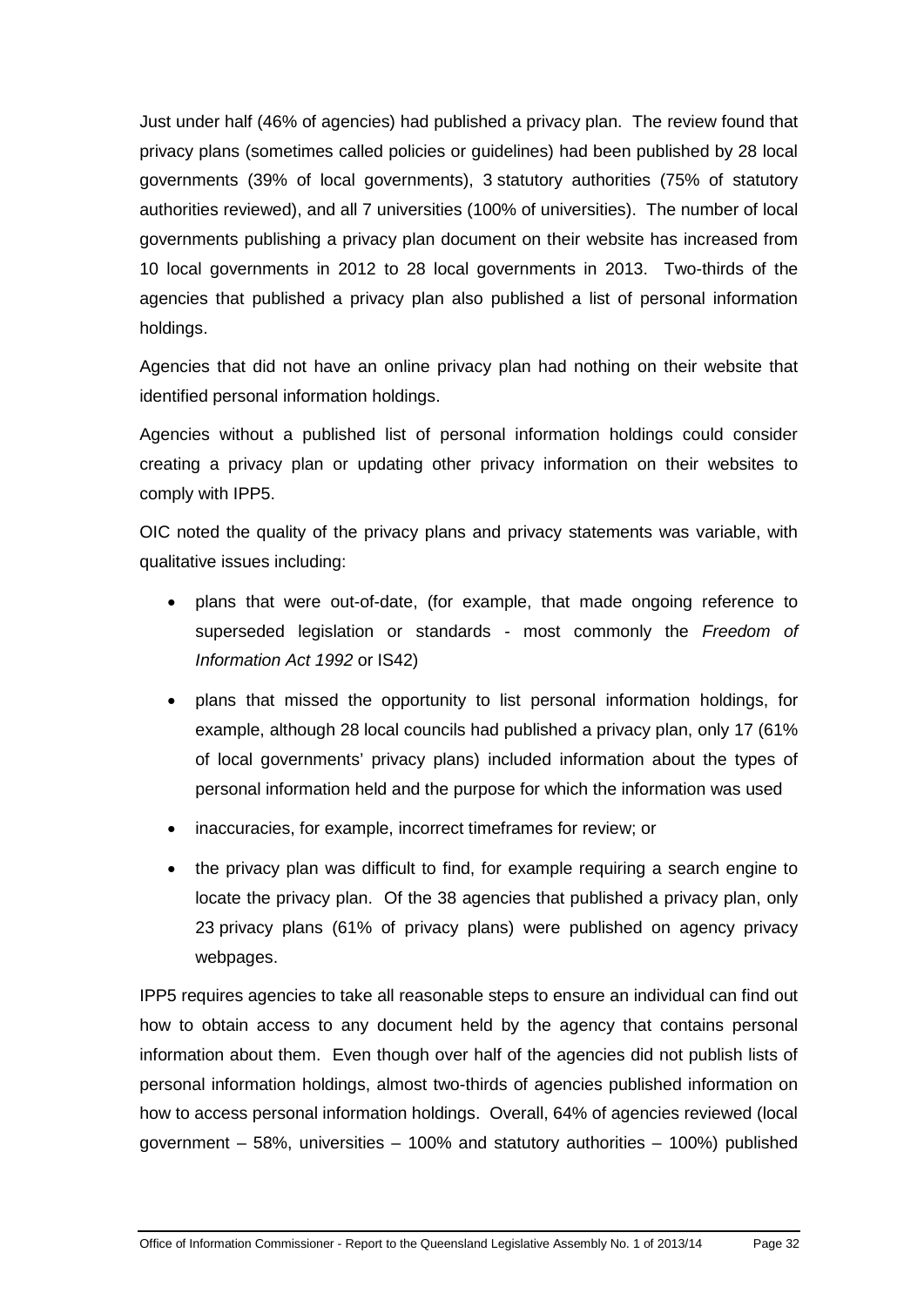their access arrangements to personal information on their website, in their privacy plan or through discussion of access arrangements on their RTI webpage.

OIC encourages all agencies to review all privacy-related documents and web content regularly to ensure that they are up to date and reflect all of the agency's obligations under the IP Act.

#### <span id="page-38-0"></span>**5.5 Information about privacy complaints**

A robust privacy governance framework reassures the community about using internet-based services. When trust in such frameworks is high, the community engages frankly and effectively with internet-based services, and in fact, prefers to use internet-based services. [33](#page-35-0)

A system for privacy complaint handling is part of a robust governance framework. The OIC's review considered the presence and strength of privacy complaints handling systems in this context.

The audit showed that the publication of information about privacy complaint management and procedures was a common practice amongst universities and statutory authorities. For example, six of the seven universities (86% of universities) and three of the four statutory authorities (75% of statutory authorities reviewed) published a privacy complaint process.

Only 36% of local governments published information about privacy complaint management.

Those agencies that haven't already done so should consider updating their privacy plans and statements to include information about an individual's right to lodge a privacy complaint, to assist building community trust in internet-based service delivery.

<sup>33</sup> Tolbert, C. J. and Mossberger, K. (2006), *The Effects of E-Government on Trust and Confidence in Government*. Public Administration Review, 66: 354–369, viewed at [http://onlinelibrary.wiley.com/doi/10.1111/j.1540-](http://onlinelibrary.wiley.com/doi/10.1111/j.1540-6210.2006.00594.x/abstract;jsessionid=94C6E4B0FACB0D69C8607A7ADEB4E50A.d02t01?deniedAccessCustomisedMessage=&userIsAuthenticated=false) [6210.2006.00594.x/abstract;jsessionid=94C6E4B0FACB0D69C8607A7ADEB4E50A.d02t01?deniedAccessCusto](http://onlinelibrary.wiley.com/doi/10.1111/j.1540-6210.2006.00594.x/abstract;jsessionid=94C6E4B0FACB0D69C8607A7ADEB4E50A.d02t01?deniedAccessCustomisedMessage=&userIsAuthenticated=false) [misedMessage=&userIsAuthenticated=false](http://onlinelibrary.wiley.com/doi/10.1111/j.1540-6210.2006.00594.x/abstract;jsessionid=94C6E4B0FACB0D69C8607A7ADEB4E50A.d02t01?deniedAccessCustomisedMessage=&userIsAuthenticated=false) on 8 August 2013.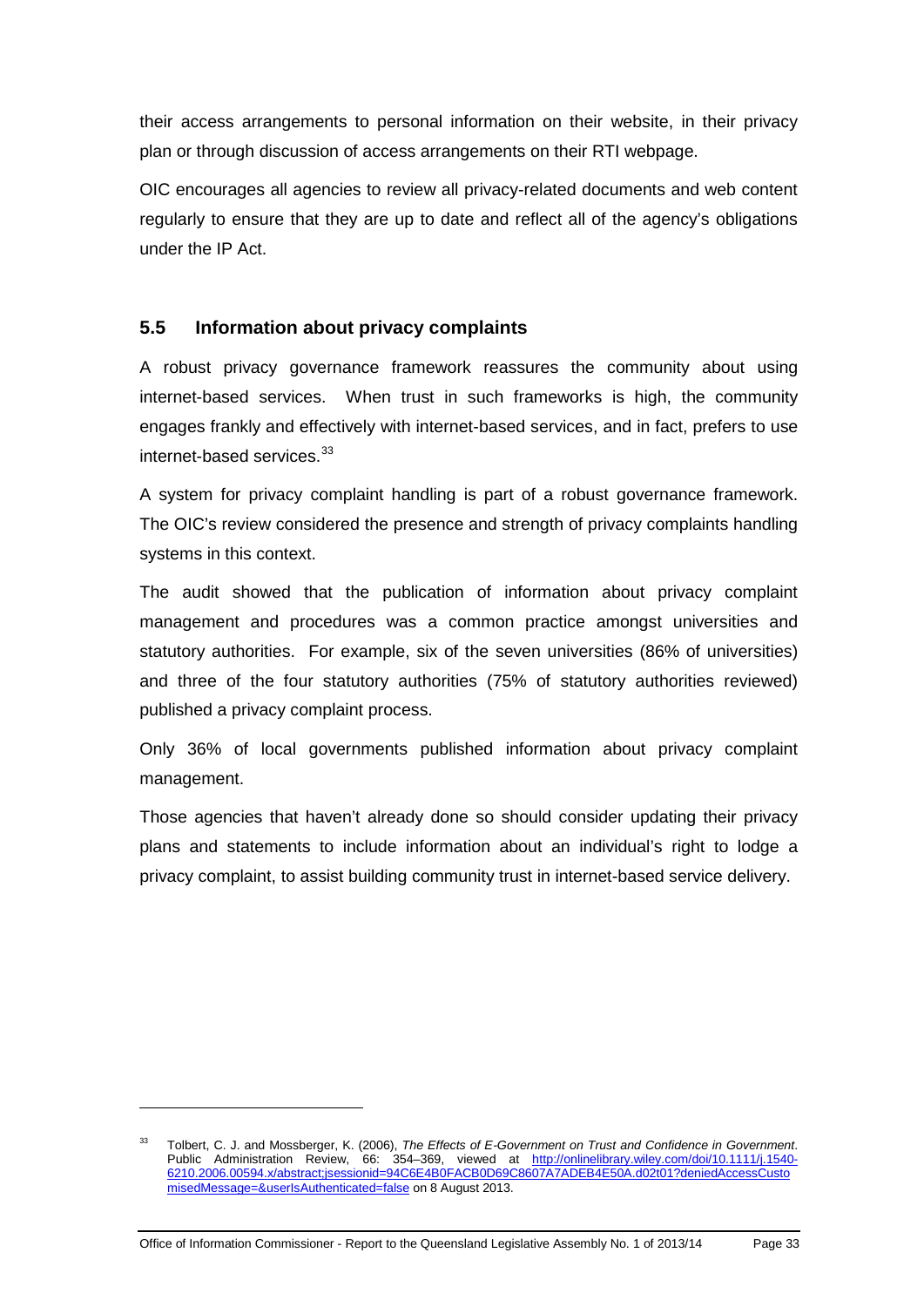# <span id="page-39-0"></span>**6 Conclusion**

In the fourth year of the RTI and IP Acts agencies have demonstrated progress in implementing the push model, through improvements to online publication schemes and disclosure logs; and in managing the collection of and access to personal information through the internet and email. Agencies are generally working to meet their legislative requirements and visibility and compliance has improved since the results were first reported in 2011. Agencies have generally been responsive to implementing recommendations made by OIC in individual desktop audit reports.

However, there are still many agencies that are not generally compliant with and/or not compliant across all their obligations under the RTI and IP Acts. Even those agencies that are more advanced in meeting legislative requirements need to more actively adopt strategies for proactive publication of information, maintenance of push model strategies and a program of continuous improvement.

The objectives of the RTI and IP legislation will be achieved as agencies incorporate right to information and information privacy into standard practices that are continuously reviewed and enhanced to meet the changing needs of their stakeholders and the broader community. OIC is encouraged by the expressed willingness of some agencies to move beyond basic compliance to more mature and integrated practices which incorporate continuous improvement.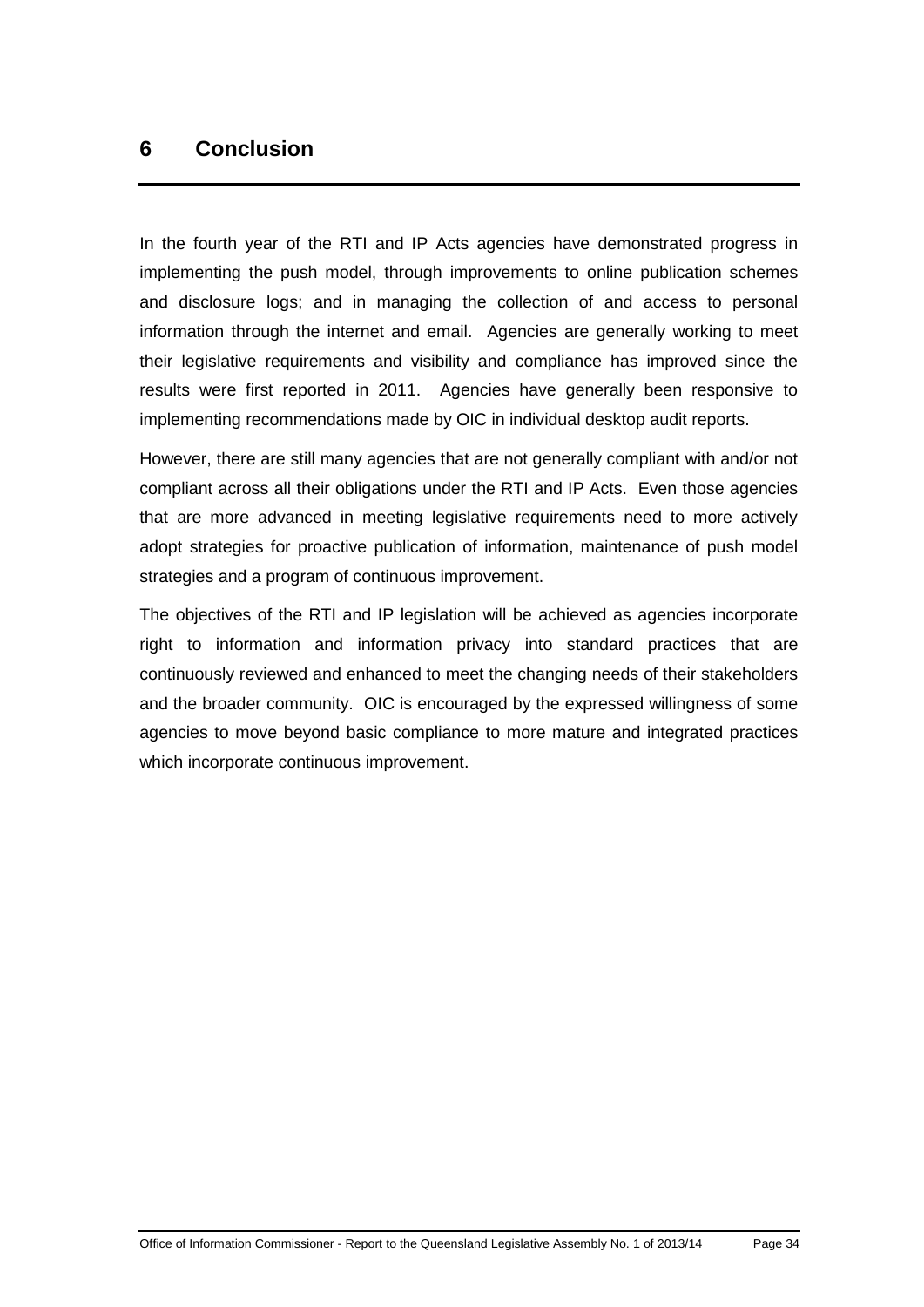# <span id="page-40-0"></span>**Appendix 1 – Acronyms**

<span id="page-40-1"></span>

| <b>AGIMO</b> | Australian Government Information Management Office |
|--------------|-----------------------------------------------------|
| GOC          | Government Owned Corporation                        |
| <b>IS42</b>  | Information Standard 42                             |
| ΙP           | <b>Information Privacy</b>                          |
| IP Act       | Information Privacy Act 2009 (QId)                  |
| <b>IPP</b>   | <b>Information Privacy Principle</b>                |
| <b>NBN</b>   | National Broadband Network                          |
| <b>OIC</b>   | Office of the Information Commissioner              |
| <b>RTI</b>   | Right to Information                                |
| RTI Act      | Right to Information Act 2009 (Qld)                 |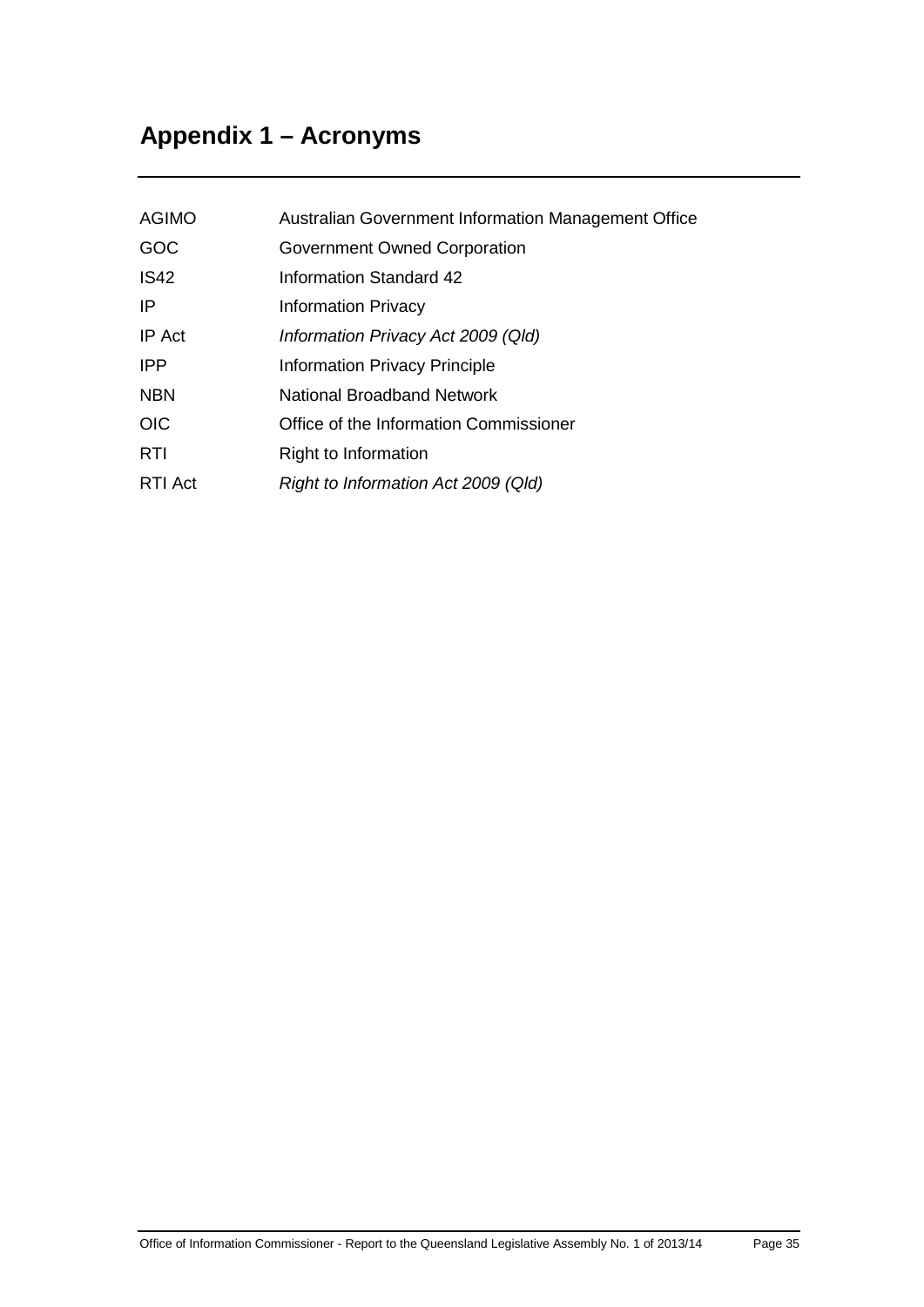# **Appendix 2 – Agencies reviewed and type of audit**

The OIC desktop audit program covered 96 agencies as set out in Table A2-1.

| Table A2-1: Agencies included for review by OIC desktop in 2012-13 |  |  |  |
|--------------------------------------------------------------------|--|--|--|
|                                                                    |  |  |  |

|                              | <b>Total</b><br>agencies<br>in sector | Individual<br>desktop<br>audit | General<br>audit<br>(aggregate<br>scan) | <b>Desktop</b><br>audit as part<br>of<br>compliance<br>review | <b>Total</b><br>agencies<br>included in<br>audit<br>program |
|------------------------------|---------------------------------------|--------------------------------|-----------------------------------------|---------------------------------------------------------------|-------------------------------------------------------------|
| Local governments            | 73                                    | 13                             | 60                                      | $\Omega$                                                      | $73*$                                                       |
| <b>Statutory authorities</b> | 86                                    | $\overline{4}$                 | $\overline{0}$                          | $\Omega$                                                      | 4                                                           |
| <b>Universities</b>          | $\overline{7}$                        | 2                              | 5                                       | 0                                                             | 7                                                           |
| GOCs                         | 12                                    | 0                              | 12                                      | 0                                                             | 12                                                          |
| <b>Overall</b>               |                                       |                                |                                         |                                                               | 96                                                          |

*\* One local government did not have a website, and was included in the overall review but unable to be audited further.*

A full list of all agencies considered for inclusion in the audit, their status, and the type of review that was applied.

| Table A2-2: Agencies reviewed and type of audit in 2012-13 |  |  |  |  |  |  |
|------------------------------------------------------------|--|--|--|--|--|--|
|------------------------------------------------------------|--|--|--|--|--|--|

|                                           | Kev                                                                                                                                                                                                                   |  |  |  |  |
|-------------------------------------------|-----------------------------------------------------------------------------------------------------------------------------------------------------------------------------------------------------------------------|--|--|--|--|
| <b>Type of audit</b>                      | <b>Description</b>                                                                                                                                                                                                    |  |  |  |  |
| Individual audit                          | An audit of an individual agency that addresses legislative<br>requirements at a high level of detail for an individual agency.                                                                                       |  |  |  |  |
| General audit                             | An audit of a larger group of agencies within a sector; the general<br>audit is applied to lower risk agencies and uses simplified methods<br>that facilitate reporting of aggregated rather than individual results. |  |  |  |  |
| Audited as part of a<br>compliance review | Audits that address legislative requirements at a high level of detail<br>and are conducted as an element of a full compliance review of an<br>individual agency.                                                     |  |  |  |  |

| <b>Local governments</b>           | <b>Type of audit</b>            |
|------------------------------------|---------------------------------|
| <b>Aurukun Shire Council</b>       | General audit - RTI and Privacy |
| <b>Balonne Shire Council</b>       | General audit - RTI and Privacy |
| Banana Shire Council               | General audit - RTI and Privacy |
| <b>Barcaldine Regional Council</b> | General audit - RTI and Privacy |
| <b>Barcoo Shire Council</b>        | General audit - RTI and Privacy |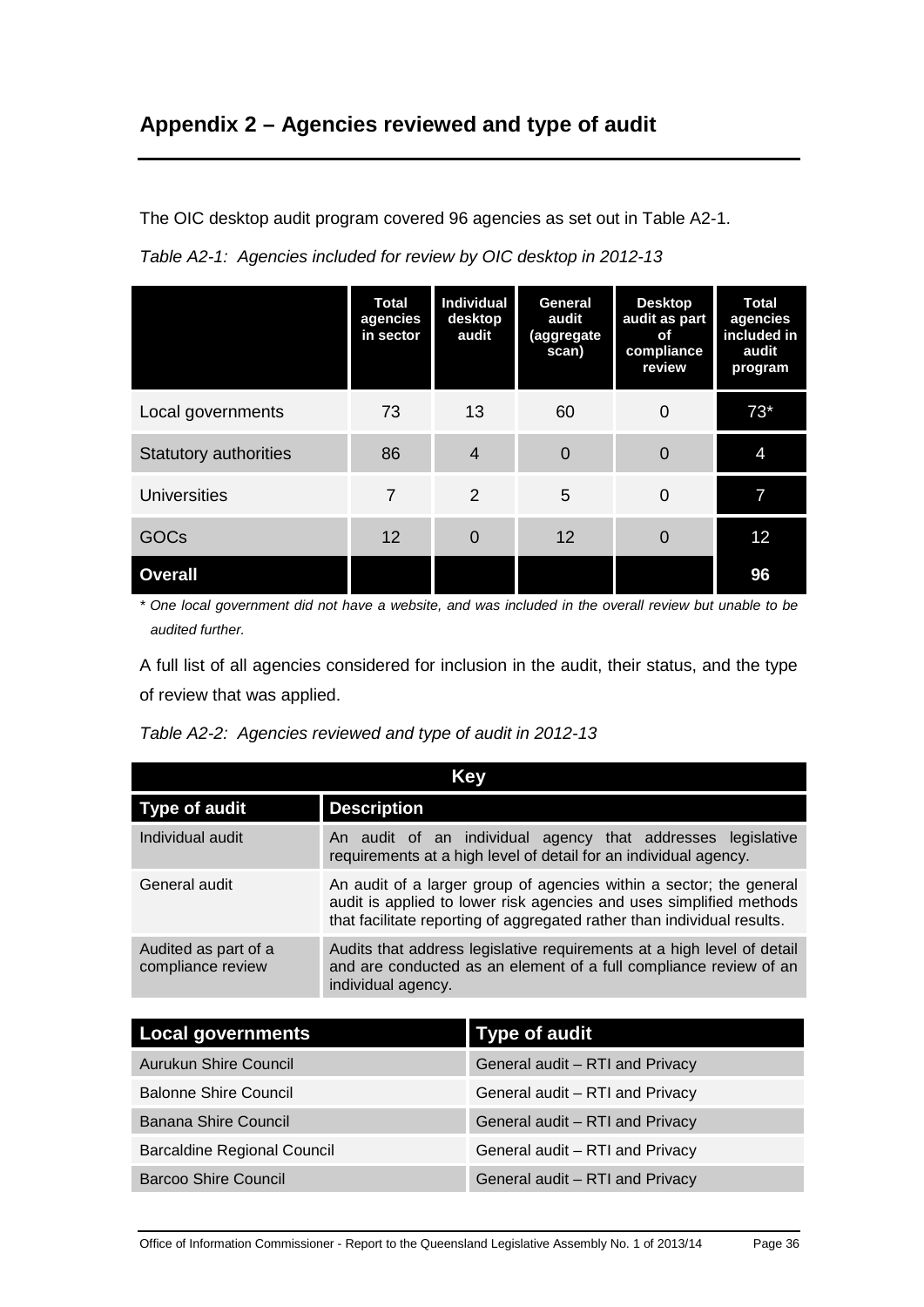| <b>Local governments</b>                | <b>Type of audit</b>            |
|-----------------------------------------|---------------------------------|
| <b>Blackall-Tambo Regional Council</b>  | General audit - RTI and Privacy |
| <b>Boulia Shire Council</b>             | General audit - RTI and Privacy |
| <b>Brisbane City Council</b>            | General audit - RTI and Privacy |
| <b>Bulloo Shire Council</b>             | General audit - RTI and Privacy |
| <b>Bundaberg Regional Council</b>       | General audit - RTI and Privacy |
| <b>Burdekin Shire Council</b>           | General audit - RTI and Privacy |
| <b>Burke Shire Council</b>              | General audit - RTI and Privacy |
| <b>Cairns Regional Council</b>          | Individual audit                |
| Carpentaria Shire Council               | General audit - RTI and Privacy |
| <b>Cassowary Coast Regional Council</b> | Individual audit                |
| Central Highlands Regional Council      | General audit - RTI and Privacy |
| <b>Charters Towers Regional Council</b> | General audit - RTI and Privacy |
| Cherbourg Aboriginal Shire Council      | General audit - RTI and Privacy |
| <b>Cloncurry Shire Council</b>          | General audit - RTI and Privacy |
| <b>Cook Shire Council</b>               | General audit - RTI and Privacy |
| <b>Croydon Shire Council</b>            | General audit - RTI and Privacy |
| Diamantina Shire Council                | General audit - RTI and Privacy |
| Doomadgee Aboriginal Shire Council      | No website to audit             |
| <b>Etheridge Shire Council</b>          | General audit - RTI and Privacy |
| <b>Flinders Shire Council</b>           | General audit - RTI and Privacy |
| <b>Fraser Coast Regional Council</b>    | General audit - RTI and Privacy |
| <b>Gladstone Regional Council</b>       | Individual audit                |
| <b>Gold Coast City Council</b>          | General audit - RTI and Privacy |
| Goondiwindi Regional Council            | General audit - RTI and Privacy |
| <b>Gympie Regional Council</b>          | General audit - RTI and Privacy |
| <b>Hinchinbrook Shire Council</b>       | General audit - RTI and Privacy |
| Hope Vale Aboriginal Shire Council      | General audit - RTI and Privacy |
| Ipswich City Council                    | General audit - RTI and Privacy |
| <b>Isaac Regional Council</b>           | General audit - RTI and Privacy |
| Kowanyama Aboriginal Shire Council      | General audit - RTI and Privacy |
| Lockhart River Aboriginal Shire Council | General audit - RTI and Privacy |
| Lockyer Valley Regional Council         | Individual audit                |
| Logan City Council                      | General audit - RTI and Privacy |
| Longreach Regional Council              | General audit - RTI and Privacy |
| Mackay Regional Council                 | Individual audit                |
| Mapoon Aboriginal Shire Council         | General audit - RTI and Privacy |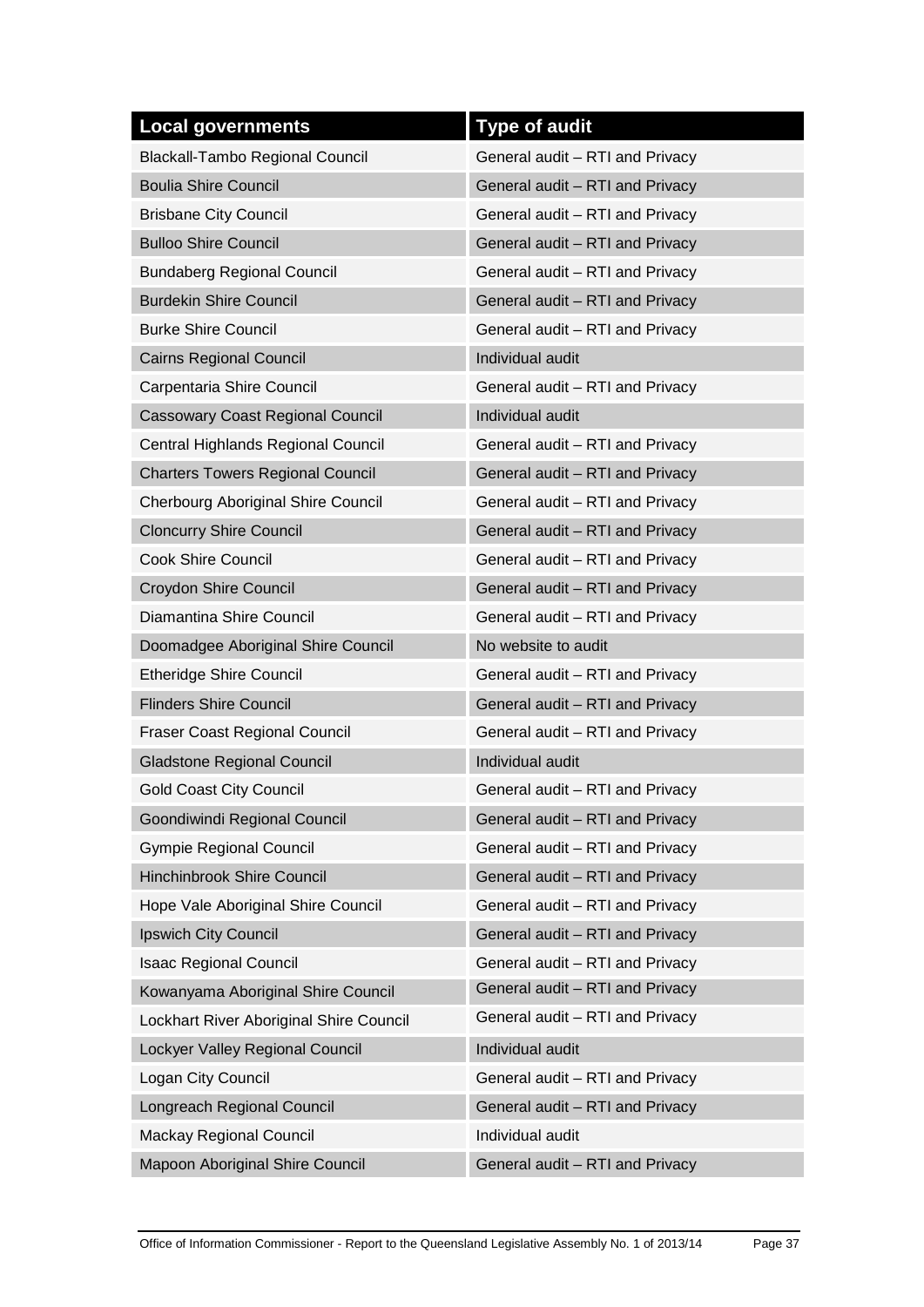| <b>Local governments</b>                      | <b>Type of audit</b>            |
|-----------------------------------------------|---------------------------------|
| Maranoa Regional Council                      | General audit - RTI and Privacy |
| <b>McKinlay Shire Council</b>                 | General audit - RTI and Privacy |
| Moreton Bay Regional Council                  | Individual audit                |
| Mornington Shire Council                      | General audit - RTI and Privacy |
| Mount Isa City Council                        | General audit - RTI and Privacy |
| Murweh Shire Council                          | General audit - RTI and Privacy |
| Napranum Aboriginal Shire Council             | General audit - RTI and Privacy |
| North Burnett Regional Council                | General audit - RTI and Privacy |
| Northern Peninsula Area Regional Council      | General audit - RTI and Privacy |
| Palm Island Aboriginal Shire Council          | General audit - RTI and Privacy |
| Paroo Shire Council                           | General audit - RTI and Privacy |
| Pormpuraaw Aboriginal Shire Council           | General audit - RTI and Privacy |
| <b>Quilpie Shire Council</b>                  | General audit - RTI and Privacy |
| <b>Redland City Council</b>                   | Individual audit                |
| <b>Richmond Shire Council</b>                 | General audit - RTI and Privacy |
| Rockhampton Regional Council                  | Individual audit                |
| Scenic Rim Regional Council                   | Individual audit                |
| <b>Somerset Regional Council</b>              | General audit - RTI and Privacy |
| South Burnett Regional Council                | General audit - RTI and Privacy |
| Southern Downs Regional Council               | General audit - RTI and Privacy |
| <b>Sunshine Coast Council</b>                 | Individual audit                |
| <b>Tablelands Regional Council</b>            | Individual audit                |
| Toowoomba Regional Council                    | Individual audit                |
| <b>Torres Shire Council</b>                   | General audit - RTI and Privacy |
| <b>Torres Strait Islands Regional Council</b> | General audit - RTI and Privacy |
| <b>Townsville City Council</b>                | General audit - RTI and Privacy |
| Western Downs Regional Council                | General audit - RTI and Privacy |
| Whitsunday Regional Council                   | Individual audit                |
| <b>Winton Shire Council</b>                   | General audit - RTI and Privacy |
| Woorabinda Aboriginal Shire Council           | General audit - RTI and Privacy |
| Wujal Wujal Aboriginal Shire Council          | General audit - RTI and Privacy |
| Yarrabah Aboriginal Shire Council             | General audit - RTI and Privacy |